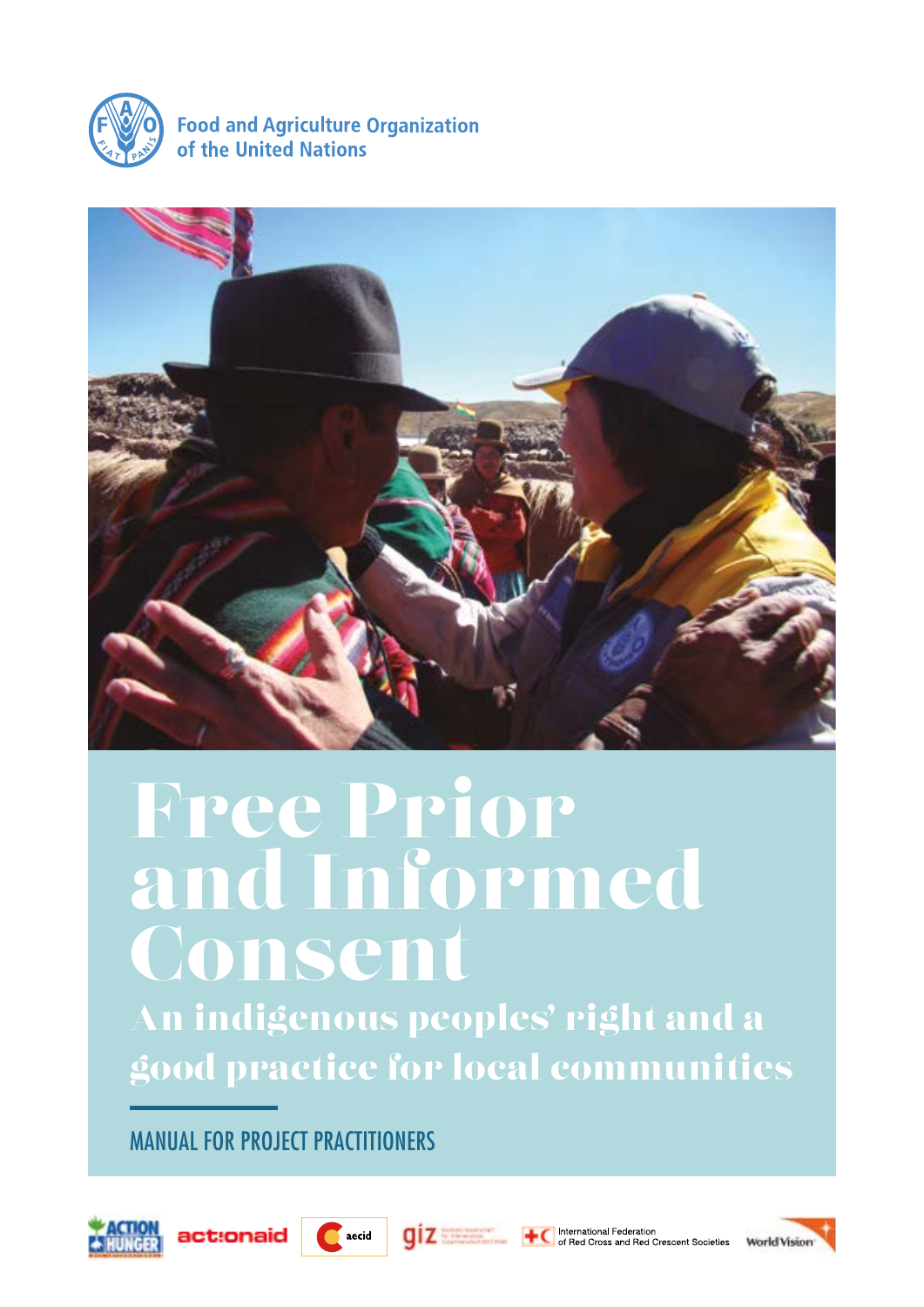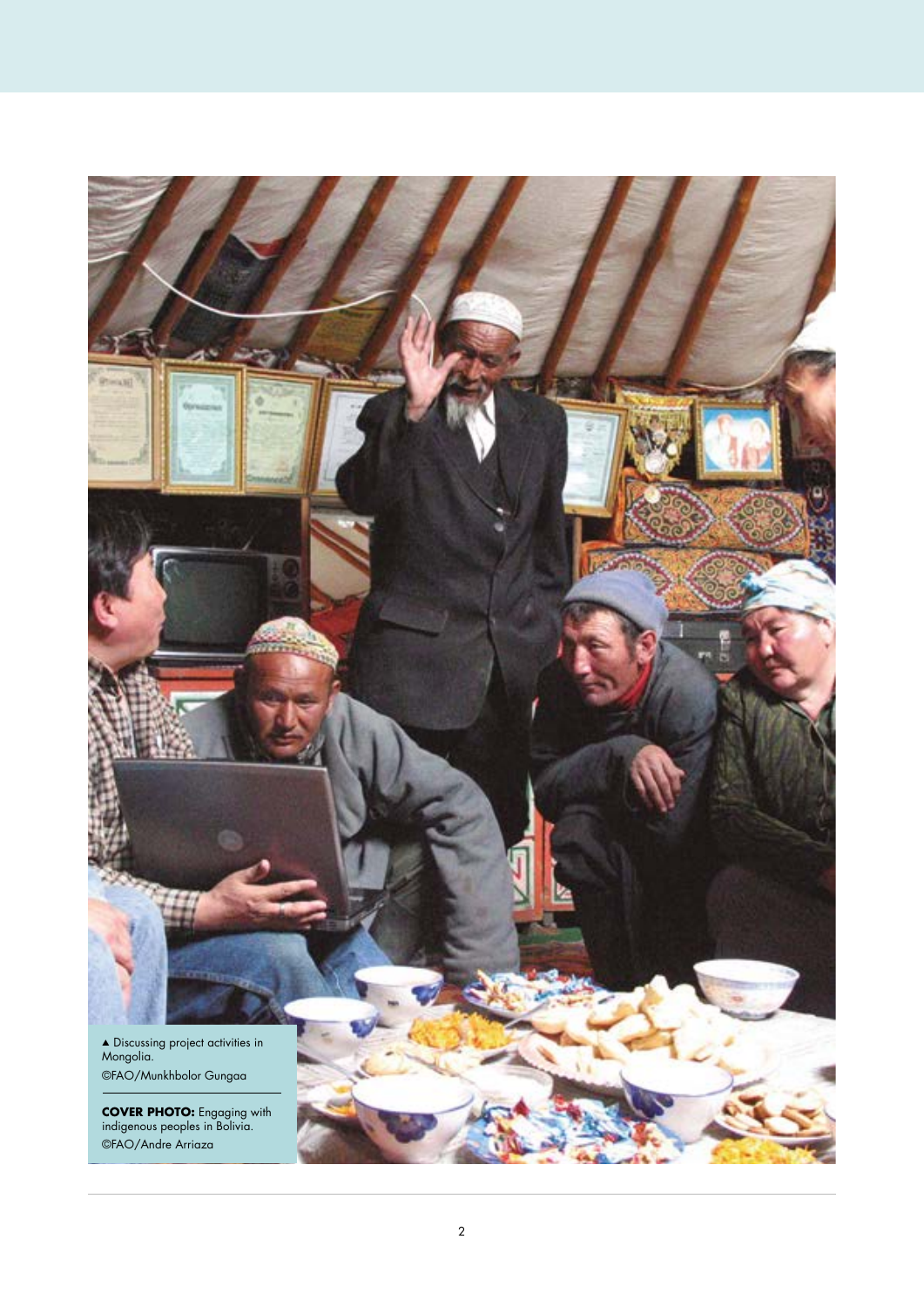# Table of contents

#### PAGE 4

### FOREWORD

PAGE 8

# ACRONYMS AND ABBREVIATIONS

PAGE 10

## ACKNOWLEDGEMENTS

PAGE 11

## **INTRODUCTION**

#### PAGE 12

### SECTION 1

FUNDAMENTALS

*1.1. Who are Indigenous Peoples?* PAGE 12 *1.2. What is Free, Prior and Informed Consent?*

*Who has the right to it?* PAGE 12

*1.3. Key elements in Free, Prior and Informed Consent* PAGE 15

*1.4. When is Free, Prior and Informed Consent (FPIC) required?* PAGE 17

*1.5. What are the benefits of the FPIC process?* PAGE 17

#### PAGE 19

### SECTION 2

IMPLEMENTING FREE, PRIOR AND INFORMED CONSENT (FPIC)

*2.1. Identify the Indigenous Peoples concerned and their representatives* PAGE 20

*2.2. Document geographic and demographic information through participatory mapping* PAGE 21

*2.3. Design a participatory communication plan and carry out iterative discussions through which project information will be disclosed in a transparent way* PAGE 23

*2.4. Reach consent, document Indigenous Peoples' needs that are to be included into the project, and agree on a feedback and complaints mechanism* PAGE 25

*2.5. Conduct participatory monitoring and evaluation of the agreement* PAGE 29

*2.6. Documenting lessons learned* PAGE 30

#### PAGE 31

# SECTION 3

REFLECTING FPIC IN YOUR ORGANIZATION

*3.1. The FPIC regulatory framework* PAGE 31

*3.2. FPIC integration through the human rights-based approach* PAGE 34

*3.3. Ensuring consistency when applying FPIC in an Organization* PAGE 36

*3.4. Resources required to ensure FPIC implementation* PAGE 38

PAGF<sub>40</sub> ANNEXES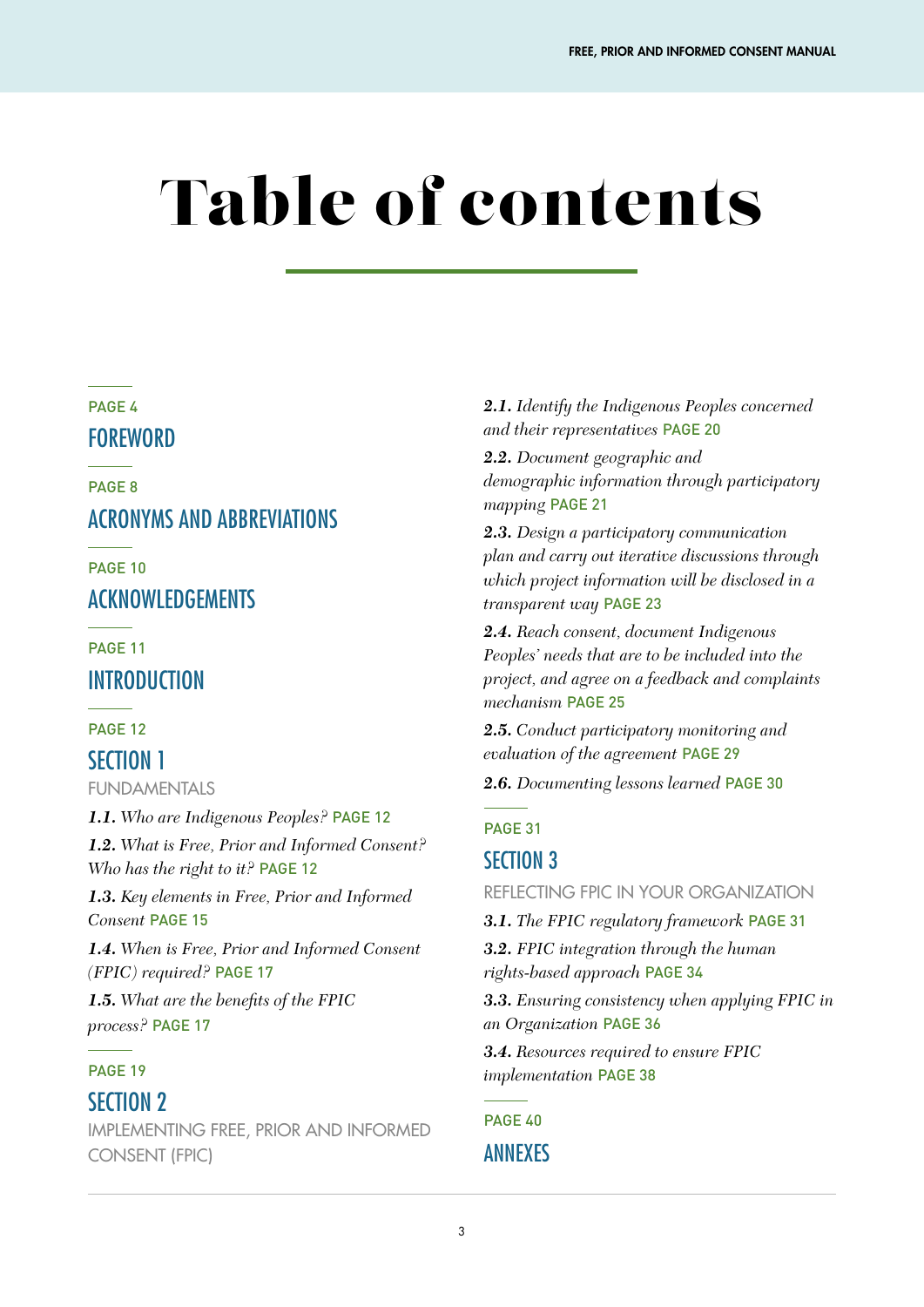# Foreword

# **INDIGENOUS PEOPLES THE STEWARDS OF NATURAL RESOURCES AND GUARDIANS OF BIODIVERSITY AND THEIR RIGHT TO DEVELOPMENT AS A BASIC HUMAN RIGHTS BASED PRINCIPLE**

*The United Nations Economic and Social Council estimates that there are around 400 million indigenous peoples, or five percent of the total world population, spread over 90 countries. They have been present for thousands of years, preserving their language, traditions, culture and livelihoods, many times barely surviving by living in isolated and remote areas.* 

*They face critical challenges for their survival and the preservation of their cultures. They typically have higher rates of poverty, food insecurity and malnutrition than non-indigenous populations. While accounting for only five percent of the world's population, they constitute 15 percent of its poor.*

*Public attention is increasingly focusing on indigenous people's issues for a variety of reasons.* 

*On the one hand, their rights, territories and livelihoods are seriously threatened by the world's demographic pressure, compounded by the extractive industries' appetite for resources. A widespread lack of respect of their cultures and rights has resulted in many communities* 

*being decimated, dispossessed of their lands and forcibly relocated.* 

*On the other hand, scientists increasingly recognize what indigenous peoples have been voicing for decades: while holding much of the world's diversity in terms of culture, language and spirituality, indigenous peoples are also the stewards of natural resources and guardians of biodiversity. This has brought increased interest to indigenous peoples in the aftermath of the climate change negotiations during COP 21 in Paris 2015, in that indigenous peoples hold some of today's answers to tomorrow's challenges.* 

*In 2007, the UN General Assembly adopted the United Nations Declaration on the Rights of Indigenous Peoples, recognizing their rights and making specific mention of Free, Prior and Informed Consent (FPIC) as a pre-requisite for any activity that affects their ancestral lands, territories and natural resources.*

*Despite its approval in 2007, progress towards the implementation of FPIC has been slow and uneven by countries, private sector corporations,*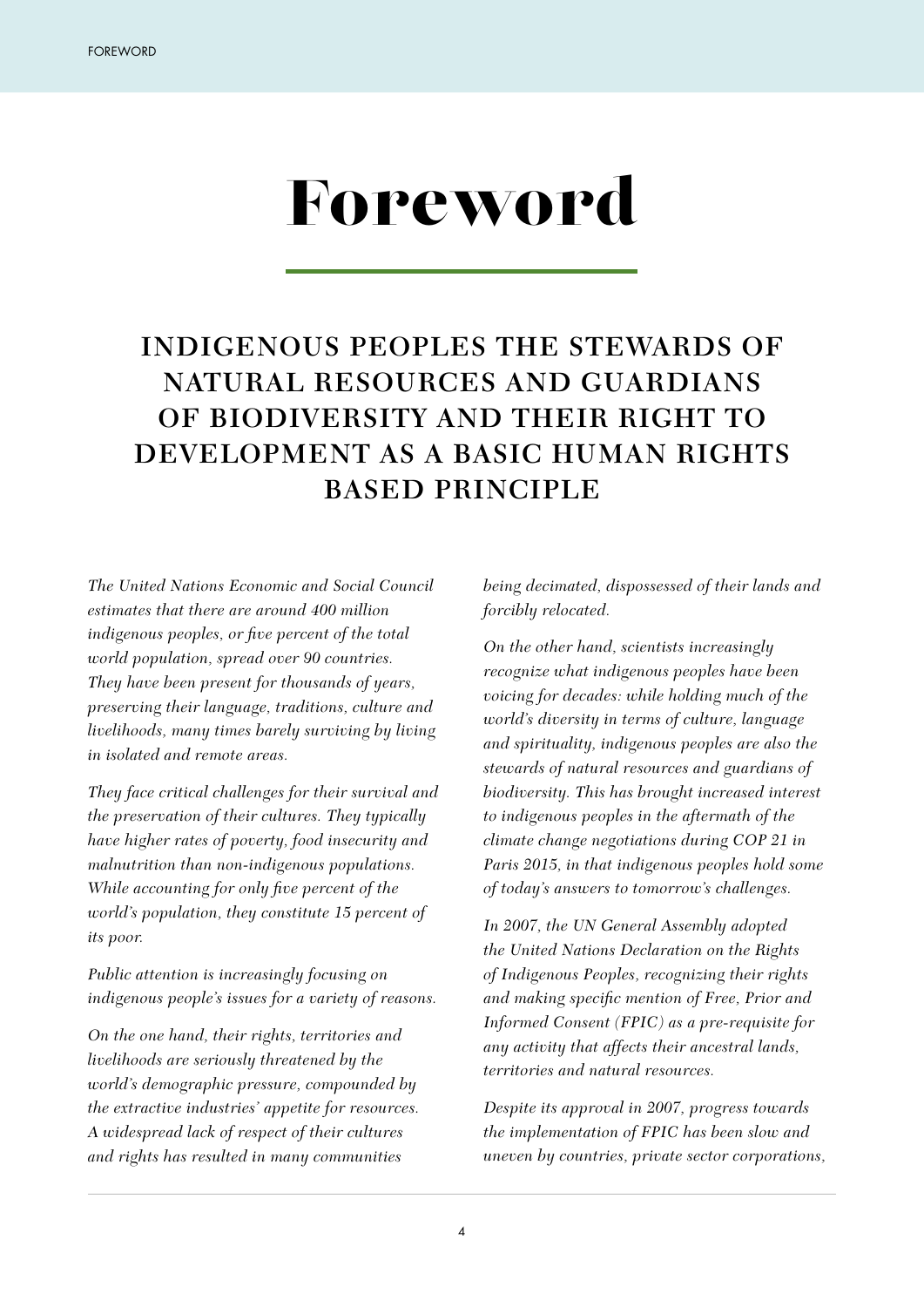*non-governmental organizations, international financial institutions, and the United Nations agencies.*

*In the last two or three years, development experts have recognized that FPIC is not only important for indigenous peoples but it is also good practice to undertake with local communities, as involving them in the decision making of any proposed development activity increases their sense of ownership and engagement and, moreover, helps guarantee their right to development as a basic human rights principle.* 

*In an FPIC process, the "how", "when" and "with and by whom", are as important as "what" is being proposed. For an FPIC process to be effective and result in consent or lack of it, the way in which the process is conducted is paramount. The time allocated for the discussions among the indigenous peoples, the cultural appropriateness of the way the information is conveyed, and the involvement of the whole community, including key groups like women, the elderly and the youth in the process, are all essential. A thorough and well carried FPIC process helps guarantee everyone's right to selfdetermination, allowing them to participate in decisions that affect their lives.*

*FAO, as well as other partner organizations, have been working for many years with indigenous peoples, incorporating their views into programmes on food security, nutrition, forestry, fisheries, and climate change. It was in 2015 when FAO decided to take a step forward in respecting indigenous peoples' rights through a more programmatic approach.* 

*To that end, FAO partnered with Action Against Hunger (ACF); Action Aid (AA); the Spanish Agency for International Development Cooperation (AECID); the International Federation of the Red Cross and Red Crescent Society (IFRC); Deutsche Gesellschaft für Internationale Zusammenarbeit (GIZ); and World Vision (WV).*

*As a result of this collaboration, FAO and partner organizations jointly developed a common approach to incorporate FPIC into the work of each respective organization. The first outcome of this alliance is this FPIC Manual, which will enable field practitioners to incorporate FPIC into project and programmes' design and implementation, ensuring that indigenous peoples' rights are duly respected.*

*We take this opportunity to thank our partner organizations for having supported this approach that enables us to have a common voice when implementing Free, Prior and Informed Consent in the field.*

*Lastly, we would like to dedicate this Manual to those indigenous leaders, women and men, who have devoted their lives to ensuring that indigenous people's rights are recognized and respected. Their vision, persistence and resilience have truly inspired us and we pay tribute to their sacrifices.*

#### **Daniel Gustafson** *FAO Deputy Director-General (Operations)*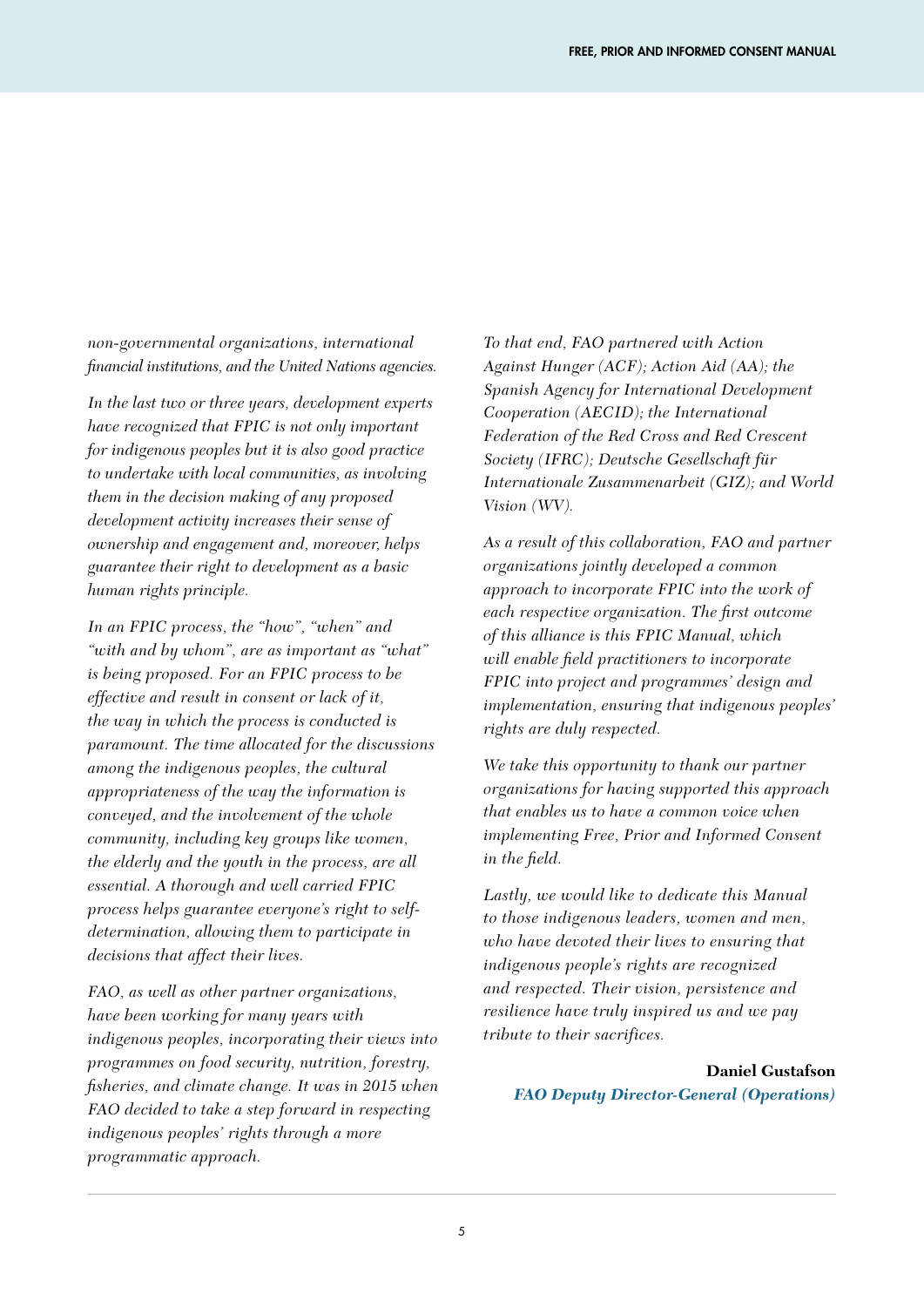# **A NEW COURSE IN INTERCULTURAL EFFORTS AND DEMOCRACY: THE DIALOGUE FOR THE FREE, PRIOR AND INFORMED CONSENT OF INDIGENOUS PEOPLES**

*In recent years, we have witnessed growing volume of outcries by indigenous peoples denouncing the lack of compliance with the ILO Convention 169 and the UN Declaration on the Rights of Indigenous Peoples (UNDRIP), especially with obtaining their Free, Prior and Informed Consent (FPIC) before enacting projects on their land. This is in defence of their ancestral territories and speaking out about abuses by extractive industries encroaching more and more onto indigenous territories that are rich in untapped natural resources.*

*The pursuit of profit has led rapacious companies to, seek energy sources and resources impinging on indigenous lands. The focus on profits has seen companies convince municipal and national authorities to accelerate extractive and economic projects, without the consent of indigenous peoples who have lived there for hundreds of years. This generates conflicts that has led to a series of violations of indigenous peoples' human rights.*

*The negative impact on the life and natural resources of indigenous peoples is evident. Equally, it is clear that once resources are exhausted, there has been no thought to the state of the land in the aftermath of any of these interventions. Desert areas, huge holes in land, water pollution (fresh and sea water), changing the course of rivers, the reduced ability of agricultural systems to produce food, disease, hunger, unemployment, child labour, violation of labour laws for women and men; privatization*

*of community regions, migration to cities and urban disorder, are but a few examples.*

*Man-made land degradation caused by extraction projects, impacts the whole society at national and global level. Projects such as construction of hydroelectric dams, oil and bio fuel plantations, massive irrigation systems, and construction of roads, bridges and airports, among others have taken their toll.* 

*The United Nations Permanent Forum on Indigenous Issues has received complaints from hundreds of indigenous communities in many countries who have witnessed atrocious acts: the torture and death of their leaders; the destruction of their sacred places; the dismantling of their own authority systems; the criminalization of their struggles to see their rights respected; rootlessness and manipulation in the purchase of land and property rights.*

*The United Nations Permanent Forum on Indigenous Issues gives a global voice for these indigenous peoples who see their most basic human rights trampled on by commercial interests. Thanks to the work of the Forum, many of the abuses committed on indigenous peoples by companies and governments have been brought to light.*

*At the same time, it is obvious that indigenous peoples have not benefited from these businesses or state initiatives, initiatives that are always couched as projects for development. Indeed, it has been difficult to find a project*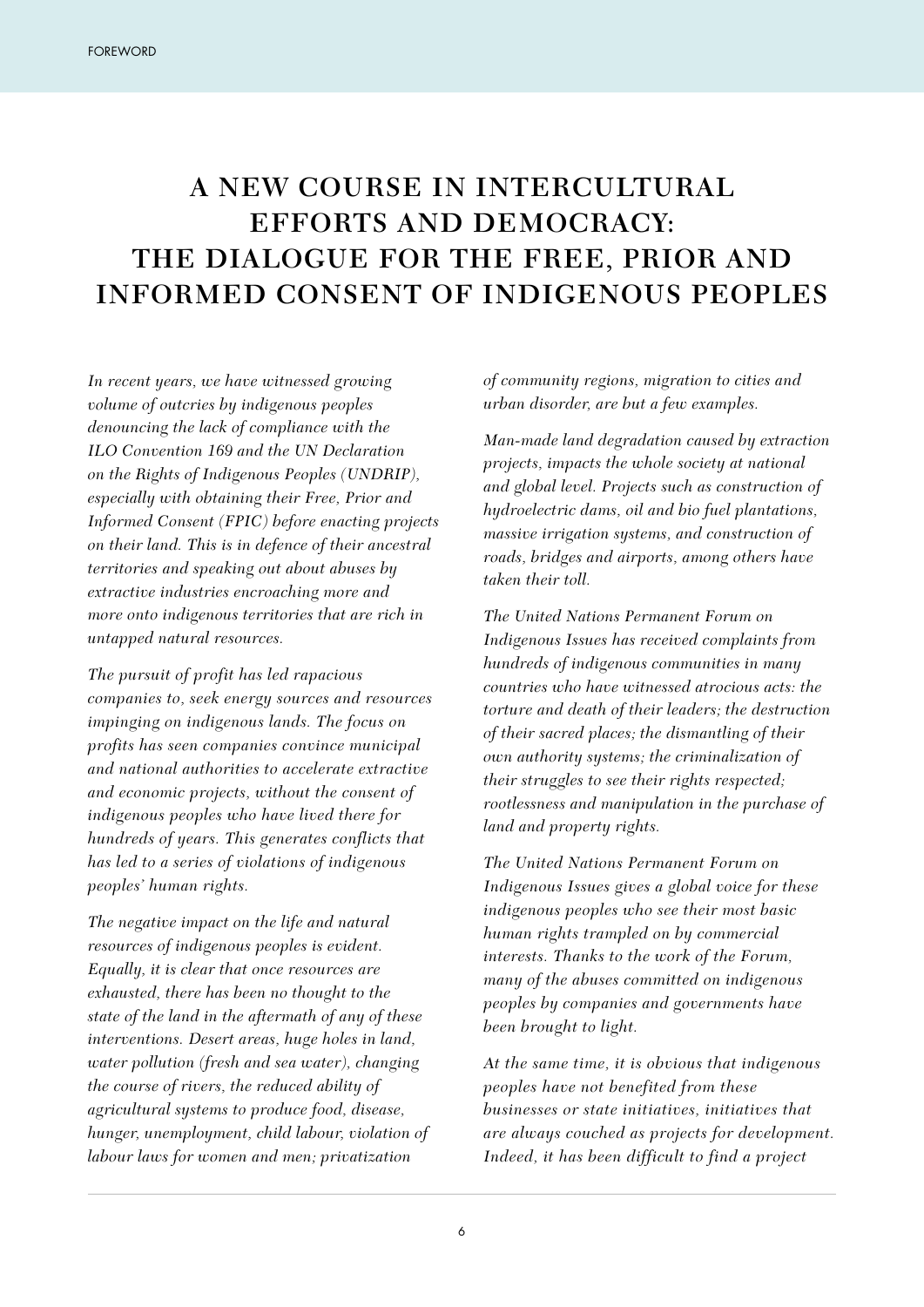*that has brought a paradigm shift and resulted in real and genuine development to the indigenous territories. Not surprisingly, this has generated greater distrust among the global indigenous leaders on the intentions of politicians and businessmen on projects in their territories, and thus complicates the relationship between indigenous peoples, states and private companies.*

*Equally, it is obvious that humanity needs resources for progress. Technological development, wellbeing and development environments cannot advance if they do not have sufficient or available resources. From what we have seen, despite having access to these resources, this development does not reach those communities who have been caring for these resources in a sustainable way for hundreds of years. This is what needs to be changed and this Manual contributes substantively to the men and women of good will who support the human rights of indigenous peoples, providing a clear path to achieve them.*

*Modern entrepreneurship and new politics need to develop a culture of democratic dialogue, of full information, transparency in managing affairs and solidarity in all the initiatives proposed to all the inhabitants of their countries. This is particularly significant with indigenous peoples given the conditions mentioned above.*

*In fact, the pursuit of free, prior and informed consent from indigenous peoples is the means of*  *how democracy can evolve to better decisionmaking stages rooted in the respect for human rights. In this sense, indigenous peoples can contribute again to the betterment of human relationships. It is also a serious global call to rethink the ethics of the creation of wealth. With this current path of entrepreneurship and resource management, the world is headed towards self-destruction.*

*I appreciate the contribution that the Food and Agriculture Organization of the United Nations (FAO) is making to sensitize its own processes of project implementation and those of its partners. This manual accompanies the FAO Policy on Indigenous and Tribal Peoples (2010), and the continuous dialogue permanently installed with indigenous peoples in every region of the world, along with the Voluntary Guidelines on various topics. It is also a significant milestone in meeting the objectives of the Sustainable Development Goals 2030 and the System-Wide Action Plan for a common approach to achieving the Declaration on the Rights of Indigenous Peoples. All these instruments are essential in our human struggle for survival at a time when climate change is a matter of global concern.*

#### **Alvaro Pop**

*President - United Nations Permanent Forum on Indigenous Issues Guatelmala, 2016*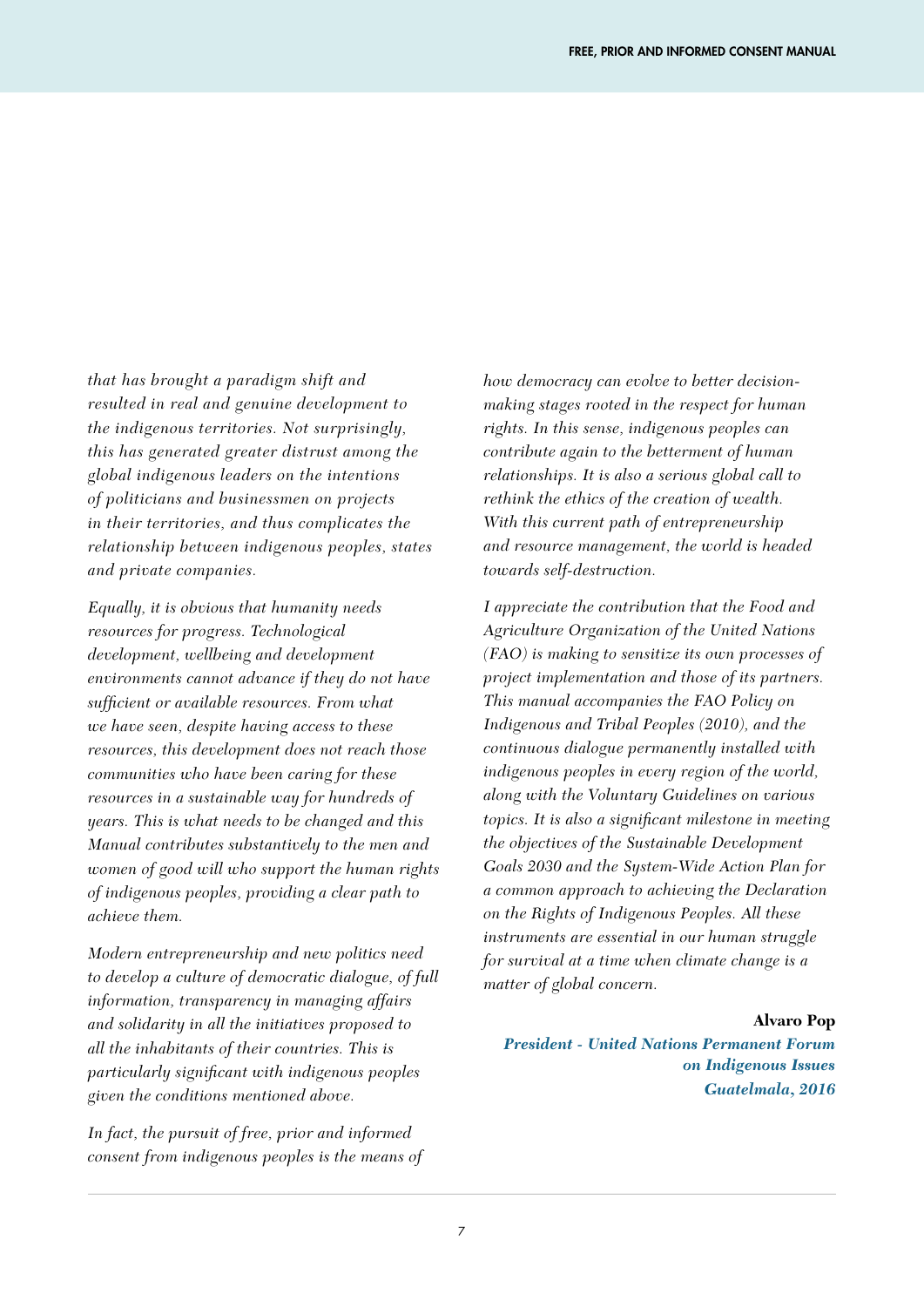# Acronyms and abbreviations

| <b>ACHPR</b>  | African Charter on Human and Peoples' Rights                                         |  |  |  |
|---------------|--------------------------------------------------------------------------------------|--|--|--|
| <b>AA</b>     | Action Aid                                                                           |  |  |  |
| <b>ACF</b>    | <b>Action Against Hunger</b>                                                         |  |  |  |
| <b>AECID</b>  | Agencia Española de Cooperación Internacional para el Desarrollo                     |  |  |  |
| <b>CBD</b>    | Convention on Biological Diversity                                                   |  |  |  |
| <b>ESMG</b>   | Environmental and social management guidelines                                       |  |  |  |
| <b>FAO</b>    | Food and Agriculture Organization of the United Nations                              |  |  |  |
| <b>FPIC</b>   | Free, Prior and Informed Consent                                                     |  |  |  |
| <b>GIAHS</b>  | Globally Important Agricultural Heritage Systems                                     |  |  |  |
| <b>GIZ</b>    | Deutsche Gesellschaft für Internationale Zusammenarbeit                              |  |  |  |
| <b>ICCPR</b>  | International Covenant on Civil and Political Rights                                 |  |  |  |
| <b>ICERD</b>  | International Convention on the Elimination of All Forms of Racial<br>Discrimination |  |  |  |
| <b>ICESCR</b> | International Covenant on Economic, Social and Cultural Rights                       |  |  |  |
| <b>IFRC</b>   | International Federation of Red Cross and Red Crescent Societies                     |  |  |  |
| <b>ILO</b>    | International Labour Organization                                                    |  |  |  |
| <b>NGOs</b>   | Non-Governmental Organizations                                                       |  |  |  |
| <b>UN</b>     | <b>United Nations</b>                                                                |  |  |  |
| <b>UNDRIP</b> | United Nations Declaration on the Rights of Indigenous Peoples                       |  |  |  |
| <b>UNPFII</b> | United Nations Permanent Forum on Indigenous Issues                                  |  |  |  |
| <b>WVI</b>    | World Vision International                                                           |  |  |  |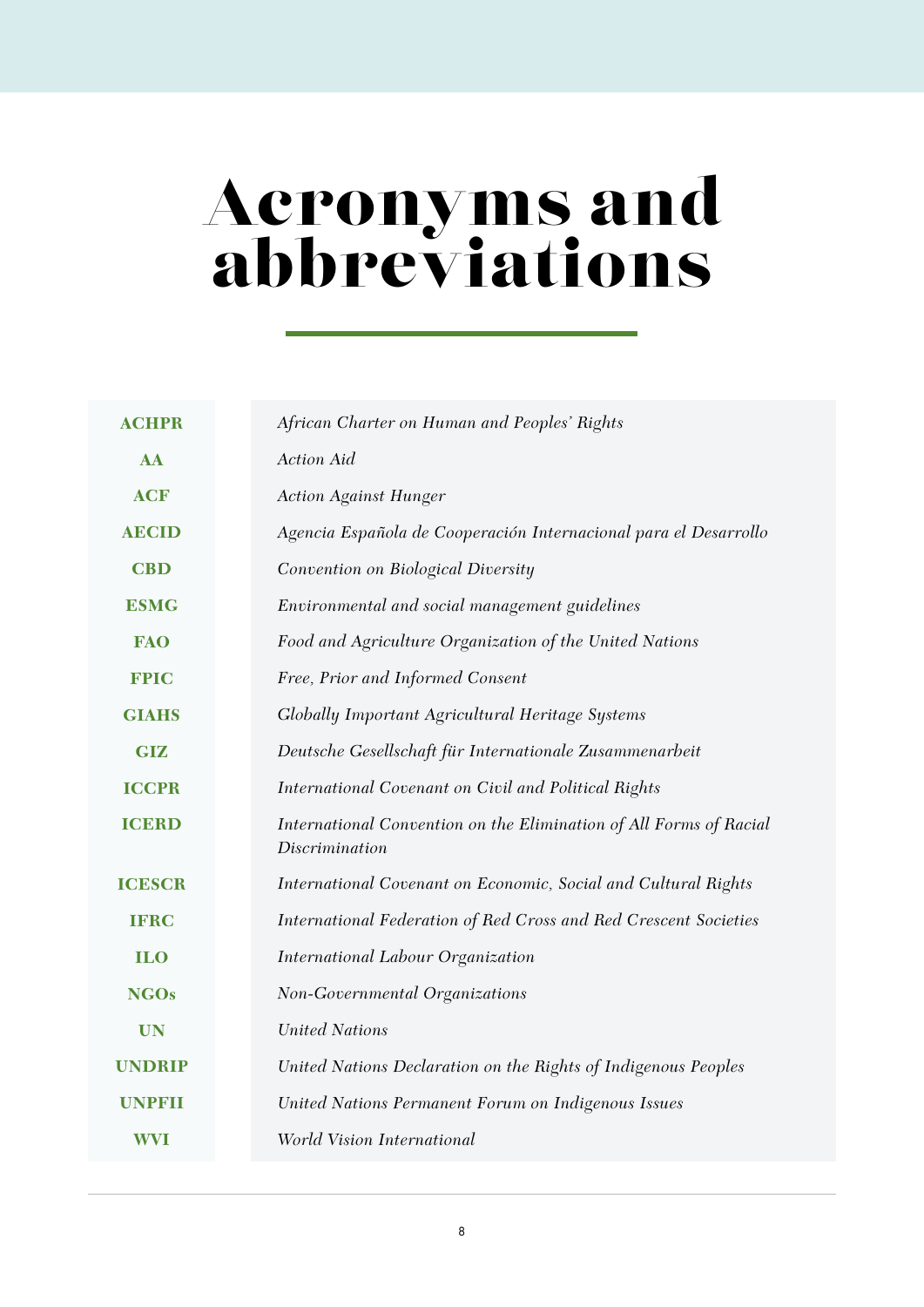# Acknowledgements

This manual on Free Prior and Informed Consent has been jointly prepared by The Food and Agriculture Organization of the United Nations (FAO); Action Against Hunger (ACF); Action Aid (AA); Deutsche Gesellschaft für Internationale Zusammenarbeit (GiZ); International Federation of Red Cross and Red Crescent Societies (IFRC); Agencia Española de Cooperación Internacional para el Desarrollo (AECID); and World Vision International (WVI).

This manual is the result of more than a year of work and consultations with several experts. The production of the manual was coordinated by Yon Fernández de Larrinoa, Team Leader FAO Indigenous Peoples Team with support and inputs from Andre Arriaza, Munkhbolor (Bolor) Gungaa, Francisco Jesús Reche Angulo and Emma McGhie, FAO experts in the Indigenous Peoples Team. Carol Kalafatic, senior consultant on Indigenous Peoples' issues, provided most of the technical content. Several experts from partner organizations provided valuable comments and edits to the manuscript, in particular: Catherine Gatundu (AA); Bratindi Jena (AA); Paola Valdettaro (ACF); Raphael Laguesse-Paquay (ACF); Amador Gómez (ACF); Kiflemariam Amdemariam (IFRC); Friedrerike Kramer (GiZ); Stella Marraccini (GiZ); Britta Krueger (GIZ); and Andre Nswana (WVI).

In addition, the Manual was enriched with contributions from the FAO task force on Free Prior and Informed Consent (FPIC); the FAO Interdepartamental Working Group on Indigenous Peoples; the FAO Regional Focal Points on Indigenous Peoples; the Guatemala UN Country Team; and The Mountain Partnership and Aigine Cultural Research Center.

We would like to thank the following people, who in one way or another have collaborated to make this manual a reality: Alberta Guerra (AA); Ruchi Tripathi (AA); Antoine Bouhey (AA); Natxo Bellés (AECID); Eva Buendia (AECID); Anna Belen Revelles (AECID); Nathalie Bovin (IFRC); Marion Aberle (GiZ); Bojan Auhagen (GIZ); Lena Fey (GIZ); Markus Bernd Liss (GIZ); Andreas Drews (GIZ); Stella Marraccini (GIZ); Stefan Ehrentraut (GIZ); Olivier Longue (ACF); Walter Middleton (WVI); Douglas Brown (WVI); and Laurent Thomas; Marcela Villarreal; Francesco Pierri; Rolf Hackbart; William Settle; Mark Davis; Nadia Correale; Zofia Mroczek; Richard Moon; Mariangela Bagnardi; Clare Sycamore; Daniela Morra; Francesca Romano; Valeria Gonzalez Riggio; Paola Palestini; Chiara Pili; Sameer Karki; Florence Poulain; Jessica Sanders; Daniela Kalikoski; Martina Buonincontri; Bruna Bambini; Indira Joshi; Daniel Beltrán; Jeffrey Campbell; Caroline Devit; Amanda Bradley; David Morales; Andrew Nadeau; Beatrice Ghirardini; Fabiana Biasini; Mario Acunzo; and James Garber, all from FAO.

The designations employed and the presentation of material in this information product do not imply the expression of any opinion whatsoever on the part of the Food and Agriculture Organization of the United Nations (FAO) concerning the legal or development status of any country, territory, city or area or of its authorities, or concerning the delimitation of its frontiers or boundaries. The mention of specific companies or products of manufacturers, whether or not these have been patented, does not imply that these have been endorsed or recommended by FAO in preference to others of a similar nature that are not mentioned.

The views expressed in this information product are those of the author(s) and do not necessarily reflect the views or policies of FAO.

FAO encourages the use, reproduction and dissemination of material in this information product. Except where otherwise indicated, material may be copied, downloaded and printed for private study, research and teaching purposes, or for use in non-commercial products or services, provided that appropriate acknowledgement of FAO as the source and copyright holder is given and that FAO's endorsement of users' views, products or services is not implied in any way.

All requests for translation and adaptation rights, and for resale and other commercial use rights should be made via www. fao.org/contact-us/licence-request or addressed to copyright@fao.org.

FAO information products are available on the FAO website (www.fao.org/publications) and can be purchased through publications-sales@fao.org.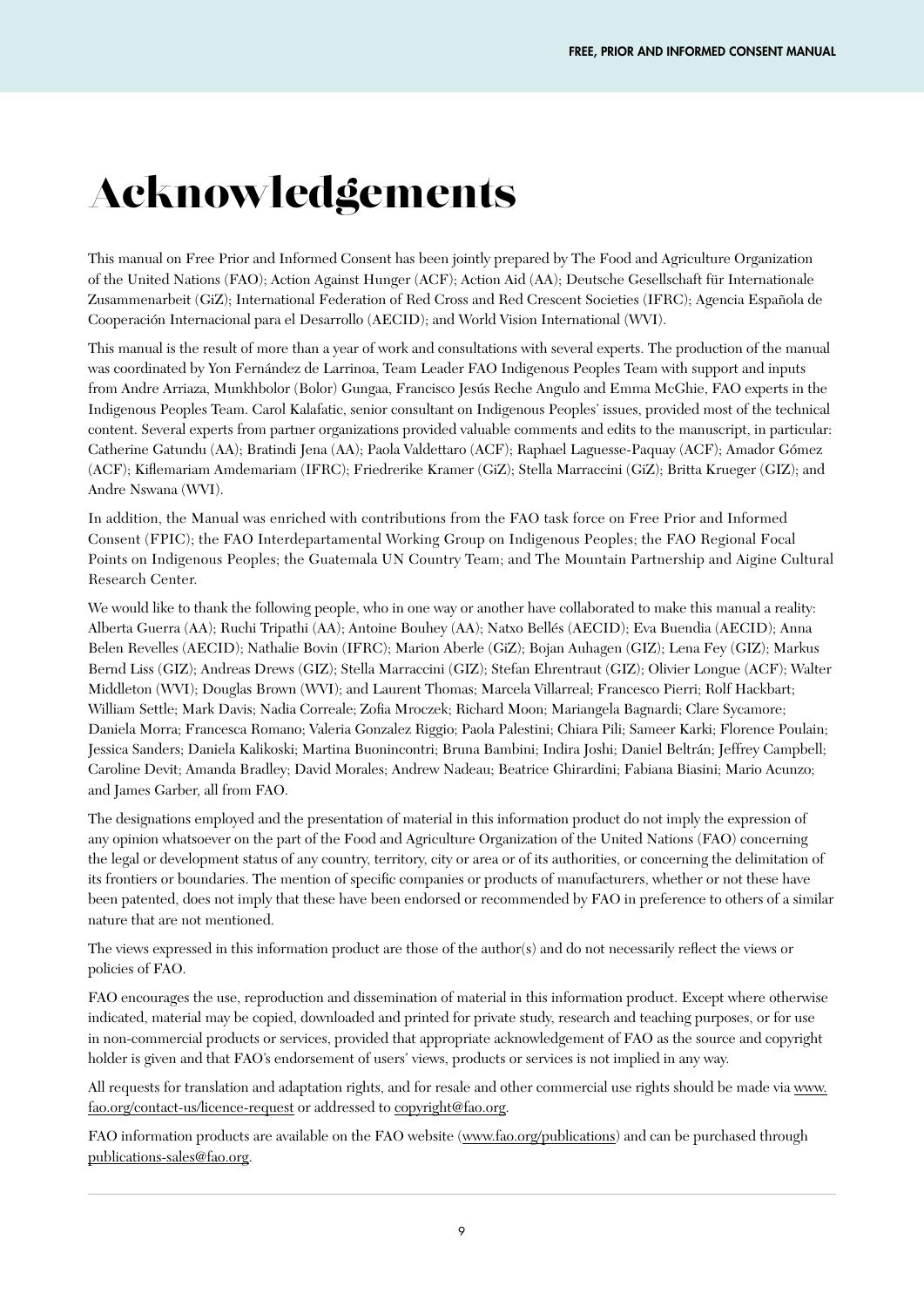

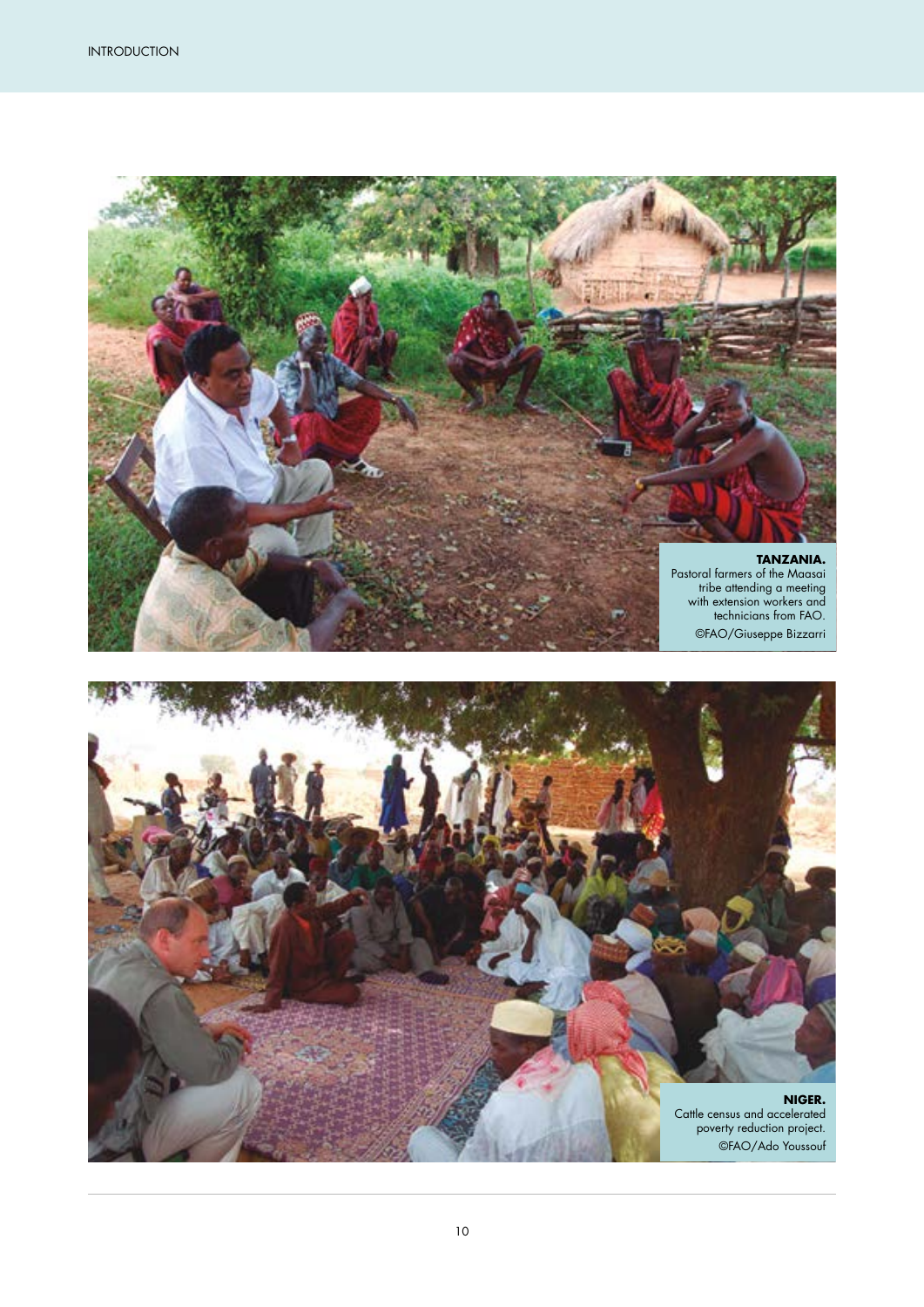# Introduction

This Free, Prior and Informed Consent (FPIC) Manual is designed as a tool for project practitioners (herein referred as project managers) for a broad range of projects and programmes (hereinafter to be referred to as projects) of any development organization, by providing information about the right to FPIC and how it can be implemented in six steps.

The development of this manual has been the result of a consultative process that began in July 2015 between FAO and a number of its partner organizations such as Action Against Hunger, Action Aid, Deutsche Gesellschaft für Internationale Zusammenarbeit (GiZ), International Federation of Red Cross and Red Crescent Societies (IFRC), Agencia Española de Cooperación Internacional para el Desarrollo (AECID) and World Vision.

FPIC is a principle protected by international human rights standards that state, 'all peoples have the right to self-determination' and – linked to the right to self-determination – 'all peoples have the right to freely pursue their economic, social and cultural development'. Backing FPIC are the United Nations Declaration on the Rights of Indigenous Peoples (UNDRIP), the Convention on Biological Diversity and the International Labour Organization Convention 169, which are the most powerful and comprehensive international instruments that recognize the plights of Indigenous Peoples and defend their rights.

**This manual deeply rooted in a human rights based approach, is designed to assist development organizations to respect the right to FPIC when developing and implementing projects affecting Indigenous Peoples.** The manual contains a six-step procedure to facilitate the FPIC process while showing its benefits, as well as providing the regulatory framework to be used when mainstreaming Indigenous Peoples' rights within organizations' policies and standards.

It is also worth mentioning that this manual does not aim to substitute the role of the state as the primary duty bearer.

It is important to note that this is a 'Working Final' version of the document, meaning that there will be periodic updates to this version based on the application of this Manual, increased information and experience related to the application of FPIC in the field, and continued input and feedback from the different stakeholders involved. For more information, please contact Indigenous-Peoples@fao.org.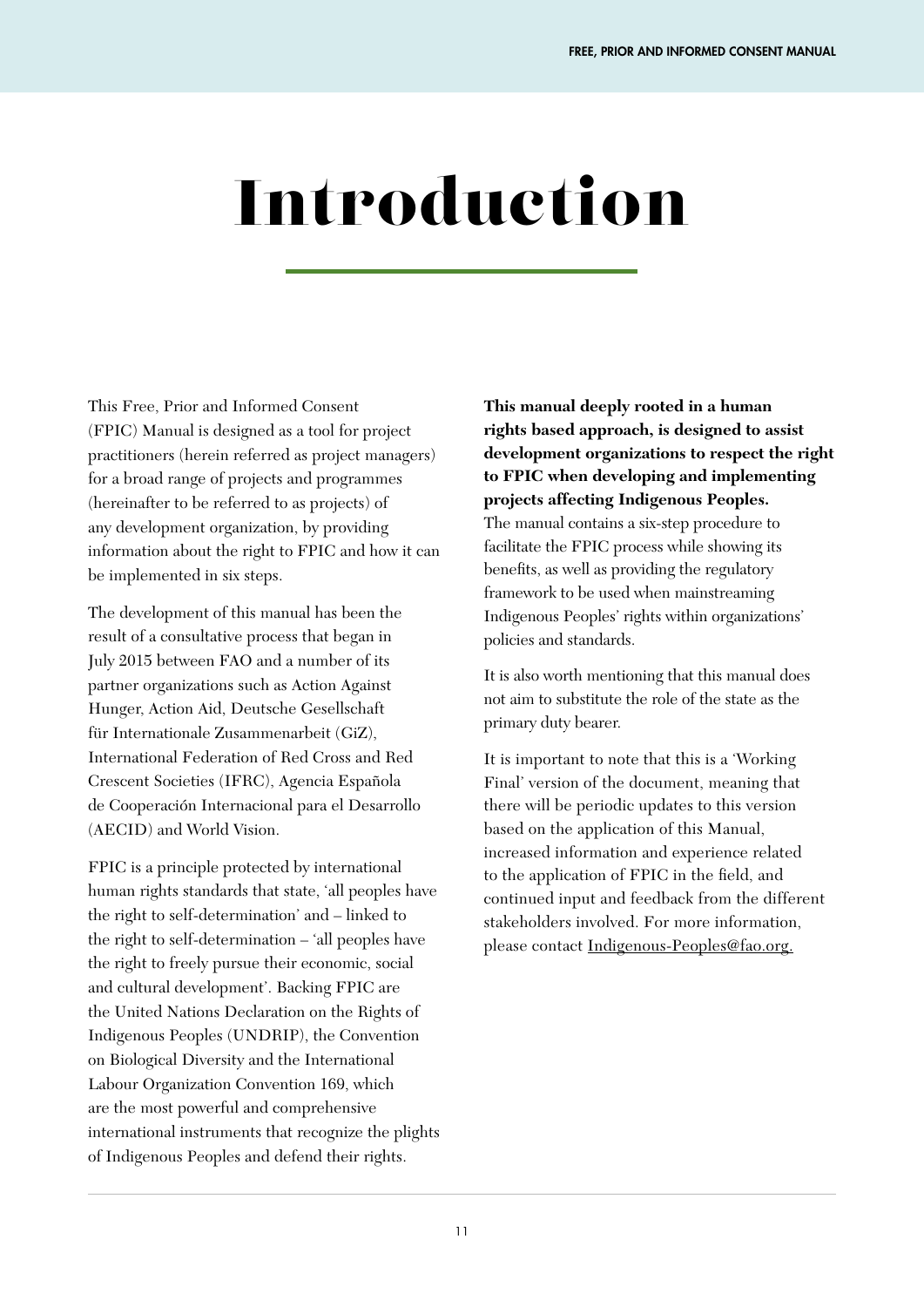# SECTION 1 Fundamentals

#### *1.1. Who are Indigenous Peoples?*

The development of a single definition of Indigenous Peoples that is applicable to all of them in the world, has proved to be extremely difficult, due to the diversity between regions and countries, and the differences in background, culture, history and conditions of indigenous communities. However, in accordance with international legal agreements such as the United Nations Declaration on the Rights of Indigenous Peoples (UNDRIP), the International Labour Organization (ILO) Convention 169 and the *Policy on Indigenous and Tribal Peoples* by the Food and Agriculture Organization (FAO), Indigenous Peoples share the following characteristics:

- **•**They self-identify as indigenous and in some cases are recognised by other groups, or by State authorities, as having a distinct collective identity;
- **•**They have ancient historical ties with respect to living in and using a specific territory;

**•**Their cultural distinctiveness is voluntary and handed down through generations. This may include aspects of language, social organization, religion and spiritual values, modes of production, laws and institutions; and

**•**They have experienced or are experiencing subjugation, marginalization, dispossession, exclusion or discrimination.

It should be noted that the recognition or identification of certain collectivities as

"Indigenous Peoples" shall not be dependent on whether the national government has recognized them as such.

**The term "Indigenous Peoples"** in plural was internationally agreed by Indigenous Peoples to encompass diverse collectives that also fit the characteristics outlined in the working definition (above). It can include tribes, first peoples/nations, aboriginals, ethnic groups, adivasi, janajati, or occupational and geographical terms like huntergatherers, nomads, peasants, and hill people.

### *1.2. What is Free, Prior and Informed Consent? Who has the right to it?*

All Peoples have the right to self-determination. It is a fundamental principle in international law, embodied in the Charter of the United Nations and the International Covenant on Civil and Political Rights and the International Covenant on Economic, Social and Cultural Rights. The standard, Free, Prior and Informed Consent (FPIC), as well as Indigenous Peoples' rights to lands, territories and natural resources are embedded within the universal right to self-determination. The normative framework for FPIC consists of a series of international legal instruments including the United Nations Declaration on the Rights of Indigenous Peoples (UNDRIP), the International Labour Organization Convention 169 (ILO 169), and the Convention on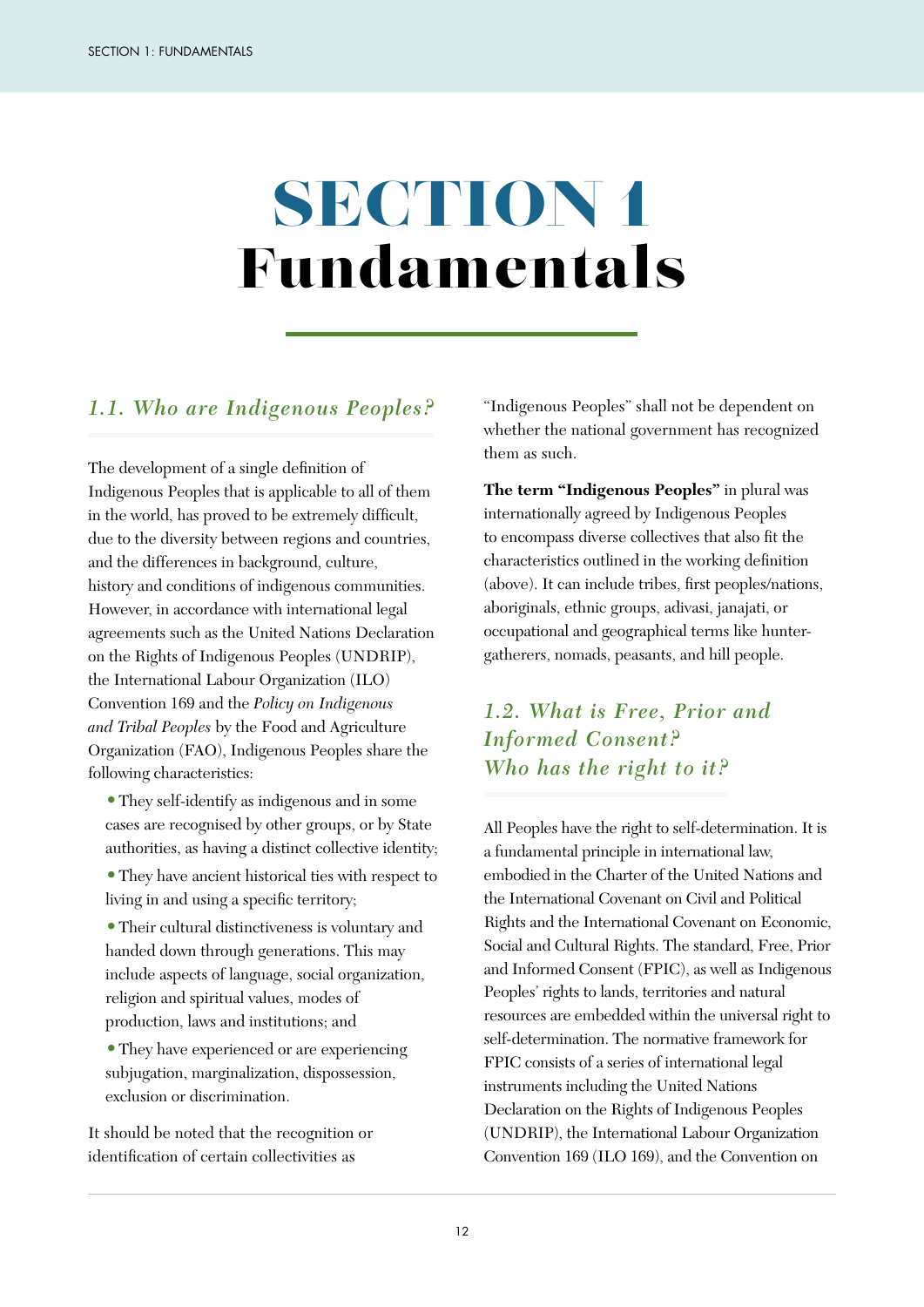Biological Diversity (CBD), among many others, as well as national laws *(please see section 3 for additional details)*.

#### **Box 1**

Article 1. International Covenant on Economic, Social and Cultural Rights, and the International Covenant on Civil and Political Rights.

"All peoples have the right of selfdetermination. By virtue of that right they freely determine their political status and freely pursue their economic, social and cultural development."

FPIC is a specific right that pertains to Indigenous Peoples and is recognized in the UNDRIP. It allows them to give or withhold consent to a project that may affect them or their territories. Once they have given their consent, they can withdraw it at any stage. Furthermore, FPIC enables them to negotiate the conditions under which the project will be designed, implemented, monitored and evaluated.

Organizations contributing to this manual hold the view that all project-affected peoples have the right to be part of decision-making processes in ways that are consistent with the principles underlying the right of FPIC. It is recommended that organizations seeking FPIC contribute to progressively enable peoples to exercise their right to self-determination and the capacity of states (at all levels) to provide for the exercise of that right.

FPIC is not just a result of a process to obtain consent to a particular project; it is also a process in itself, and one by which Indigenous Peoples are able to conduct their own independent and collective

#### **Box 2**

#### A view on the need to apply FPIC to all communities (by Action Aid)

I. FPIC is an essential tool/approach to protect the rights (human, environmental, land and customary) of all affected communities, especially the most vulnerable ones.

II. Prior to project implementation, FPIC ensures that the identification of affected communities, using participatory assessments to understand and document the socio-demographics, and the historical, political, and cultural dynamics of the area.

III. The FPIC process quarantees the equal consideration of the various perspectives held within affected communities, through inclusive decision-making processes.

discussions and decision-making. They do so in an environment where they do not feel intimidated, and where they have sufficient time to discuss in their own language, and in a culturally appropriate way, on matters affecting their rights, lands, natural resources, territories, livelihoods, knowledge, social fabric, traditions, governance systems, and culture or heritage (tangible and intangible).

Lastly, it is also important to underline that the FPIC process does not guarantee consent as a result. The result of an FPIC process can be any of the following outcomes: consent from the Indigenous Peoples' community on the proposed activity; consent after negotiation and change of the conditions under which the project will be planned, implemented, monitored and evaluated; or the withholding of consent. It is also important to bear in mind that consent, once given, can also be withdrawn at any stage.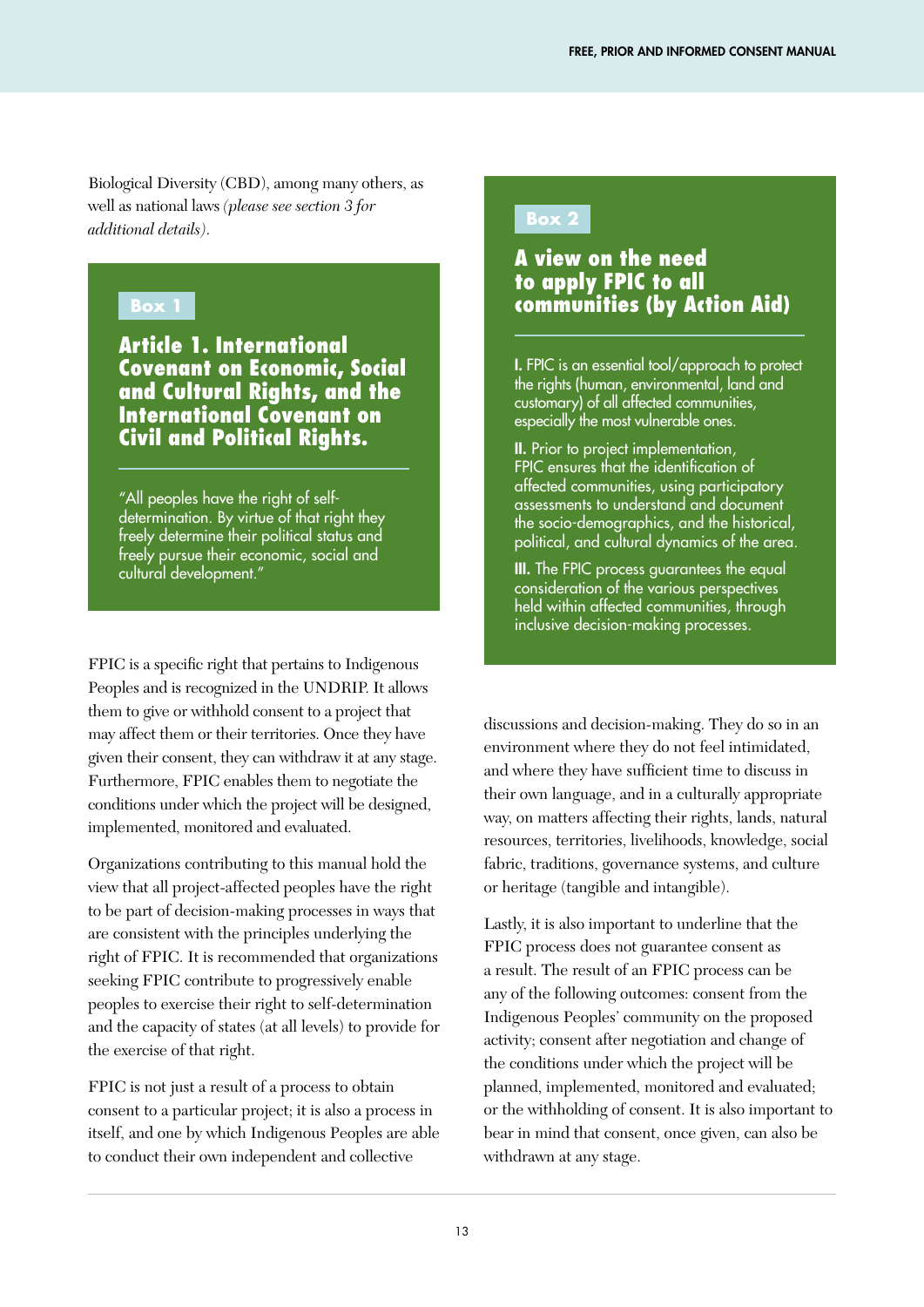#### **Box 3**

#### Participation is a Human Right

While participation has the potential to bring tremendous benefits to development projects or programs, the concept of participation is also firmly rooted in human rights principles and international law.

Participation is based on the key human rights principles of individual autonomy and selfdetermination as part of basic human dignity. Human dignity differs conceptually from ideas often traditionally used in development, such as 'satisfaction' or 'welfare,' in stressing active choice as opposed to making people "passive recipients of benefit".

Participation at all stages of development is grounded in the first article of both the International Covenant on Civil and Political Rights (ICCPR) and the International Covenant on Economic, Social and Cultural Rights (ICESCR), which states that all peoples have the right to self-determination and that "by virtue of that right they freely determine their political status and freely pursue their economic, social and cultural development." Participation is then further emphasised in the right to participation in public affairs articulated in ICCPR Article 25.

Furthermore, according to the Declaration on the Right to Development, people not only have an inalienable right to development, but also to "active, free and meaningful participation" in said development. This would include every facet of development work, from government-initiated infrastructure projects, to World Bank Education for all projects and initiatives, to NGOs implementing projects.

According to the Office of the United Nations High Commissioner for Human Rights (OHCHR), this right involves expressing policy ideas, choosing policies, and implementing, monitoring and evaluating policy. Expert involvement in these stages should be transparent and presented in such a way that is understood by all parties. In order to ensure that people can participate, a minimum level of economic security must be ensured, capacity building activities (including human rights education) must occur and civil society should be allowed to flourish through

guaranteeing freedom of association and other civil and political rights.

Thus, rights to freedom of expression and information, freedom of association and assembly, and the right to participate in cultural life are key rights not just in and of themselves, but for ensuring meaningful participation.

Several other international conventions have strengthened participation for particular groups, including women, disabled people, children, minorities and indigenous peoples. One area in which significant progress has been made in recognizing the right to participation has been with indigenous peoples.

Historically, indigenous peoples have been forced off their ancestral lands to make way for large infrastructure projects, resource extraction ventures, or other so-called development initiatives. Without access to the land on which they depend, many end up in extreme poverty. In recognizing the unique identity of indigenous peoples, international law affirms that they have the right to decide their own future to ensure their cultural and physical survival. The United Nations Declaration on the Rights of Indigenous Peoples (UNDRIP) declares indigenous people's particular rights to "free, prior, and informed consent" (FPIC) in matters which affect their lives and livelihood (UN General Assembly, 2007).

There are several populations that are often marginalized from participation in decisionmaking. These include women, the poor, ethnic or religious minorities. Article 2 of the Declaration on the Rights of Persons Belonging to National or Ethnic, Religious and Linguistic Minorities affirms that "persons belonging to minorities have the right to participate effectively in cultural, religious, social, economic and public life" (UN General Assembly, 1992b). The right to participate has also been included in several conventions regarding specific topical areas, most notably health and the environment.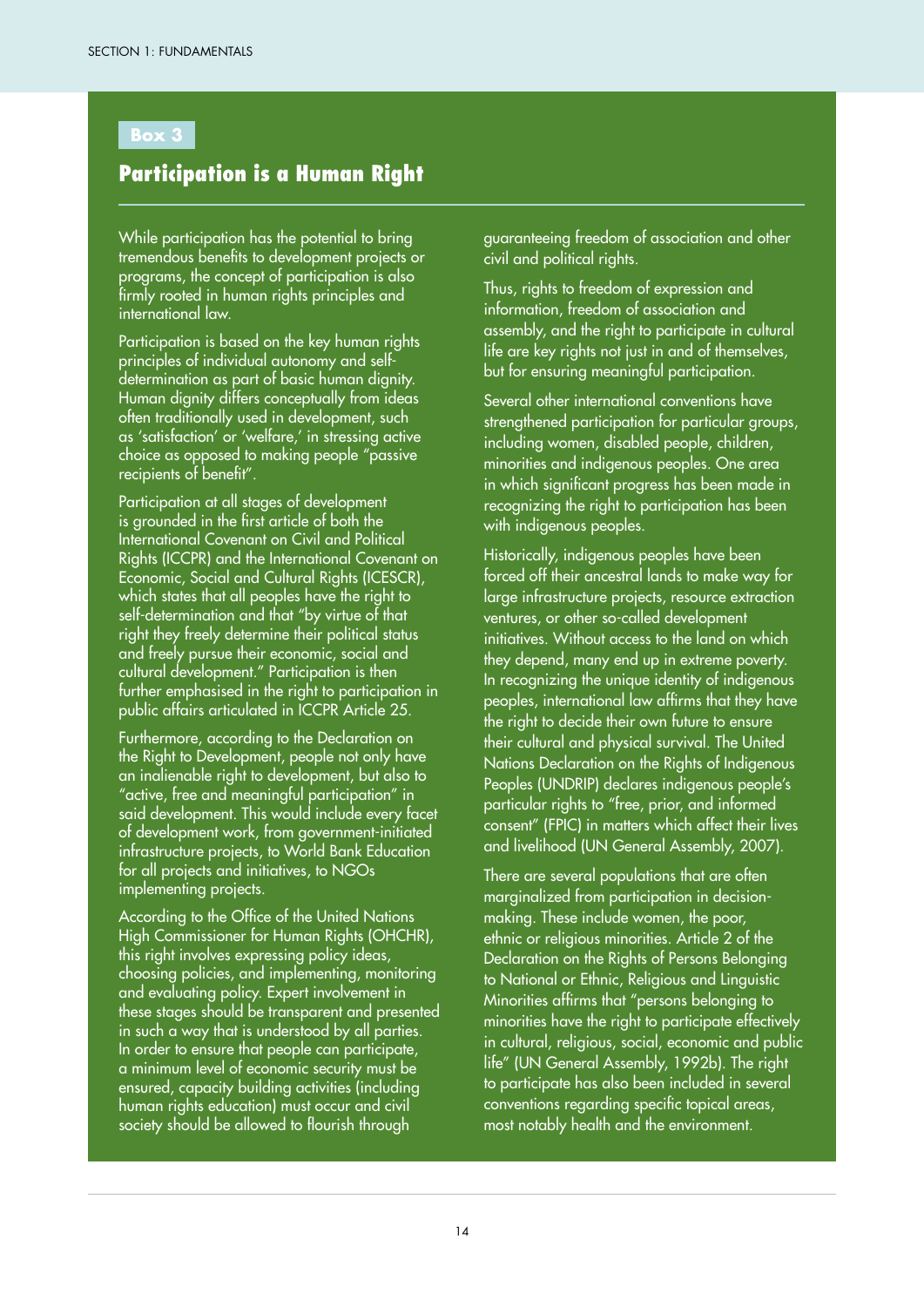#### *1.3. Key elements in Free, Prior and Informed Consent*

**All elements within FPIC are interlinked,** and they should not be treated as separate elements. The first three elements *(free, prior and informed)* qualify and set the conditions of consent as a decision-making process. In short, consent should be sought before any project, plan or action takes place *(prior)*, it should be independently decided upon *(free)* and based on accurate, timely and sufficient information provided in a culturally appropriate way *(informed)* for it to be considered a valid result or outcome of a collective decisionmaking process.

The definitions below build on the elements of a common understanding of free, prior and informed consent endorsed by the United Nations Permanent Forum on Indigenous Issues (UNPFII) at its Fourth Session in 2005, and from the UN-REDD Programme Guidelines on Free, Prior and Informed Consent.

➳ **Free** refers to a consent given voluntarily and without coercion, intimidation or manipulation. It also refers to a process that is self-directed by the community from whom consent is being sought, unencumbered by coercion, expectations or timelines that are externally imposed. More specifically:

**•**Rights-holders determine the process, timeline and decision-making structure;

- **•**Information is offered transparently and objectively at the request of the rights-holders;
- **•**The process is free from coercion, bias, conditions, bribery or rewards;

**•**Meetings and decisions take place at locations and times and in languages and formats determined by the rights-holders; and

**•**All community members are free to participate regardless of gender, age or standing.

**▶ Prior** means that consent is sought sufficiently in advance of any authorization or commencement of activities, at the early stages of a development or investment plan, and not only when the need arises to obtain approval from the community. It should be noted that:

**•**Prior implies that time is provided to understand, access, and analyze information on the proposed activity. The amount of time required will depend on the decision-making processes of the rights-holders;

**•**Information must be provided before activities can be initiated, at the beginning or initiation of an activity, process or phase of implementation, including conceptualization, design, proposal, information, execution, and following evaluation; and

**•**The decision-making timeline established by the rights-holders must be respected, as it reflects the time needed to understand, analyze, and evaluate the activities under consideration in accordance with their own customs.

**► Informed** refers mainly to the nature of the engagement and type of information that should be provided prior to seeking consent and also as part of the ongoing consent process. Information should be:

**•**Accessible, clear, consistent, accurate, and transparent;

**•**Delivered in the local language and in a culturally appropriate format (including radio, traditional/local media, video, graphics, documentaries, photos, oral presentations, or new media);

**•**Objective, covering both the positive and negative potential of the proposed activities and consequences of giving or withholding consent;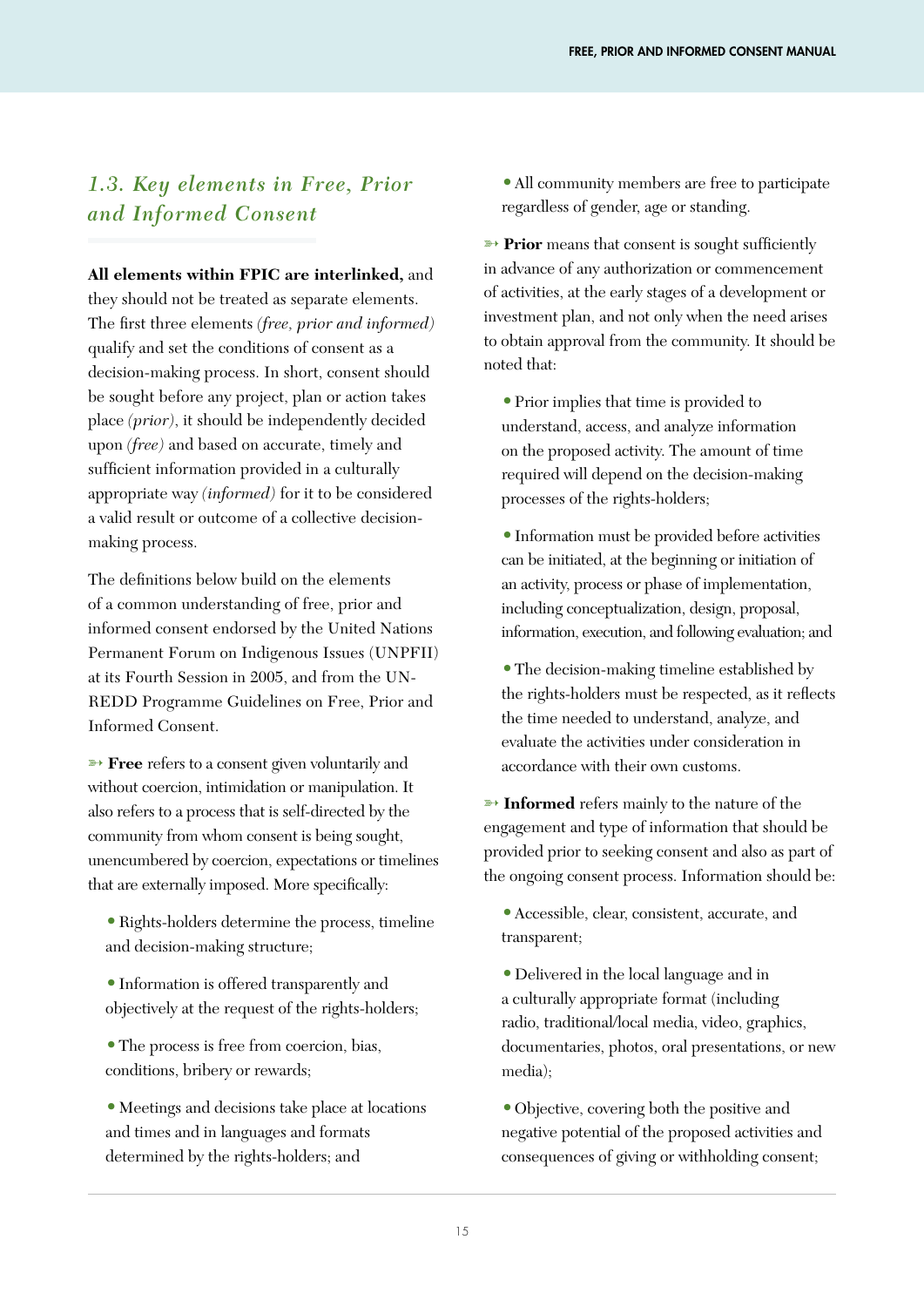**•**Complete, including a preliminary assessment of the possible economic, social, cultural and environmental impacts, including potential risks and benefits;

**•**Complete, including the nature, size, pace, duration, reversibility and scope of any proposed project, its purpose and the location of areas that will be affected;

**•**Delivered by culturally appropriate personnel, in culturally appropriate locations, and include capacity building of indigenous or local trainers;

**•**Delivered with sufficient time to be understood and verified·

**•**Accessible to the most remote, rural communities, including youth, women, the elderly and persons with disabilities, who are sometimes neglected; and

**•**Provided in an ongoing and continuous basis throughout the FPIC process, with a view to enhancing local communication and decision making processes.

**► Consent** refers to the collective decision made by the rights-holders and reached through the customary decision-making processes of the affected Indigenous Peoples or communities. Consent must be sought and granted or withheld according to the unique formal or informal political-administrative dynamic of each community. Indigenous peoples and local communities must be able to participate through their own freely chosen representatives, while ensuring the participation of youth, women, the elderly and persons with disabilities as much as possible. In particular consent is:

**•**A freely given decision that may be a "Yes", a "No", or a "Yes with conditions", including the option to reconsider if the proposed activities change or if new information relevant to the proposed activities emerges;

**•**A collective decision (e.g. through consensus or majority) determined by the affected peoples in accordance with their own customs and traditions;

**•**The expression of rights (to self-determination, lands, resources and territories, culture); and

**•**Given or withheld in phases, over specific periods of time for distinct stages or phases of the project activities. It is not a one-off process.

#### **Box 4**

#### An example of bad practice - from the field

After a flood, the Government asked an organization to provide emergency assistance in the form of tools, seeds, and livelihood support to the affected areas. One of these areas was inhabited by Indigenous Peoples. When officers in the technical division requested FPIC implementation, the project manager replied that it had been already completed as they had the agreement by the administrative authority in the region.

The technical officers explained to the project manager that this was exactly the opposite of FPIC, and that the letter by one administrative authority was not a substitute of FPIC. A true FPIC process meant disclosing the terms of the project in the local language with the community, involving the youth, women, the elderly and persons with disabilities, and allowing sufficient time for them to discuss in their local language. It also meant allowing for the Indigenous community to revert back to the project manager with a consolidated consent or withheld consent to the proposed interventions, and proposals of how they would participate during the implementation of the project.

*Information provided by FAO*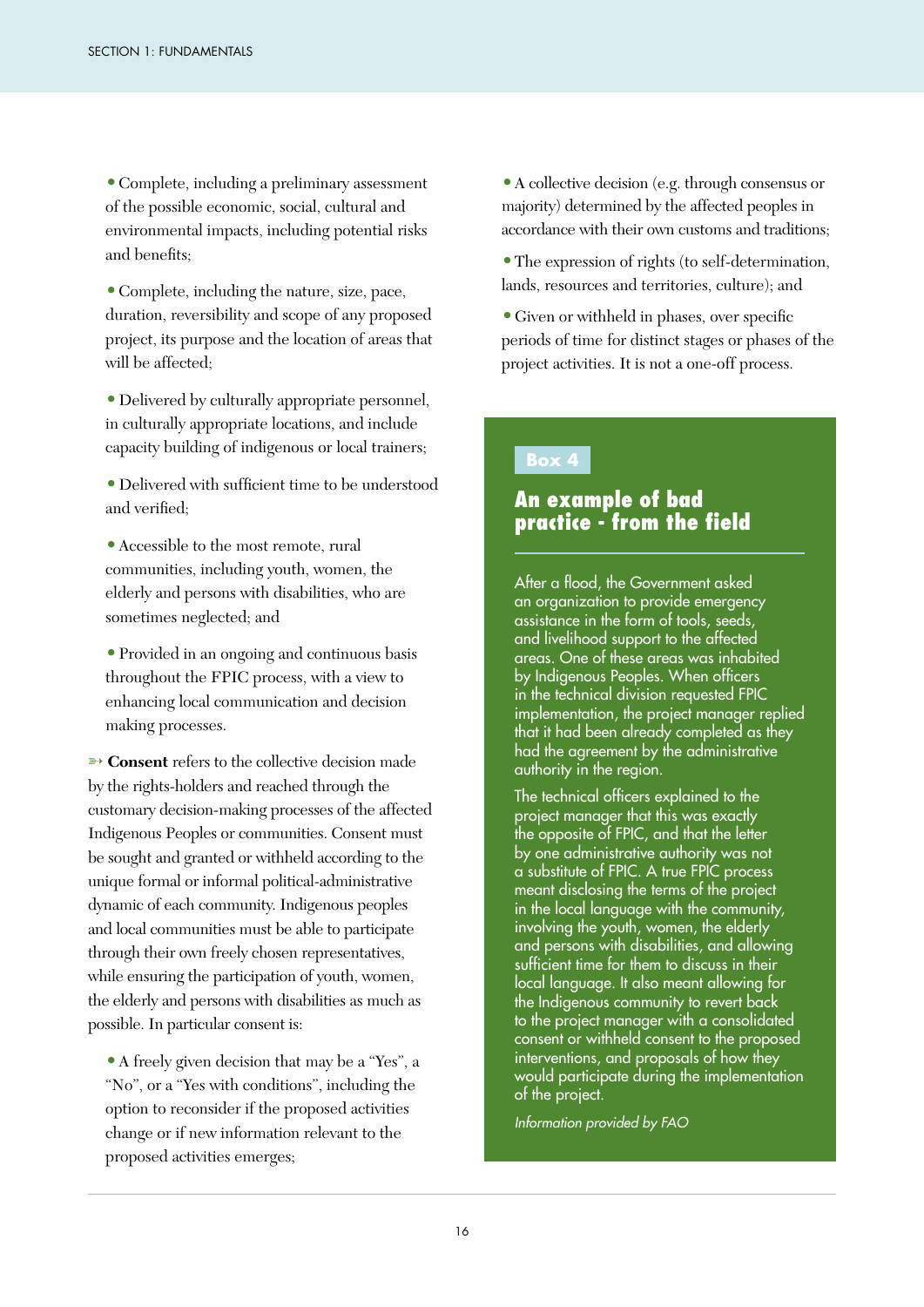### *1.4. When is Free, Prior and Informed Consent (FPIC) required?*

FPIC is required prior the approval and/or commencement of any project that may affect the lands, territories and resources that Indigenous Peoples customarily own, occupy or otherwise use in view of their collective rights to self-determination and to their lands, territories, natural resources and related properties.

This manual is intended as a practical approach to this right. Project developers should carefully consider as well local communities who in many cases co-habit the areas with Indigenous Peoples. In some instances, project managers will also face the situation where state institutions do not recognise FPIC. In such cases it is important to involve the authorities in the process and indicate the benefits while linking discussions to the International Legal Framework and eventual recognition by the country through declarations, conventions and/or treaties (please refer to annex 5).

## *1.5. What are the benefits of the FPIC process?*

#### **Development activities can be carried out based on needs and priorities, and in line with the rights of Indigenous Peoples**

which per se represents an incomparable benefit for all stakeholders involved in any given project intervention.

Inclusive participation throughout all stages of a project helps to maintain consent, minimizes risks (such as disputes and other forms of conflict, harm to Indigenous Peoples and their territories, or damage to the reputation of the implementing organization), allows the building of a trust-

#### **Box 5**

#### Examples of project interventions that affect Indigenous Peoples and require FPIC

• A project aims to improve the livestock productivity and irrigation of farms located upstream on a river. The project's waste management methods could affect the water quality and therefore the health of Indigenous Peoples, and the water diversion for improved irrigation could impact Indigenous Peoples by reducing the volume of water accessible to them and their lands, or the fish and animal habitat on which they customarily rely.

• An aquaculture project will introduce a new fish variety that would be more affordable for consumers to buy. If the project's fish escape or are accidentally released into wild fish habitat, they could destroy the habitat, inter-breed with and affect the genetic integrity of the wild fish stocks that are vital to Indigenous Peoples' food security and nutrition, cultural practices and the exercise of their customary fishing and subsistence rights.

• A project aims to plant some monoculture plantations as a means of reforesting with cash crops and to improve the livelihoods of small farmers and landless peasants. The resulting loss of biodiversity (from replacing instead of improving the remaining forest and its management), and the impacts on the environment due to, e.g., the majority of the project's pesticides and herbicides affecting non-targeted species (and human communities) in areas *outside* of the immediate project area, could affect Indigenous Peoples' food systems, health and livelihoods.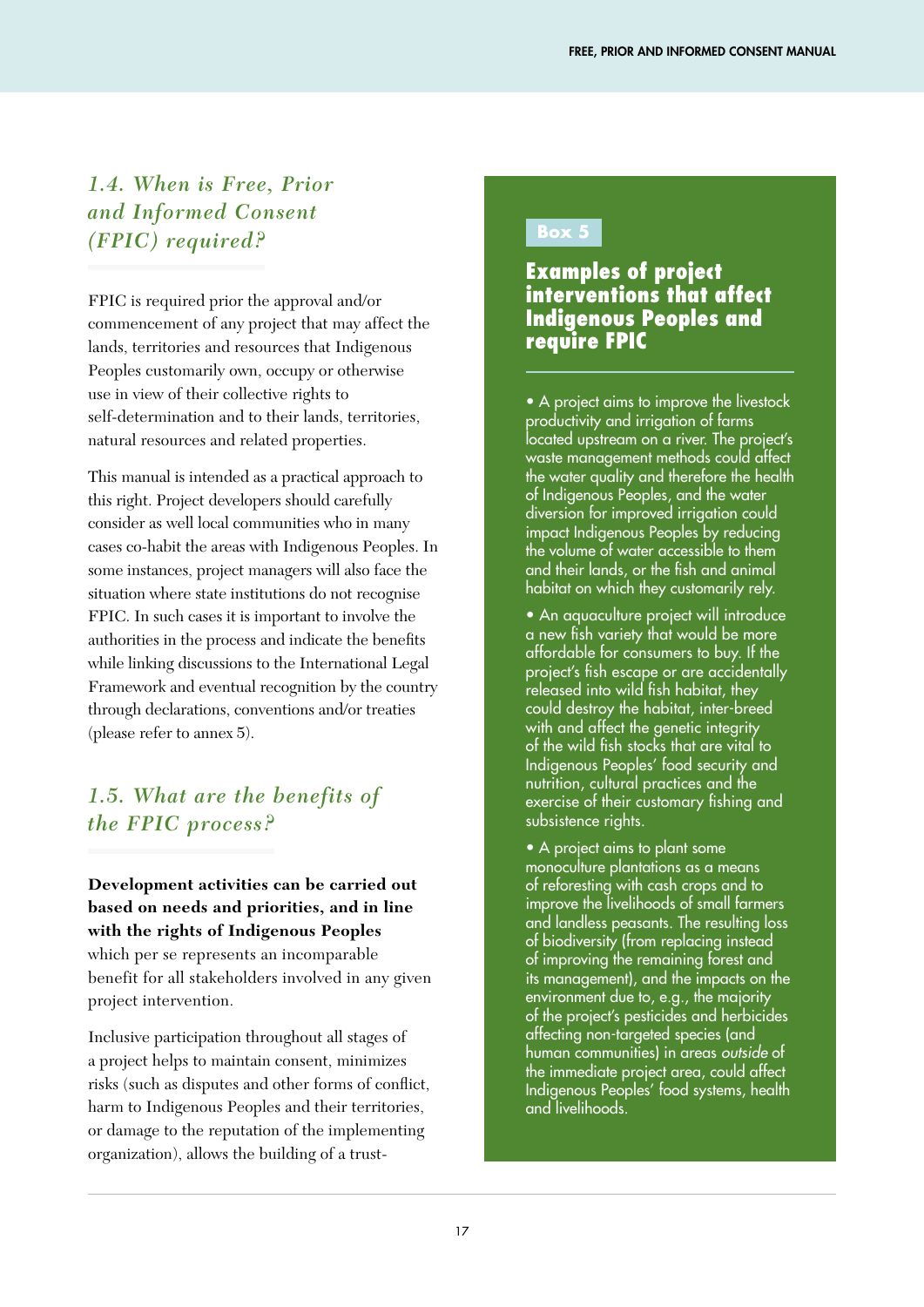based relationship, informs project managers on how to better target beneficiaries' needs and expectations, and strengthens possibilities for future collaboration.

For Indigenous Peoples themselves, FPIC is a tool to ensure that their priorities are taken into account. The process allows them to be well informed about all aspects of the project that will affect them, to exercise control and manage their lands and territories, and to command respect for their cultural identity and self-determination, especially regarding their right to development as distinct peoples. ■

#### **Box 7**

#### Benefits of FPIC

"Like a deep mountain lake, each FPIC process is a reflection of its surroundings, and no two are alike. When respected, it provides many benefits to everyone, and though it is not an easy hike, the view is worth the climb".

#### **Box 8**

#### Case from the field - Niyamgiri, India

In 2013, the Supreme Court of India issued a precedent-setting directive re-affirming the rights of forest-dwelling indigenous or tribal peoples, including their customary use of their forests and natural resources, as recognized in the Forest Rights Act of 2006. The directive emphasized the importance of tribal peoples' traditional decision-making processes (Gram Sabha or Village Council meetings) and their ultimate authority to give or withhold consent to bauxite mining activities by Vedanta/Sterlite, Ltd. in their homelands and its areas rich in biodiversity, medicinal plants and spiritual significance – namely, the range of densely forested hills known as Niyamgiri (the abode and embodiment of Niyam Raja, the living deity of the Dongria and Kutia Kondh tribal communities), in Odisha.

As a result, 12 Gram Sabha were organized for broad participation. The Gram Sabha took place over a period of more than a month in heavy rains and during a busy cultivation schedule. Women were the majority in most of the gatherings. Well before the Gram Sabha, Action Aid facilitated the process of FPIC for the community members by distributing information related to the mining activities, in leaflet, pamphlet and poster formats in the local language, and by meeting with and orienting village members – ensuring the "Prior and Informed" aspects of FPIC. The State and Central governments assisted, and the Supreme Court decision ensured the "Free" aspect of FPIC by prohibiting project proponents from being anywhere near council meetings, in this way, ensuring that the decision would be uninfluenced by them.

The Gram Sabha unanimously decided that the mining in Niyamgiri would infringe on the cultural, religious, community and individual rights of local forest dwellers. The decision by the Gram Sabha to withhold consent of the mining activities protected the peoples' customary uses of Niyamgiri and, in turn, set a precedent for peoples throughout the country struggling to protect their homelands and sacred sites.

Words from the Gram Sabha: "Niyamgiri hill range is our resource and Niyam Raja is our God. The hills offer us food, water and livelihood throughout the year and we are not going to abandon it".

*Information adapted from a report provided by Action Aid.*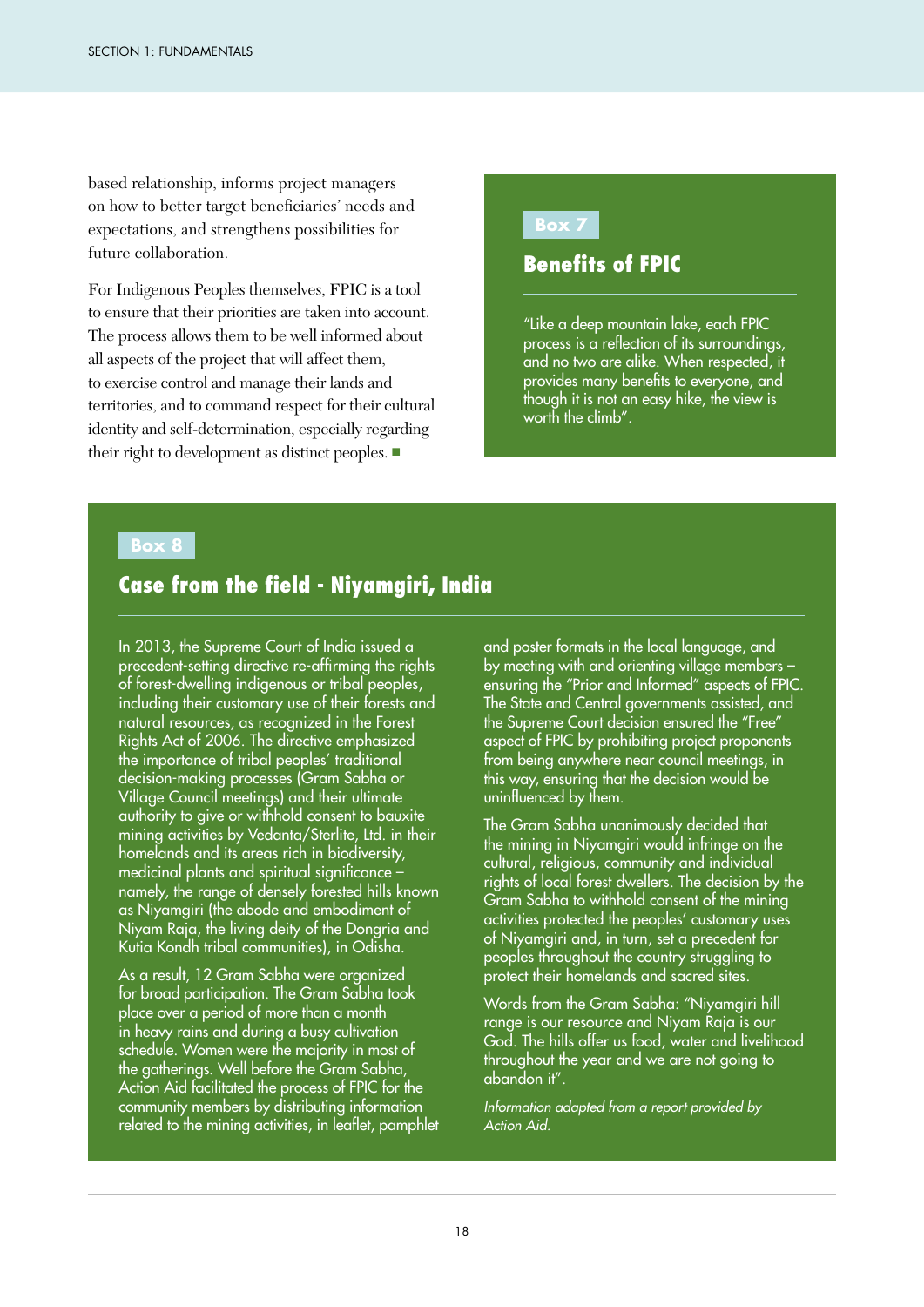# SECTION 2 Implementing Free, Prior and Informed Consent (FPIC)

An FPIC process will vary according to the specific local context in which a project is to be developed. It may also be the case that the Indigenous Peoples affected already have their own FPIC guidelines. That said, in any given

FPIC process, it is equally important to assess the qualitative aspects as well as the time devoted to it, with the following six key steps that any project manager must consider within different phases of the project cycle:



The above process will need human and financial resources, and time, though it should not entail higher additional costs than the ones associated with

the process of stakeholder engagement that any project or programme should undertake in proportion to the project scale (see annexes for more details). ■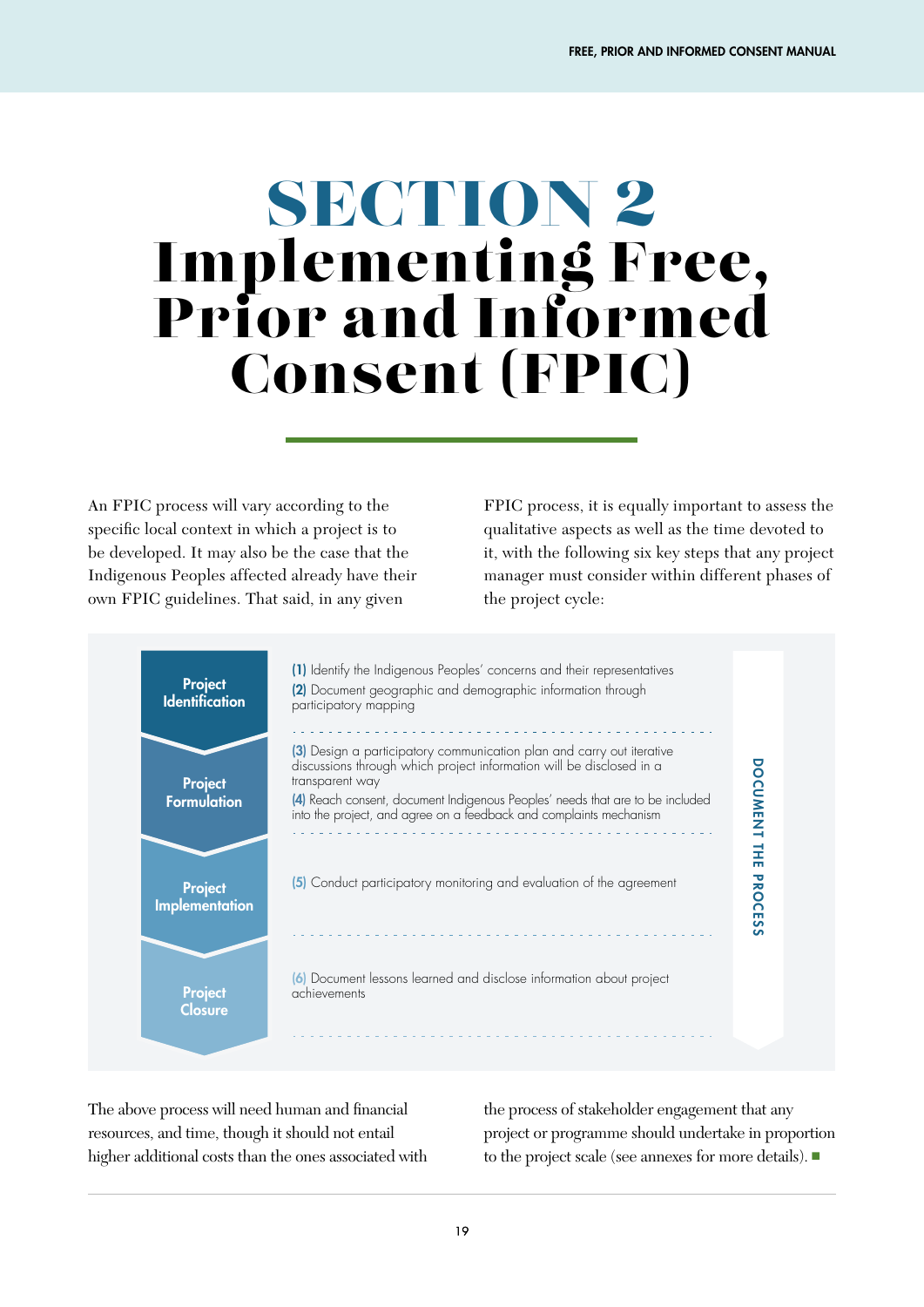# **STEP 1** 2.1. **IDENTIFY THE INDIGENOUS PEOPLES CONCERNED AND THEIR REPRESENTATIVES**

*You want to know who you will be interacting with and what kind of decision making structure the community(ies) follow. Are they going to consider the project? Do not forget the role of the state and if there are applicable laws in relation to FPIC.*

➊ **Find out which Indigenous Peoples could be affected by the project,** by using diverse sources of information such as: Indigenous peoples' self-governance entities; communitybased organizations; national or regional confederations, councils and organizations; universities and research institutions; non-profit organizations and NGOs; and official national censuses (if available).

❷ **Carry out interviews and talks in and around the project area** to identify indigenous communities in order to understand their language, customs, land usage patterns and their rights regarding the territory (see Annex 3 for more information). Document and disaggregate data for each of the respective Indigenous Peoples' communities that could be affected. Identify women affected by the project, and any challenges to their participation in the interviews.

❸**Cross-check the existence of mobile communities** that migrate seasonally across a territory depending on their mode of livelihood. Examples include hunter-gatherers, pastoralists, shifting agriculturalists and temporary labourers. Also, bordering communities may also have claims to the land within the project area or to the resources affected by the activities therein (e.g. water), or they may make seasonal use of these resources or have other forms of tenure relationships with people living inside the targeted project area.

#### ❹ **Approach the Indigenous Peoples' self-governance systems and structures**  traditional chiefs, specialized councils and autonomous governments and parliaments, if any, in order to identify their representatives who are individuals and institutions of their own choice, and who are accountable and legitimate to those they represent, in consultation, negotiation, decision-making and consent-seeking. In case there are none, it is recommended to follow a participatory approach with the whole community.

❺ **Explain whom you represent, your** 

**mandate** and the nature of the project, your intention to respect FPIC in relations with the community, and a draft timeline of the steps that could lead from initial talks to negotiation, and to a final decision by the community.

❻ **Encourage broader community participation** where the chosen mode of representation excludes women, youth, the elderly, disabled or other marginalized groups, prior to each stage of negotiation and discussions. Request separate talks to reach consent with particular groups, but do not assume that these groups or their views are homogeneous. Sometimes special measures might be required to create safe spaces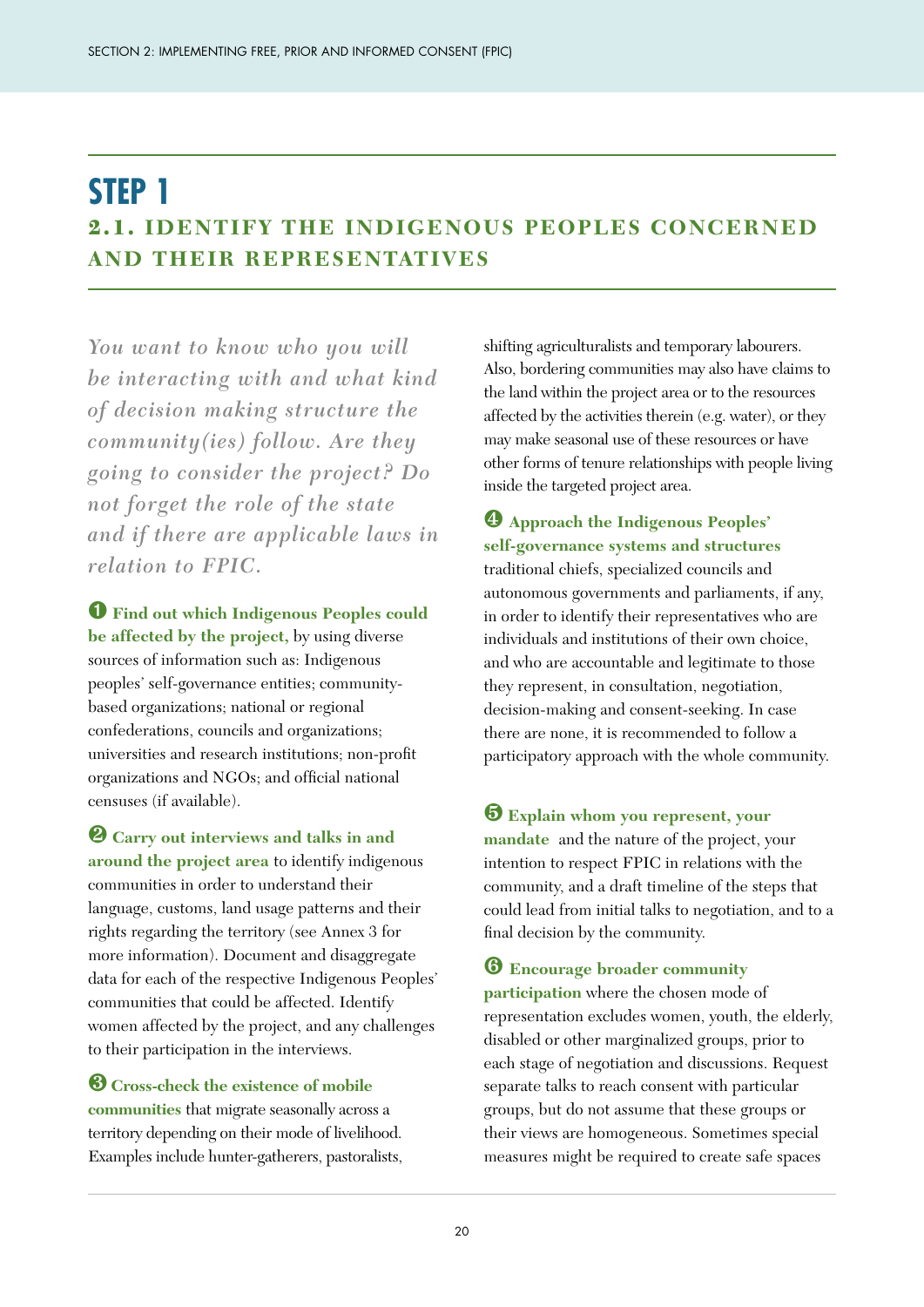that are also convenient for women to participate. In some cases local communities cohabit with Indigenous Peoples in a particular area. In those instances, it is recommended to involve the multiple communities in the FPIC process, provided that they are in agreement.

❼ **Research local laws in relation to Free, Prior and Informed Consent (FPIC)** in order to (i) involve local authorities and (ii) be prepared before approaching Indigenous Peoples' self-

governance systems and structures (see Annex 5 for more information). ■

#### **Box 9**

#### Indigenous Peoples' governance systems

Many Indigenous Peoples have governance systems that are still intact, and function with varying degrees of autonomy in relation to the national government. Examples include the governance systems of the Kuna in Kuna Yala (Panama), who

are governed by a Kuna General Congress and have legislators who participate in the National Assembly, or the Sami in northern Norway, Sweden, Finland, and Russia, who have representative Sami Parliaments in their respective countries.

# **STEP 2**

## 2.2. **DOCUMENT GEOGRAPHIC AND DEMOGRAPHIC INFORMATION THROUGH PARTICIPATORY MAPPING**

*You want to know where Indigenous Peoples live, what their land and natural resources are and what usage they have, and what their customary rights are in order to undertake successful rights-holder engagement for your project.*

*"Participatory mapping is a group-based qualitative research method that gives participants freedom to shape discussion on a given topic with minimal intervention from researchers. Mapping can generate a rich understanding of the connections between people, places and organizations over space and/or time" – National Center for Public Engagement.*

➊ **Conduct a participatory mapping and documentation of land usage, natural resources,**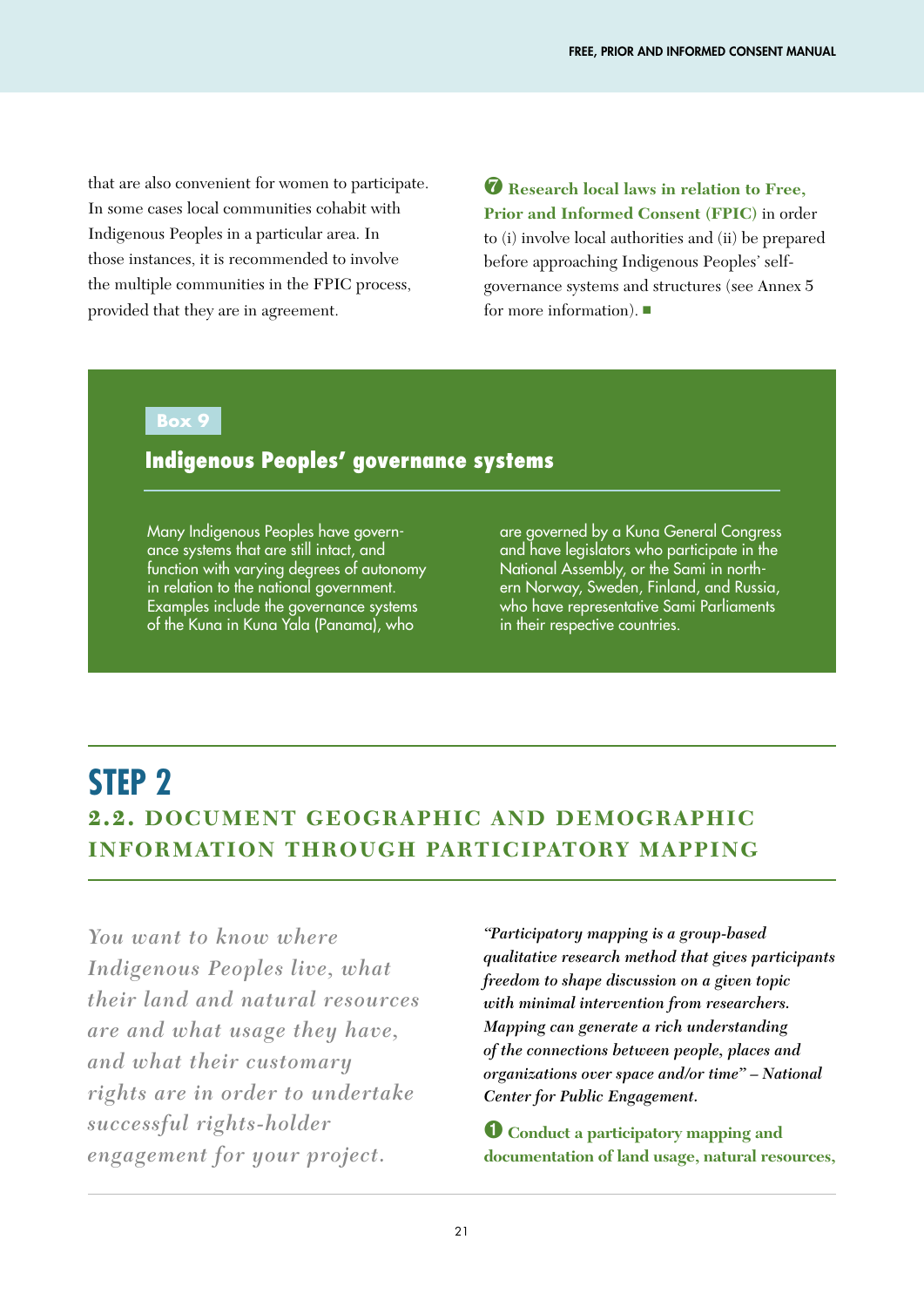**communication channels/media, and customary rights** as part of the initial project assessment. If it is unclear which community members are appropriate to engage with at such an early stage, the team should conduct a preliminary mapping that will be developed later on with the appropriate participation from the Indigenous community.

#### ❷ **Ensure all communities affected are equally involved in the participatory mapping,**

as well as in the rest of the FPIC process. The maps must be made with the full awareness and agreement of, and under the control of, the communities and other parties involved. They must also be verified with neighbouring communities to avoid exacerbating or triggering land disputes.

#### ❸ **Document land usage and natural resources**  (geographic and demographic information), considering Indigenous Peoples culturally distinct

#### **Box 10**

#### Ascertain the legal status of the land

The purpose of this step is to determine who has rights over the targeted area of the project both in state and under customary rights law. This is not linked with the rights to FPIC, and is particularly relevant where customary rights are not recognised and where multiple rights holders, both formal and informal, have claims on the same land. The legal status should be examined for all parts of the targeted project area as well as bordering zones as this might impact the project.

#### **Box 11**  What are customary rights?

Customary rights derive from customary law, a set of usually unwritten rules that draw their authority from tradition. Customary laws govern a wide range of issues, including family relations, property law, and use and ownership of land and natural resources. Customary land tenure refers to the systems that many rural communities use to express and regulate ownership, management, use, access and transfer of land and the natural resources therein. Customary tenure is often intricately bound with local conceptions of kinship, generational descent and broader social definitions of the role and rights of individuals and groups within the community.

Customary laws and rights derive from the community rather than the state (statutory law), and although on the ground, the two systems frequently overlap, customary rights are not always recognized or given equal weight by the state. Customary rights

may be informal (without formal state recognition), or they may be formal where they are given the force of law by ratified international treaties, by national constitutions, by statutory laws and ordinances, or through court decisions. Customary land rights vary significantly across communities depending on their locations, social organization and modes of livelihood. In some communities, land and natural resources may be collectively owned, used and managed on an egalitarian basis (sometimes referred to as the 'commons' of customary tenure). Frequently, rights are 'nested' – for example, where individual or family farmlands are held within wider communal territories. Lands and natural resources also have social, cultural, spiritual, economic, environmental and political value to Indigenous Peoples and other communities with customary tenure systems.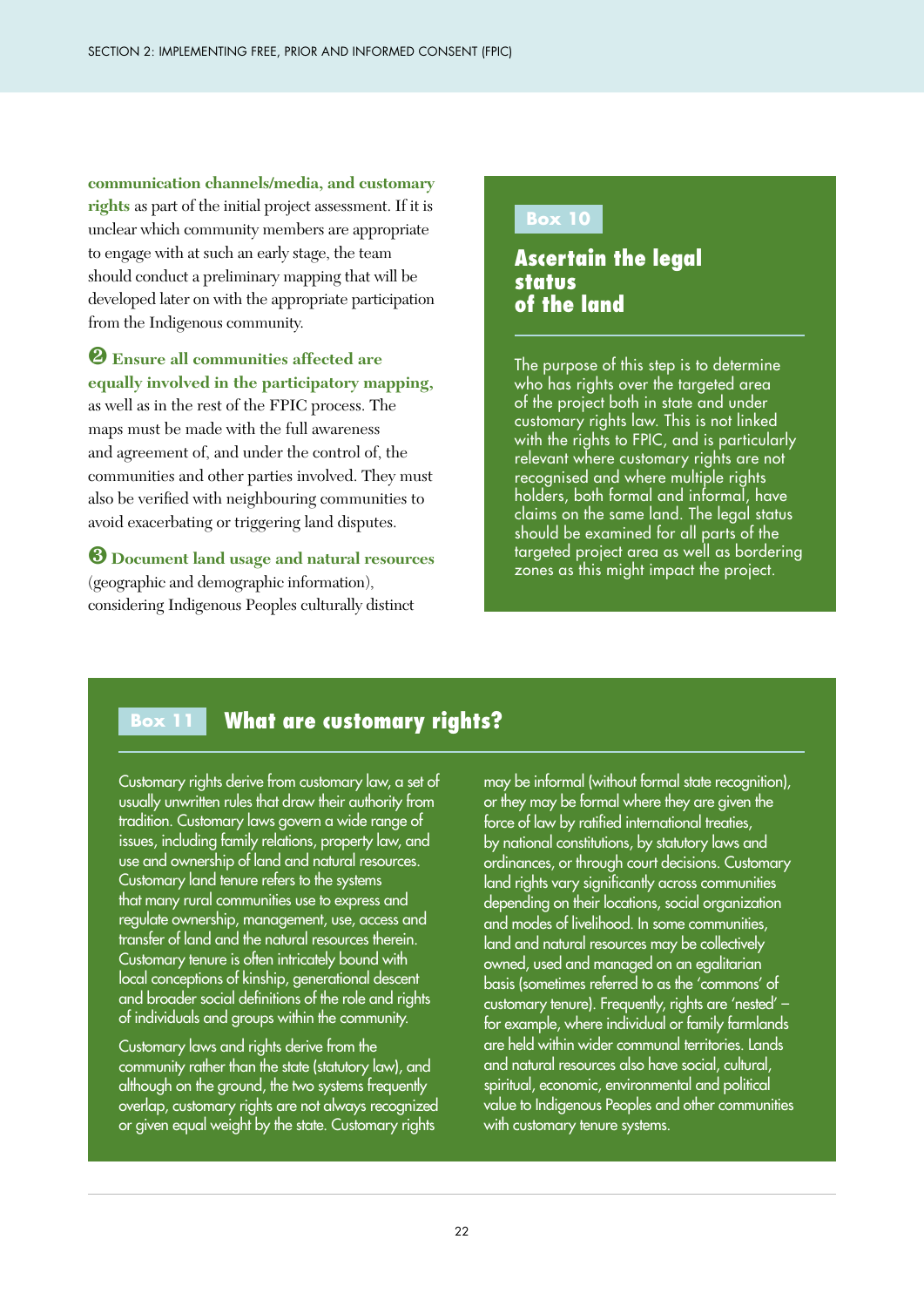understanding of their territory and landscape and bearing in mind that certain culturally sensitive areas could be "off-limits" for detailed discussion, and some areas could be subject to issues for which it is recommended to ascertain its legal status.

❹ **Identify Indigenous Peoples or project team "non-negotiables",** which could include, for example, geographic areas in their territories that are off-limits for conducting a project (such as sacred, spiritual, burial areas, archaeological or historical sites or areas where medicinal plants are harvested); the sharing of traditional knowledge; the introduction of certain technologies; etc.

❺ **Identify customary rights, spiritual practices or traditional ethical codes, and relevant legal frameworks** that should be considered for project formulation and implementation, through community members and through known and trusted individuals from inside or outside of the Indigenous Peoples' community who usually provide legal support to them. For example, the community may count on judges within their own customary juridical system, or on an outside attorney who focuses on land and governance issues, or on legal scholars who support the community's engagement with outsiders. ■

# **STEP 3** 2.3. **DESIGN A PARTICIPATORY COMMUNICATION PLAN AND CARRY OUT ITERATIVE DISCUSSIONS THROUGH WHICH PROJECT INFORMATION WILL BE DISCLOSED IN A TRANSPARENT WAY**

*You want the concerned Indigenous Peoples' to be duly informed in a transparent manner so they can freely decide on the project that your organization would like to implement – this step will shape your FPIC agreement.* 

➊ **Communicate effectively with the Indigenous Peoples throughout all stages of the process** as per the informed aspect of FPIC. Consider the diverse levels of literacy and interest in the technical aspects of the

project, which will require diverse ways of communication. Ensure that the process is as participatory as possible, and keep community members informed at every step.

❷ **Develop a participatory communication plan** that includes: information needs, communication channels and media (ranging from traditional/local media to ICTs), and communication activities. Apply the Communication for Development Approach and Methods to design the communication activities of the FPIC process. Also ensure:

**•**Timely provision of materials in formats and languages accessible and intelligible to the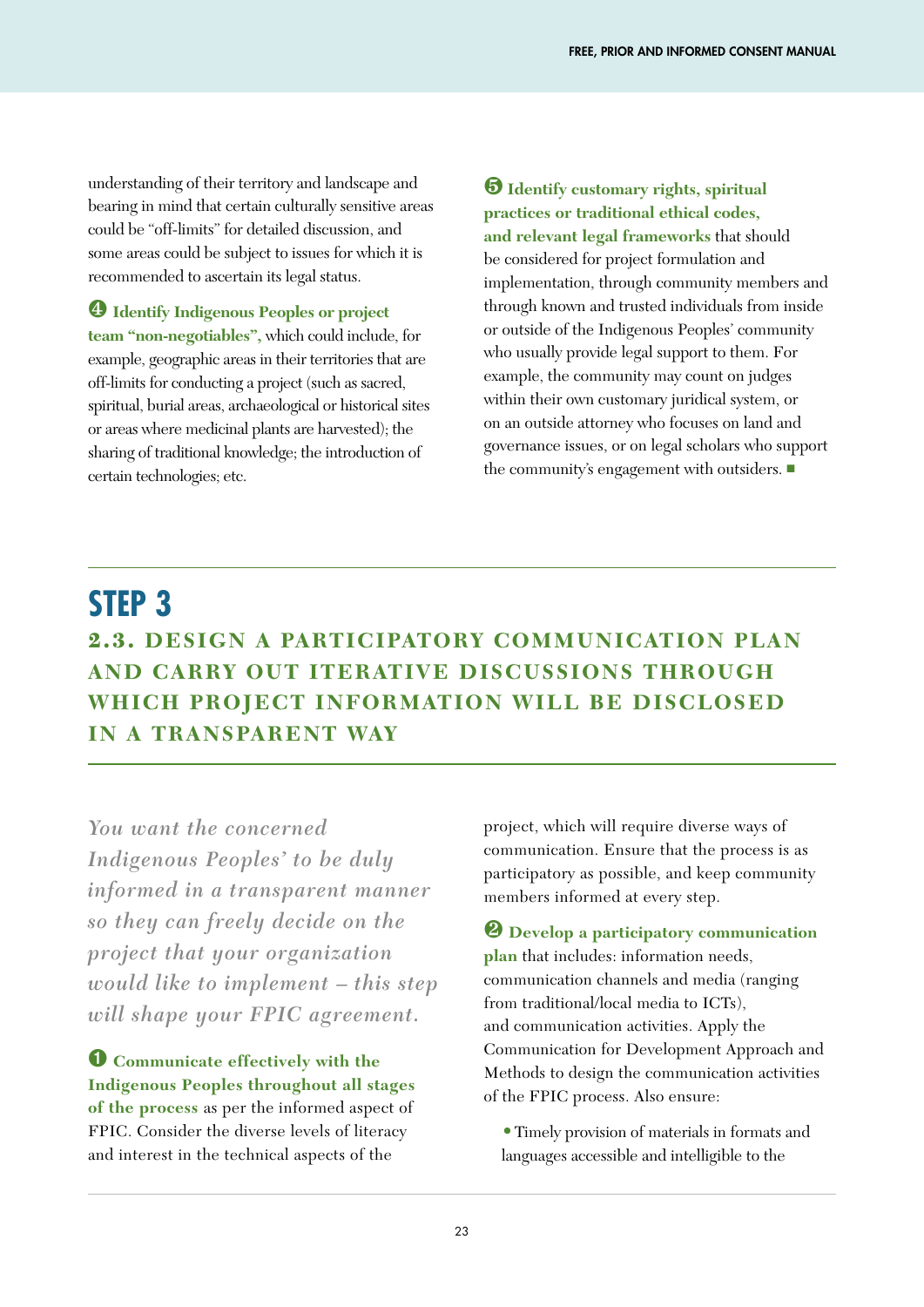Indigenous Peoples, preferably in their own language; and

**•**Respect of traditional and customary protocols and dynamics, including norms for both verbal and non-verbal communication. These norms for nonverbal communication can include body language, personal space, eye contact, and pointing with the chin or the mouth instead of with hands or fingers.

#### ❸**Carry out effective iterative discussions<sup>1</sup>**

after approaching Indigenous Peoples with regard to developing a project that could affect them, and once they agree to enter into discussions. Bear in mind the following actions to enable fruitful discussions:

**•Agree with the Indigenous Peoples' on the most convenient time and place for discussions** in their territory, where they may feel safer and more able to express themselves than in an unfamiliar place, and where they have the support of their community to discuss the issues. This includes the right to privacy in negotiations and deliberations for them to discuss and decide freely.

**•Convey to the affected communities their right to say "no" or "we don't know",** making clear that they are not obliged to make a decision if they are not completely sure. Inform them that they can accept, reject, partially accept, or choose not to give an opinion on a proposal, and can request as much time as they need to decide what is best for them.

**•Document the proceedings and outcomes of the discussions and make them available to all parties.** Institutions or individuals selected

#### **Box 12**

#### Stakeholder engagement

FAO is committed to ensuring meaningful, effective and informed participation of stakeholders in the formulation and implementation of FAO programmes and projects. "Stakeholder" refers to project affected communities and national and local authorities, and where appropriate, other stakeholders.

FAO will consult with project-affected representative communities and/or groups and civil society representatives. Stakeholder engagement, including with Indigenous Peoples, disadvantaged and vulnerable groups, is required in designing, implementing and monitoring individual projects and sub-projects.

Stakeholder engagement is an on-going process that involves in varying degrees the identification and consultation of stakeholders, disclosure, and establishment of a mechanism by which people can make comments on project proposals and performance or raise grievances.

The need for and nature of any specific consultation will be determined on the basis of the stakeholder identification. For example, where Indigenous Peoples are present in a proposed project area or have a collective interest, FAO will undertake special consideration as stipulated in its Environmental and Social Safeguard.

FAO will maintain adequate documented evidence of stakeholder engagement.

by the Indigenous Peoples for decision-making in the FPIC process will not necessarily be the same as the ones who were involved in the preliminary discussions, therefore documenting each proceeding will help to retain consistency in matters discussed even if the participants change. ■

<sup>1</sup> An iterative discussion is one that is repeated several times in progression towards a goal, using the results from the previous talks as a basis for subsequent review, discussion and analysis. The purpose of having iterative discussions in an FPIC process is to share, in a multi-directional process, all relevant information pertaining to the proposed project with relevant actors and rights-holders. With this information, communities are better placed to discuss any modifications necessary to secure their consent, and to decide whether a project should or should not go ahead.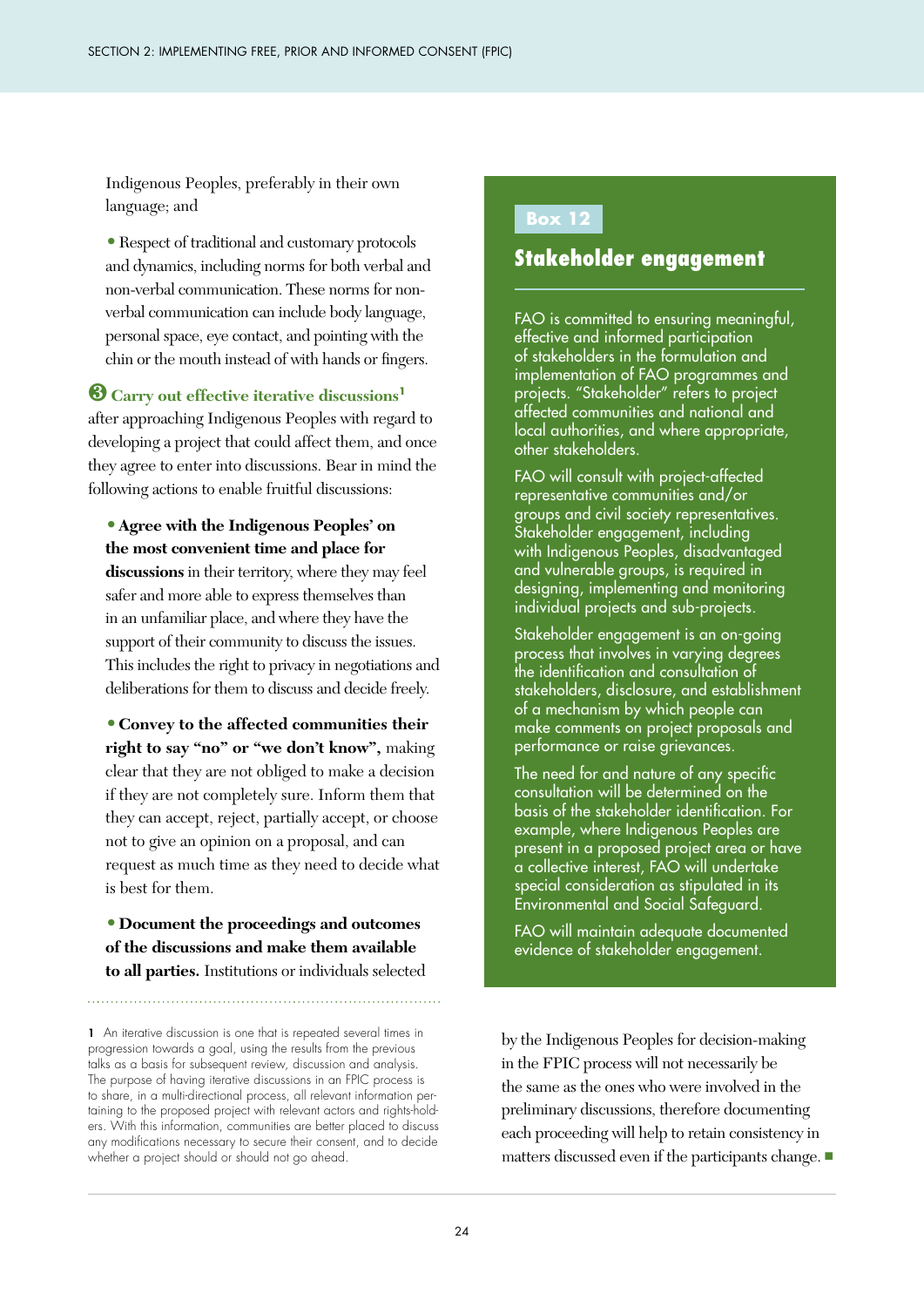# **STEP 4** 2.4. **REACH CONSENT, DOCUMENT INDIGENOUS PEOPLES' NEEDS THAT ARE TO BE INCLUDED INTO THE PROJECT, AND AGREE ON A FEEDBACK AND COMPLAINTS MECHANISM**

*You want to reach suitable consent by all parties involved in your project before its activities can commence.*

➊ **Agreements reached must be mutual and recognized by all parties,** taking into consideration customary modes of decision-making and consensus-seeking. These may include votes, a show of hands, the signing of a document witnessed by a third party, performing a ritual ceremony that makes the agreement binding, and so forth.

❷ **Document the agreement process and outcome** in forms and languages accessible and made publicly available to all members of the community, providing for stakeholder review and authentication. The written document should clarify if consent was given or withheld and affirm that the decisions therein are binding and enforceable. It should also include the issues raised, so that it is possible to review the whole process in the event of a grievance or dispute. For sensitive issues, the affected community should be asked what is permissible to document.

❸**Identify additional needs** to be included in the project during discussions with Indigenous Peoples, as well as the associated risks and possible modifications to remediate or eliminate potential negative impacts of the project. Once the risks are identified, it can be useful to work closely with indigenous peoples to identify indicators that can

measure the possible negative impacts of the project during its implementation.

❹ **When a community is opposed to certain parts of a project,** the project manager needs to clarify which parts are acceptable and which parts need to be adapted or abandoned. This would include modifying objectives so all parties are fully satisfied. How well the project manager listens to and incorporates Indigenous Peoples' concerns and solutions into the agreement can make a significant difference in the final outcome of the project.

❺ **Where consent is withheld,** establish the causes and the conditions that would need to be met for Indigenous Peoples communities to give their consent, whether the community will consider renegotiation, and the terms and timing of an eventual renegotiation. The right of Indigenous Peoples to refuse any renegotiation also needs to be respected.

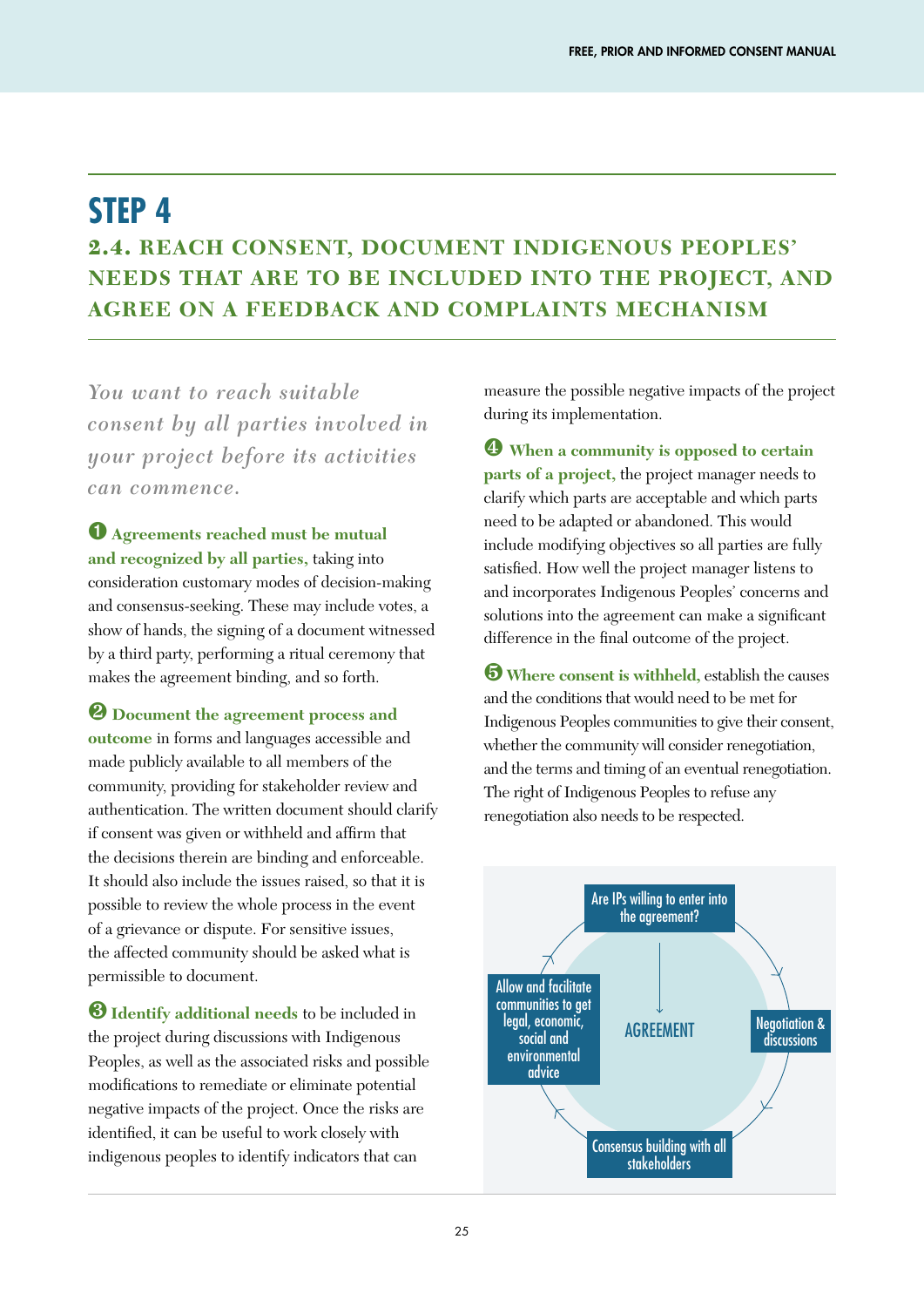**The agreement** should include the following:

**•**Signatory parties and/or customary binding practice that will be used to close the agreement, indicating the chosen representatives, their role in the community, how they were chosen, their responsibility and role as representatives;

**•**Mutually agreed substantive evidence of consent;

**•**Summary of project information (duration, area of influence, objectives);

**•**Communication arrangements:

>*the best way to communicate with the representatives (language spoken, level of literacy, any etiquette to be followed in the case of communicating with an elder or with a spiritual/religious figure);*

> *how the representatives will ensure that they speak for the community as a whole, taking into consideration possibly marginalized groups such as women, youth, the elderly or disabled individuals;*

> *how the dialogue will be shared with constituents and how their inputs will be solicited for decisions in progress;*

**•**Agreed feedback and complaints mechanism, and provision of access to remedy;

- **•**Monitoring and evaluation plan;
- **•**Terms for withdrawal of consent; and
- **•**Independent verification provisions.

### *Monitoring and evaluating the agreement*

**Jointly define modes of monitoring and verifying agreements** aas well as their related procedures: how these tasks will be carried out during project implementation, and the commission of independent periodic reviews (if considered) at intervals satisfactory to all interest groups.

The above includes Indigenous Peoples' input in the design of the monitoring approach, the activities to be monitored, the monitoring methods, how diverse views will be solicited and how results will be recorded and shared with the wider community. Indigenous Peoples' communities should agree on the methods for participatory monitoring and feedback, with full knowledge of the human and financial resources required and available.

#### *Feedback and complaints mechanism*

**Make available appropriate and inclusive channels for feedback and complaints** to Indigenous Peoples and their representatives throughout each phase of the project. Feedback ensures timely information regarding, for example, whether targeting was correct, projects are being implemented appropriately, and what impact they are having, whether intended or unintended, positive or negative. Feedback channels not only respect the right of Indigenous Peoples to have a say, but also very often improve the efficiency and effectiveness of any given project.

In an FPIC process, a feedback and complaints mechanism is fundamental to Indigenous Peoples' operationalization of their right to give or withhold consent, especially during project implementation. By establishing a mutually agreed mechanism, an organization can promptly and transparently address concerns that may arise throughout the life of a project, and support the quality assurance imperatives for project management.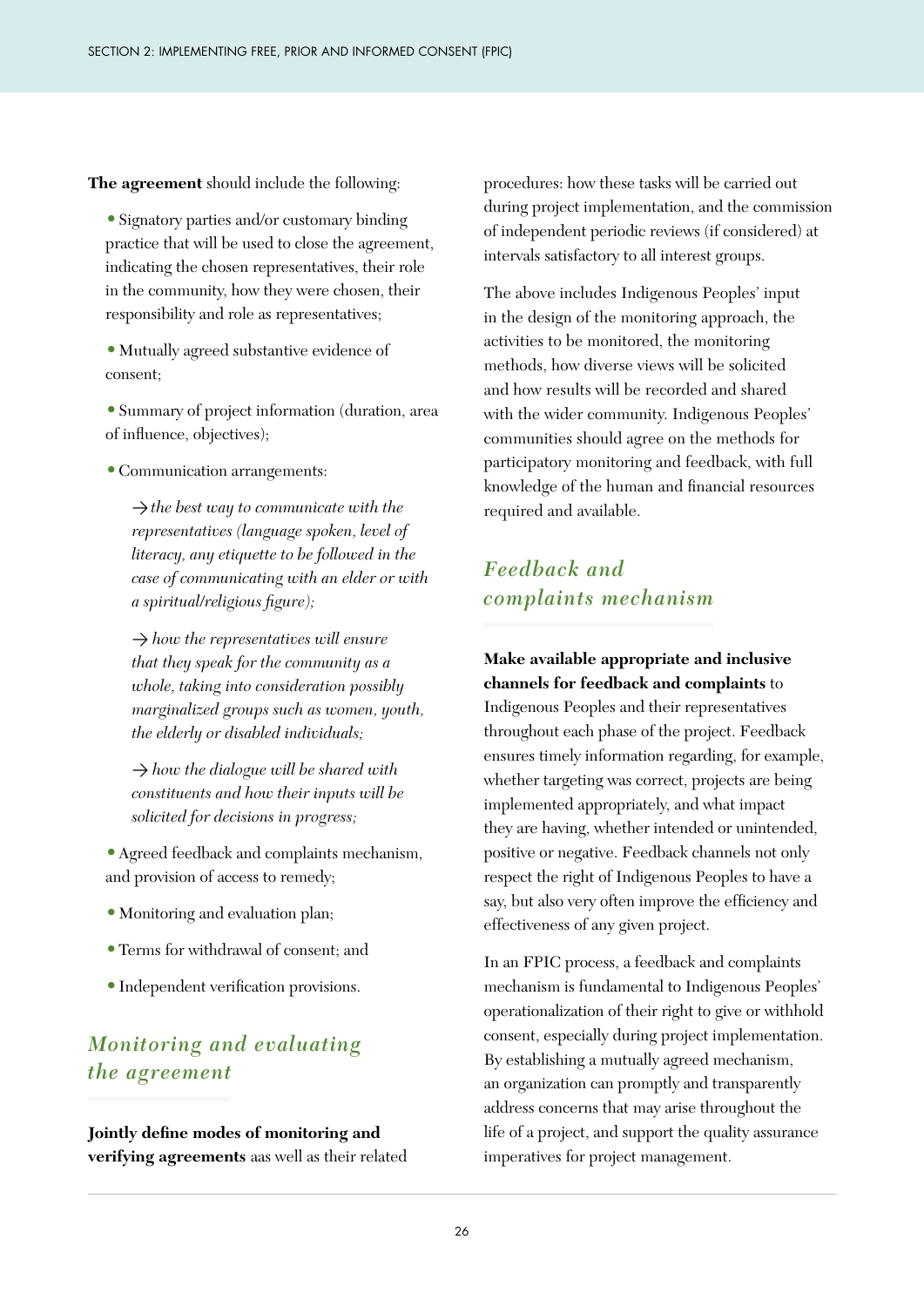Effective feedback and complaints redress mechanisms should address concerns promptly and fairly, using an understandable and transparent process that is culturally appropriate and readily accessible to all segments of the affected stakeholders, and at no cost and without retribution or the impeding of other administrative or legal remedies.

#### **How to implement the feedback and complaint mechanism with Indigenous Peoples' communities:**

**•Agree on how to receive and register feedback and complaints.** This could be through a panel or committee of key representatives and independent advisors, periodic interviews with community members by independent entities, a collection box for written and anonymous feedback, and so forth. Be aware of the underlying power dynamics at play in this process to ensure that the agreed mechanism can be accessed by all groups within the community – especially those marginalized and most vulnerable. Where customary feedback and complaints mechanisms exist and the communities choose to follow them, this process should be respected as it will make it relevant and meaningful to them.

**•Agree on how to review and investigate complaints.** This should include systems to track and respond to complaints, and relevant timeframes for the complaints-resolution process.

**•Agree on resolution options that are satisfactory to all parties.** These may include forms of compensation, sanctions or restitution.

**•Agree on how feedback and complaints resolution will be monitored and evaluated by all parties.**

**•Inform communities about government adjudication processes and access to justice**  in case the complaints cannot be resolved without outside assistance.

#### **Box 13**

#### FAO Commitment on accountability to affected populations

A feedback and complaints mechanism, when well-constructed and carried out, is a means for an organization to ensure a safe and confidential way for people to raise concerns and receive some kind of response. These can range from everyday problems with the quality of the services to serious complaints, such as corruption, misuse of assets, staff misconduct or sexual exploitation and abuse.

Obstacles such as social or cultural restrictions, including those related to gender or a disability, literacy limitations or lack of access to the systems used to make a complaint should not exclude community members from being able to raise a concern, and access points should be designed with all segments of the community in mind. Complaints and feedback systems need to be tailored to each context with particular attention to the communications environment. Reliable response mechanisms complete the feedback loop by ensuring that complainants receive a timely response to their concerns – even if it means explaining to the complainant the reasons why his/her specific concern cannot be addressed. In order to be effective, these mechanisms need to be carefully explained to communities in ways that to account for cultural differences and nuances.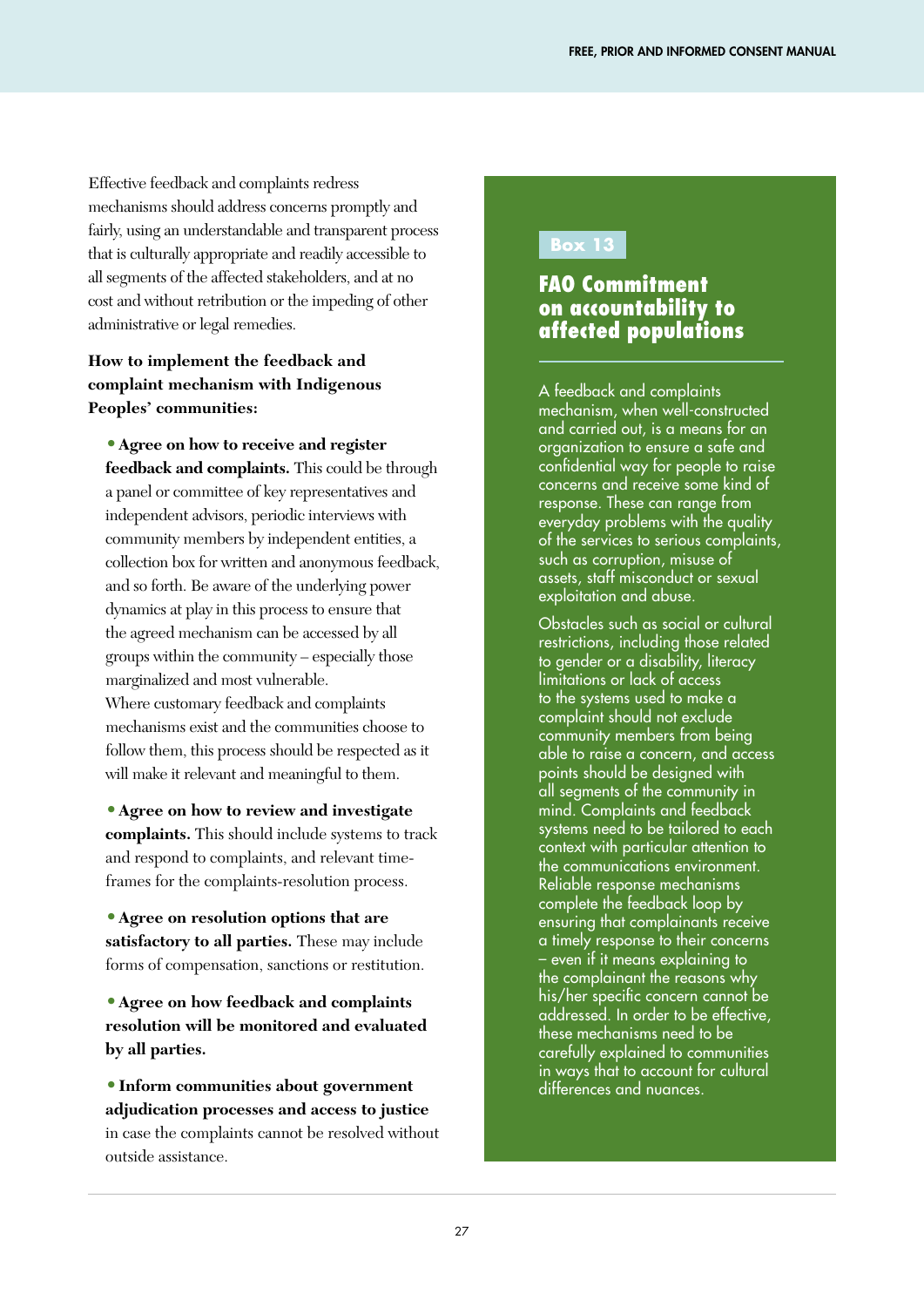**•Formalize, document and publicize the feedback and complaint process** according to customary norms, and/or through its declaration and registration at an official institution (e.g. a regional or local government office) in forms and languages accessible to all parties, and publicize it.

*Note: It is recommended that a local feedback and complaints mechanism be supplemented by a corporate grievance mechanism (when existing) as a last provision for grievances that are not solved locally.*

### *Provision of access to remedy and conflict resolution, and exit strategy*

Providing access to conflict resolution mechanisms is essential to fulfil the right to remedy for actors who feel other parties have violated their rights. As with anticipating and establishing feedback and complaints mechanisms, conflict resolution mechanisms should be discussed and developed early on rather than left until eventual disputes occur or consent breaks down.

#### **Access to remedy and conflict resolution is given through:**

**•Identification of a professional mediator,** 

conflict resolution expert or ombudsman to mediate the process with no conflicts of interest and in a manner that is acceptable to all parties, allowing ample time and resources for the process to achieve fair outcomes.

**•Halting operations in the project area** for the duration of the dispute resolution and remedyseeking process. *This should be included as a specific clause within the final project agreement.*

Certain situations can arise in which the project needs to be suspended. These include facing an unexpected technical obstacle or a severe breakdown in the relationship with the Indigenous Peoples, who could eventually withdraw their consent. Other situations include natural disasters, military or paramilitary violence, humanitarian crisis, etc.

#### **Box 14**

### The right to remedy

Under international law, the violation of human rights gives rise to a right to remedy and reparation for the victim(s). Reparation is intended to relieve the suffering of and afford justice to victims "by removing or redressing to the extent possible the consequences of the wrongful acts and by preventing and deterring violations". In human rights law, the availability of effective remedies is a right in and of itself that complements other recognized rights. Remedies include: restitution, compensation, rehabilitation, satisfaction and guarantees of non-repetition.

**When a remedy is needed** this needs to be documented in forms and languages accessible to all parties, and possible actions include:

- **•**Return or restitution of lands, territories and resources, and other property and intangible resources, taken or affected without the consent of communities;
- **•**Restoration of damaged ecosystems and/or resources;
- **•**Payment for the relinquishment of rights;
- **•**Improved benefits for smallholders and workers;

**•**Payment in cash or kind for ceded lands or use of lands;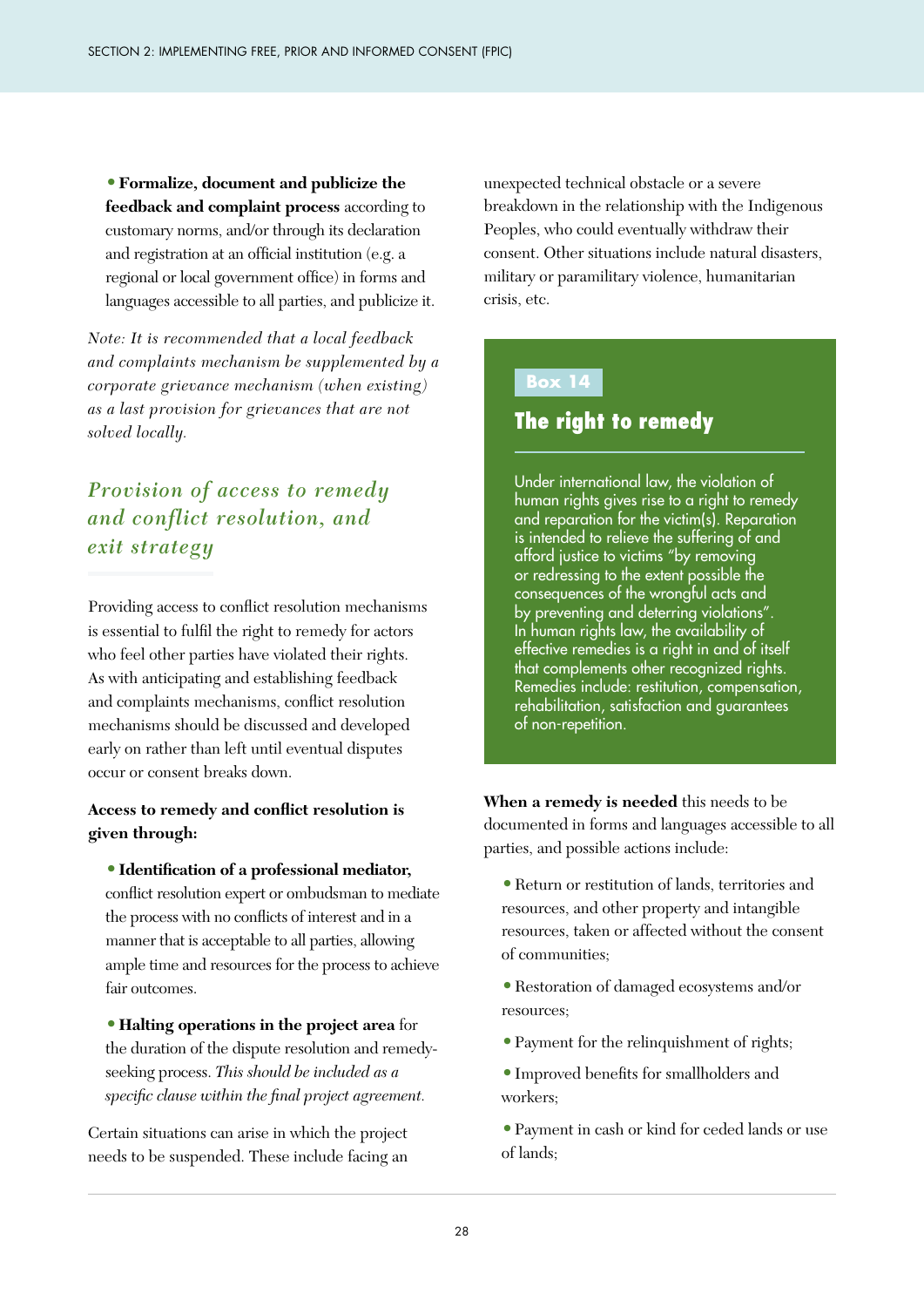**•**Compensation for damages and infringements of rights, for losses of livelihood and income and for losses of intangible heritage;

- **•**Payment of the costs of securing reparations, engaging in negotiations and seeking advice;
- **•**Agreement either to permanently suspend operations in the disputed area and/ or proceed with a newly negotiated agreement involving all the requirements of an FPIC process;
- **•**Formal guarantees of non-repetition; and

**•**Formal procedures and sanctions in the case of repetition.

**Agree exit strategy in advance** by defining which situations would trigger the halting of activities and an exit from the area where the project is being carried out. The agreement should also include how the project would be stopped if feasible (i.e., gradually or abruptly), how to verify that the stoppage takes place in an agreed manner, and how the project could be revisited and re-started in the future. ■

# **STEP 5** 2.5. **CONDUCT PARTICIPATORY MONITORING AND EVALUATION OF THE AGREEMENT**

*You want to ensure that the agreement reached is properly monitored and evaluated by all interested parties in a transparent and effective manner.*

The participation of communities in the monitoring and evaluation of a project within their territories should be guaranteed and provided in the terms and conditions of the binding agreement reached by all parties.

As the Free, Prior and Informed Consent is an ongoing process, the project manager should make sure that the communities affected by the project are informed regularly about its progress, and that they are given frequent opportunities to ask questions, raise concerns and inspect activities taking place on their land.

**Key aspects that ensure an effective monitoring process** throughout the lifespan of a project that involves Indigenous Peoples are:

- **•**Use of independent monitors acceptable to all parties.
- **•**Inclusion of diverse voices across the spectrum of rights-holders and other stakeholders, including marginalized groups such as women, the poor, the landless and youth i.e., to ensure their rights are equally respected.
- **•**Offering respondents anonymity, and maintaining anonymity of inputs where requested.
- **•**Soliciting feedback on findings. Public sessions can be held to share and discuss the findings of the verification process. This gives community members an opportunity to confirm or contest the findings and to request that a different team repeat the process, if necessary.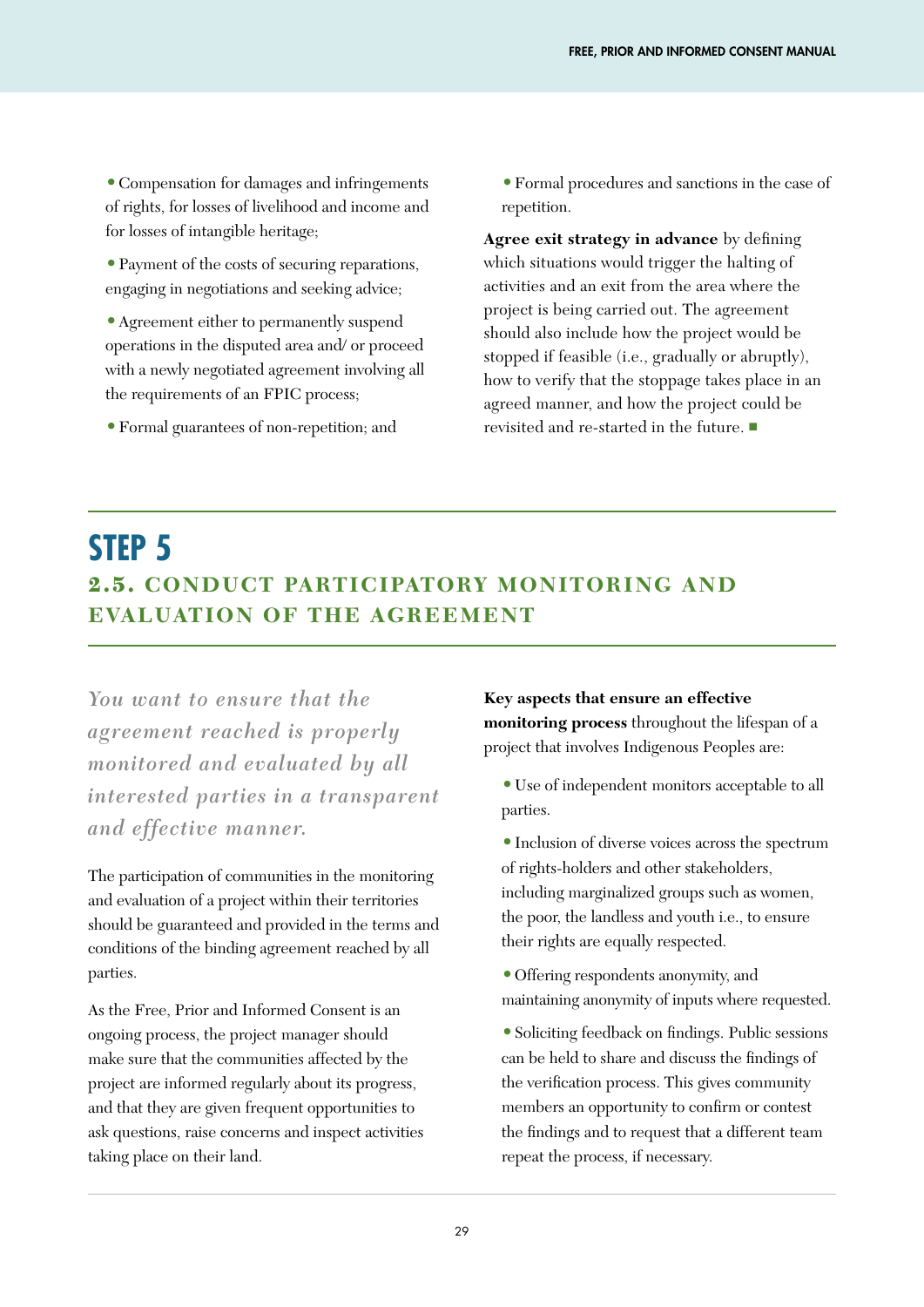**•**Specificity about how problems will be addressed, and at what stage grievance processes will be triggered, should problems emerge during monitoring.

**•**Establishment of the conditions under which the consent process can be reinitiated and the agreement renegotiated.

**•**Having a written record of all related activities.



**Ensure participation of individuals from the Indigenous Peoples' community** in the project task force also, and be flexible in case the Indigenous Peoples decide to make changes to the community members who are part of it.

When incorporating Indigenous individuals in the project team, the project manager should strive for broad participation on the basis of gender and age, bearing in mind Indigenous Peoples' own cultural protocols. ■

# **STEP 6** 2.6. **DOCUMENTING LESSONS LEARNED**

During the FPIC process, and after it has been completed, it is important to document any lessons learned that can improve future actions. This can better guide the actions of the organization in future projects and diminish future risks and challenges.

For the indigenous community, this documentation underscores the commitment of the organization to respect Indigenous Peoples'

rights, and reinforces the trust-based relationship. For this reason, the team should work together with the community to document what was learned throughout each stage of the FPIC process, including both strengths and weaknesses.

This stage also helps to bring a sense of closure and can even facilitate possible future collaborations. ■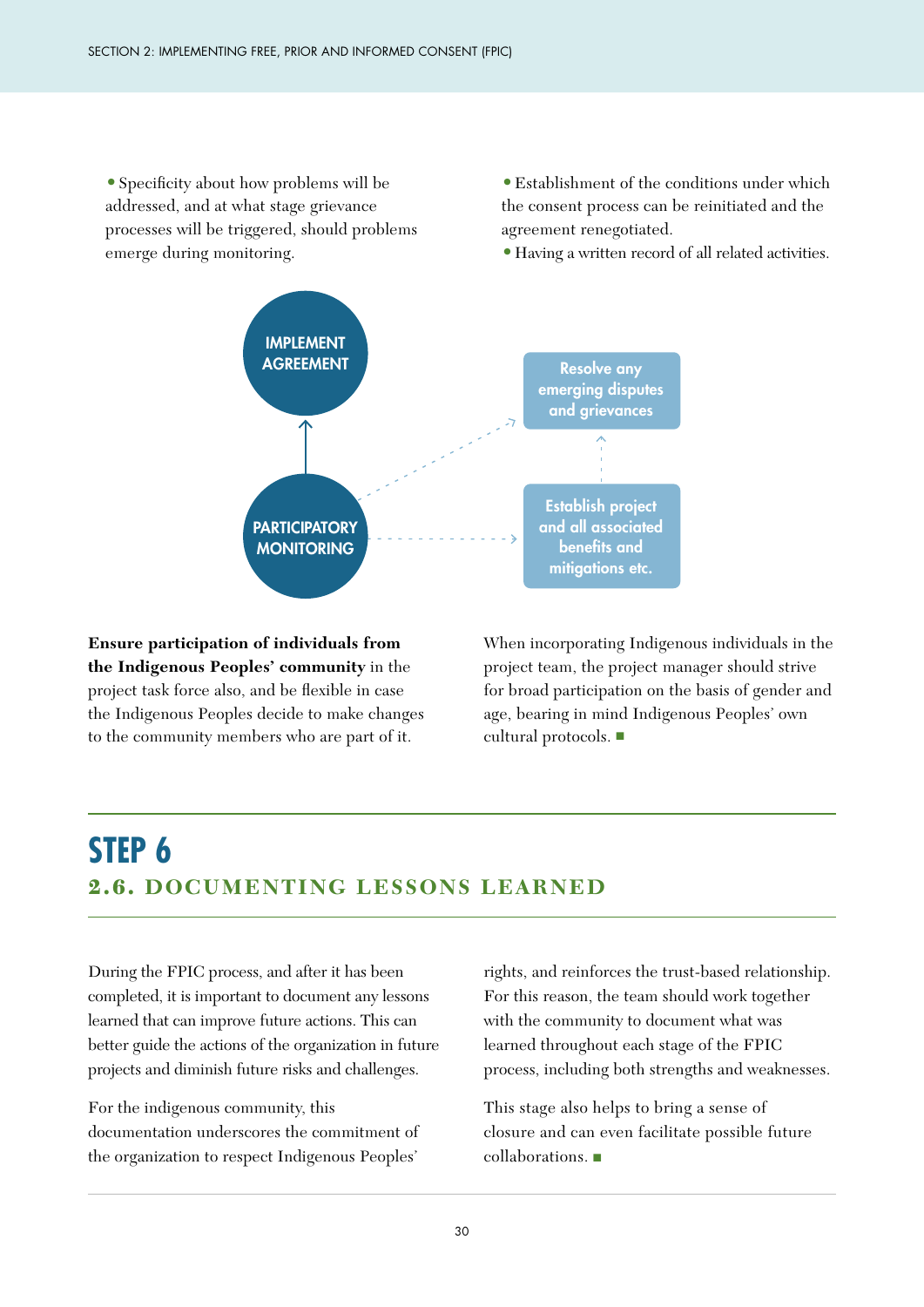# SECTION 3 Reflecting FPIC in your organization

## *3.1. The FPIC regulatory framework*

Free, Prior and Informed Consent (FPIC) is a universal norm of international law as per: UNDRIP, the ILO Convention 169, and the Convention on Biological Diversity (CBD). Other relevant, legally binding instruments include: the International Covenant on Civil and Political Rights (ICCPR); the International Covenant on Economic, Social and Cultural Rights (ICESCR); the International Convention on the Elimination of All Forms of Racial Discrimination (ICERD); the American Convention on Human Rights; and the African Charter on Human and Peoples' Rights (ACHPR).

The legal companion to the UN-REDD Programme Guidelines on Free, Prior and Informed Consent demonstrates that the specific duties and obligations of States— and by extension the UN and its programmes— to respect, protect, and promote FPIC, particularly in the case of Indigenous Peoples, is affirmed in numerous international and regional instruments. The most important ones are:

#### **Box 15**

International Human Rights Instruments - "Declaration" and "Convention"

These are treaties and other international documents relevant to international human rights law and the protection of human rights in general. They can be classified into two categories:

Declaration: In the United Nations (UN) system, it is a statement by member states that is not legally binding. It sets out the principles that governments agree to aim to work towards. It can become binding if incorporated into national laws.

Convention: Legally binding instrument concluded under international law.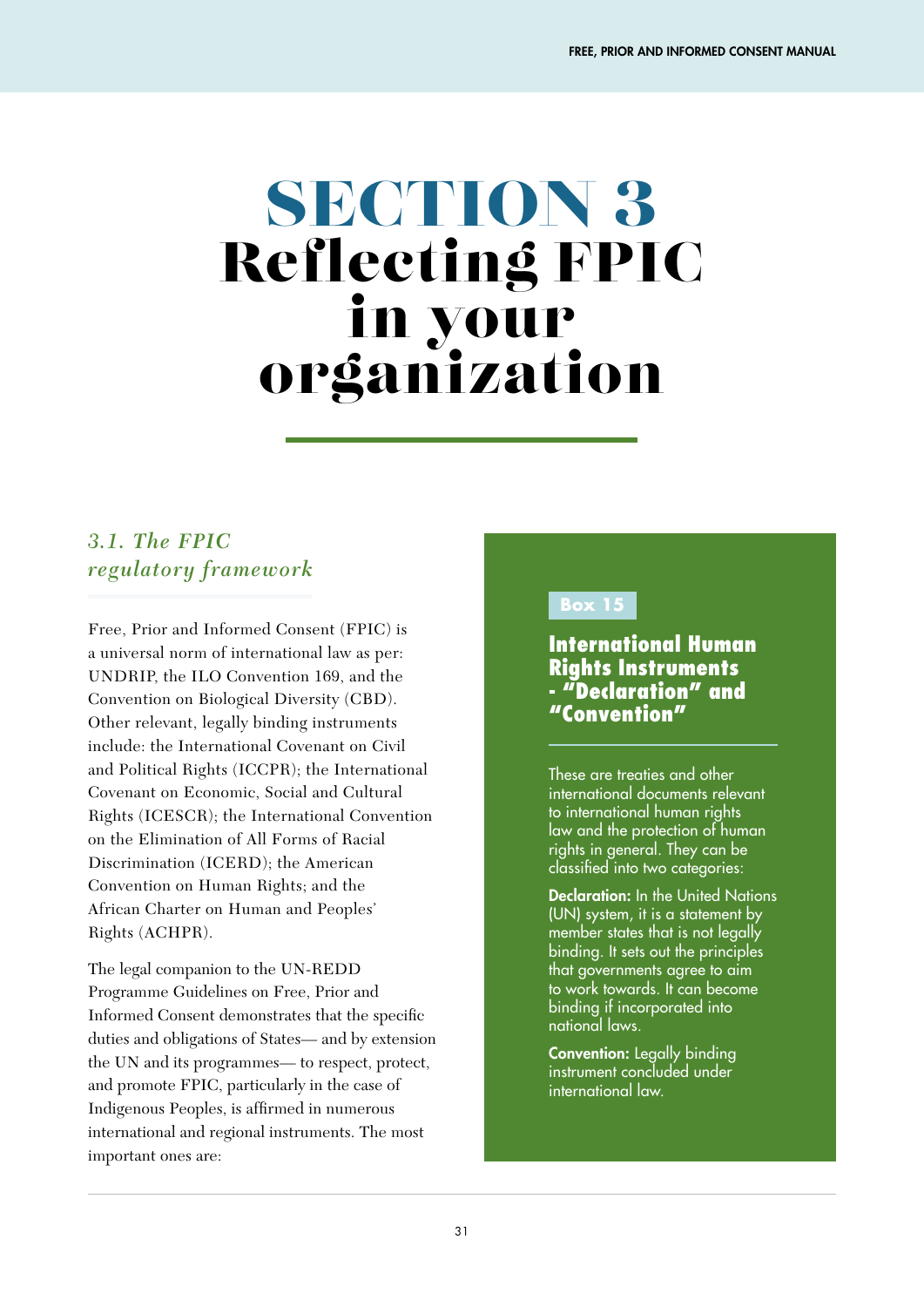**The United Nations Declaration on rights of Indigenous Peoples (UNDRIP), endorsed by 143 countries at the UN General Assembly in 2007, is considered as the minimum standard for the treatment of Indigenous Peoples around the world. The Declaration includes provisions expressly recognizing the duty of States to secure FPIC from Indigenous Peoples in the following circumstances: population relocations; the dispossession of "cultural, intellectual, religious and spiritual property"; "confiscated, taken, occupied, used or damaged" lands, territories and resources; before "adopting and implementing legislative or administrative measures"; and "prior to the approval of any project affecting their lands or territories and other resources, particularly in connection with the development, utilization or exploitation of mineral, water or other resources".**

**The International Labor Organization Convention 169, ratified by 22 countries, as of 2015, and also known as Indigenous and Tribal Peoples Convention, was the first document to recognize the aspirations of Indigenous Peoples in their own economic and political institutions, economic development, and the maintenance of their identities, languages and religions, and values and customs. This convention is binding and guarantees the rights of indigenous peoples to their land and to be involved in any decisions that affect their resources and livelihoods.** 

**The Convention on Biological Diversity (CBD), signed by 150 governments in 1992 at the Rio Summit and ratified by 196 countries by 2015, protects indigenous knowledge by allowing its use only with prior approval. It also affirms explicitly the principle of prior informed consent. The Programme of Work on the implementation of Article 8(j) and related provisions of the Convention on Biological Diversity states that "access to traditional knowledge, innovations and practices of indigenous and local communities should be subject to prior informed consent or prior informed approval from the holders of such knowledge, innovations and practices".**

Both the ICCPR and ICESCR protect peoples' right to self-determination. While these universally binding instruments do not explicitly mention the principle of FPIC, the Human Rights Committee that monitors compliance with the ICCPR and the Committee on Economic, Social and Cultural Rights that monitors compliance with the ICESCR have frequently interpreted these covenants as requiring FPIC as an expression of self-determination.

The Committee on the Elimination of Racial Discrimination that monitors compliance with the ICERD has also been vocal in relation to Indigenous Peoples' rights to lands and has repeatedly called upon states to recognize and protect these rights and to apply FPIC. ILO 169 prohibits the removal and/or relocation of indigenous and tribal populations from their territories without their free and informed consent. The standard of 'approval and involvement' in the CBD has also been equated with FPIC, and affirmed in the CBD's Akwé: Kon voluntary guidelines.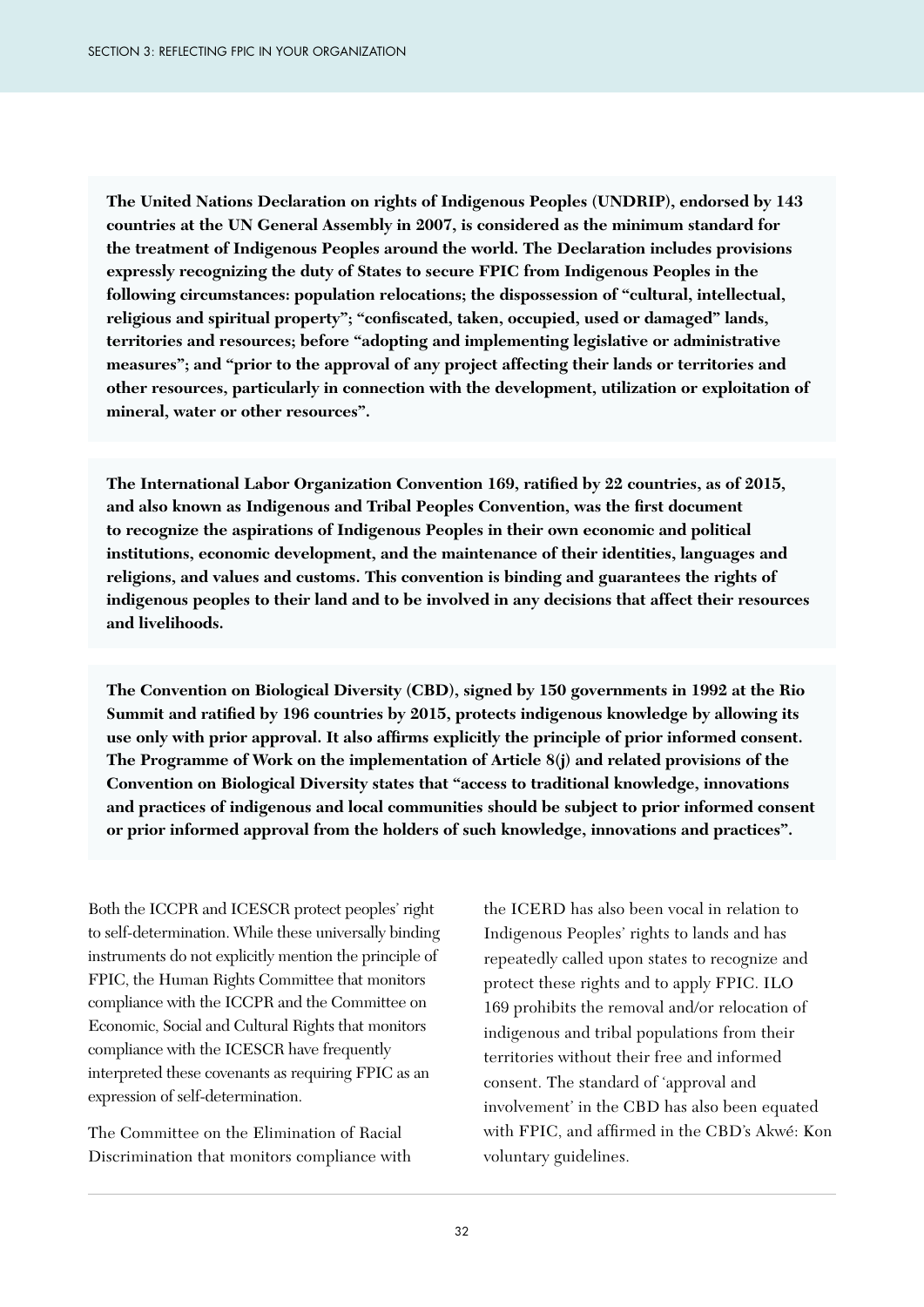#### **Box 16**

#### The African Charter on Human and Peoples Rights

Established by the African Union, the African Charter on Human and Peoples Rights is a binding instrument ratified by 43 out of 54 countries in Africa. It refers to the principle of FPIC that widens the applicability to women and people's customary rights. Resolution 224 of the charter calls for states to: "ensure independent social and human rights impact assessments that guarantee Free, Prior Informed Consent (FPIC)", with a particular focus on women, indigenous and people's customary rights. Assessments must consider the "impact on community existence, including livelihoods, local governance structures and culture". This is a powerful instrument that can be enforced through the African Court of Human and People's Rights.

However, in this context it is ultimately the responsibility of the state to adequately implement FPIC and adhere to court decisions. One of the activities of the Economic Community of West African States (ECOWAS – a multi-country group of 15 states) – is in developing guiding principles and policies for the mining sector. FPIC is called for in cases where mineral (including petroleum) or hydrocarbon projects affect local communities. ECOWAS' directive states that: "companies shall obtain free, prior and informed consent (FPIC) of local communities". The principles are binding on member states to integrate FPIC into law, and ensure adequate implementation and remedies.

#### **Box 17**

#### The Tirana Declaration

This declaration was issued by the International Land Coalition (ILC) at a conference involving 150 representatives of civil society organizations, social movements, grassroots organisations, international agencies and governments. Principle 4 of the declaration states that: "We denounce all forms of land grabbing… including those not based on free prior and informed consent

(FPIC)." The declaration's guidelines and principles are not legally binding. However, these instruments encompass best practice standards; are highly relevant as advocacy tools; and can be drawn upon by international legal experts as law evolves, particularly with pressing contemporary global issues requiring clear legal frameworks, such as climate change.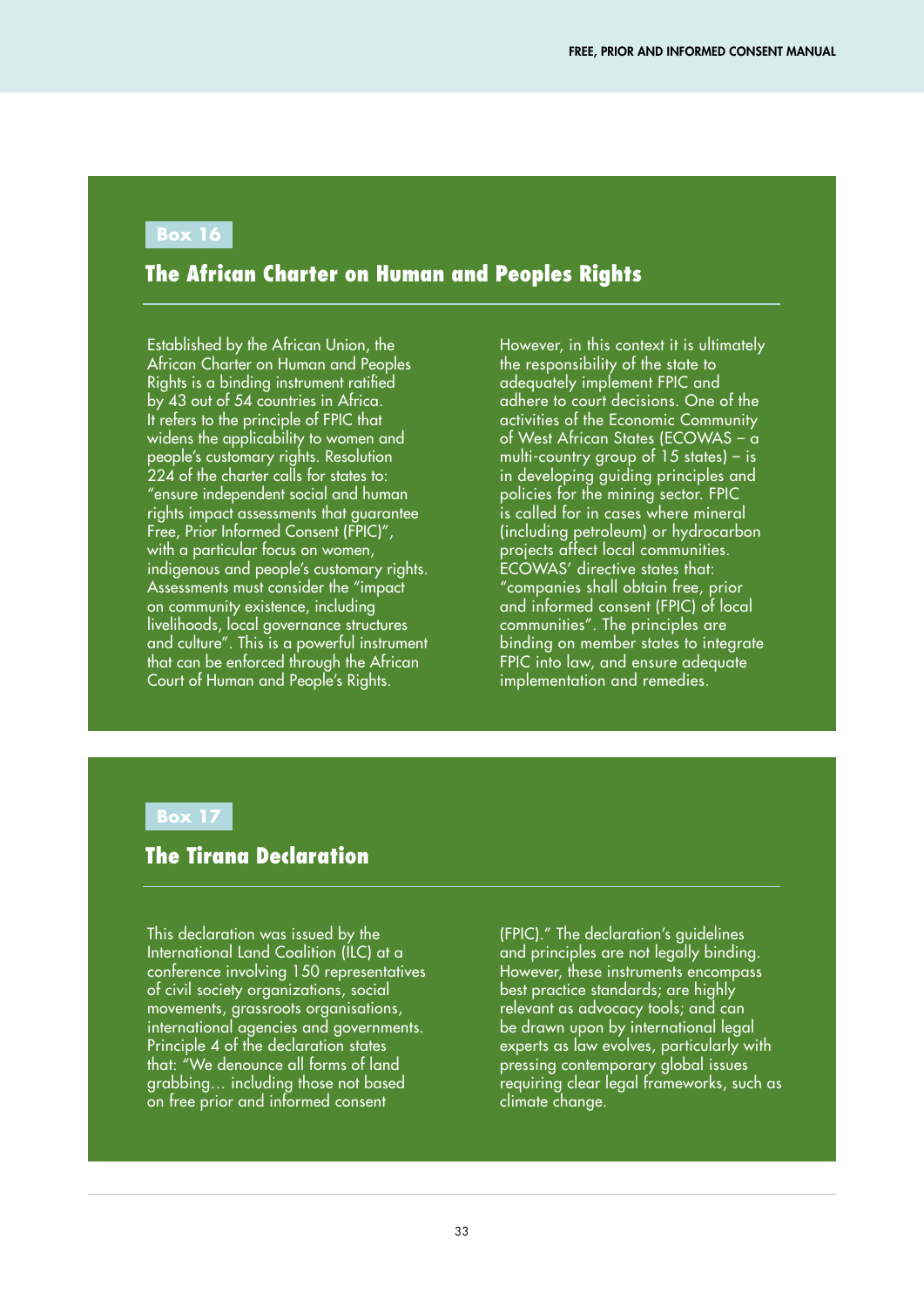### *3.2. FPIC integration through the human rights-based approach*

The UN system, as well as its development partners, bases its interventions on a human rights-based approach, which is a conceptual framework for the process of human development that is normatively based on international standards and operationally directed to promote and protect human rights. This approach seeks to analyse inequalities that are at the heart of development problems, and to redress discriminatory practices and unjust distributions of power that impede development progress.

FPIC is deeply rooted in this human rights-based approach as it prioritizes Indigenous Peoples' effective participation in determining how best to achieve meaningful and positive outcomes to meet their needs and aspirations, particularly using parameters that emanate from their respective cultures.

Under a human rights-based approach, the plans, policies and processes of development are anchored in a system of rights and corresponding obligations established by international law. This helps to promote the sustainability of development work, empowering people themselves— especially the most marginalized—to participate in policy formulation and hold accountable those who have a duty to act.

While there is no universal formula for a human rights-based approach, UN agencies have nonetheless agreed on a number of essential attributes:

**•**As development policies and programmes are formulated, the main objective should be to fulfil human rights.

**•**A human rights-based approach identifies rights-holders and their entitlements and corresponding duty-bearers and their obligations, and works towards strengthening the capacities of rights-holders to make their claims and of dutybearers to meet their obligations.

**•**Principles and standards derived from international human rights treaties should guide all development cooperation and programming in all sectors and in all phases of the programming process<sup>2</sup>.

#### **Box 18**

#### FAO and FPIC

In line with the international legal framework indicated in 2.1, *FAO Policy on Indigenous and Tribal Peoples* formulated in 2010, requires the organization to make all due efforts to respect, include and promote indigenous issues in relevant work. The core principles of the policy are: selfdetermination; the respect for indigenous knowledge, cultures and traditional practices that contribute to sustainable and equitable development; and Free, Prior and Informed Consent. The policy is operationally reflected in FAO Environmental and Social Guidelines and the Guide to the Project Cycle.

<sup>2</sup> Information on the human rights-based approach extracted from http://hrbaportal.org/faq.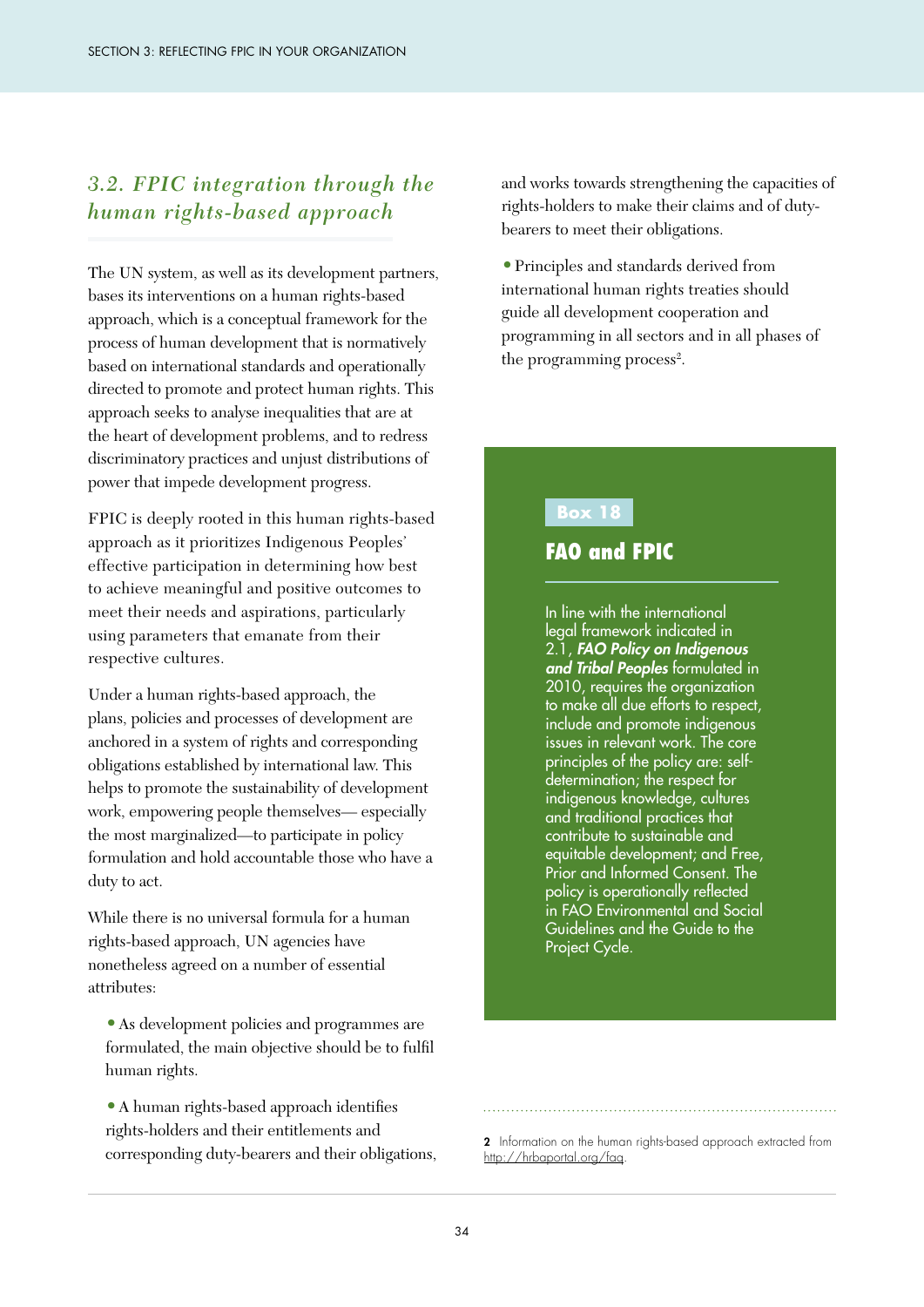#### **Box 19**  NGOs and FPIC

Oxfam supports and advocates for FPIC for all Indigenous Peoples and local communities. In 2016, together with other 450 organizations and communities, Oxfam launched LandRightsNow: A Global Call to Action on Indigenous and Communities Land Rights. LandRightsNow is a major international campaign that aims at doubling the area of land owned by Indigenous Peoples and local communities by 2020. The respect of FPIC by governments, the private sector and the financial institutions, is one of the key recommendations of this campaign.

ActionAid promotes alternative development approaches that respond to people's aspirations and needs, and thereby recognises the importance of land and resource governance in addressing negative impacts. ActionAid is a proponent of the application of the principle of Free, Prior, Informed Consent (FPIC) as an essential prerequisite for land and resource-based projects, with the aim of ensuring affected communities are meaningfully involved in key decisions that impact their lives and livelihoods. Crucially, affected communities and community members, through the adequate application of FPIC, should be granted the genuine right to consent to such projects, and promote the protection of human rights.

#### **Box 20**  The Government of Philippines and FPIC

The 1987 Philippine Constitution guarantees the recognition of the rights of indigenous cultural communities over their ancestral domains including deciding priorities for their own development. Republic Act No. 8371 or the Indigenous Peoples Rights Act (IPRA) of 1997 was legislated to make these constitutional guarantees operational. The law recognizes the time immemorial possession of the Indigenous Peoples over their ancestral domain, which gave rise to the presumption of private ownership of these lands, including forests.

IPRA also recognizes the right of Indigenous Peoples to self-determination, of which Free and Prior Informed Consent (FPIC) is an expression. The FPIC requirement under Section 59 of IPRA states:

All department and other governmental agencies shall henceforth be strictly enjoined from issuing, renewing, or granting any concession, license or lease, or entering into any production sharing agreement, without prior certification from the National Commission on Indigenous Peoples

(NCIP) that the area affected does not overlap with any ancestral domain. Such certificate shall only be issued after a field-based investigation is conducted by the Ancestral Domain Office of the area concerned: Provided, That no certificate shall be issued by the NCIP without the free and prior informed and written consent of the indigenous peoples concerned: Provided, further, That no department, government agency or government owned or -controlled corporation may issue new concession, license, lease, or production sharing agreement while there is pending application CADT: Provided, finally, That the indigenous peoples shall have the right to stop or suspend, in accordance with this Act, any project that has not satisfied the requirement of this process.

The IPRA law created the NCIP, an agency with frontline services for the Indigenous Peoples, attached to the Office of the President. The NCIP issues guidelines for the implementation of IPRA, some of which are the NCIP Administrative Orders laying down the FPIC Guidelines of 2002 and 2006.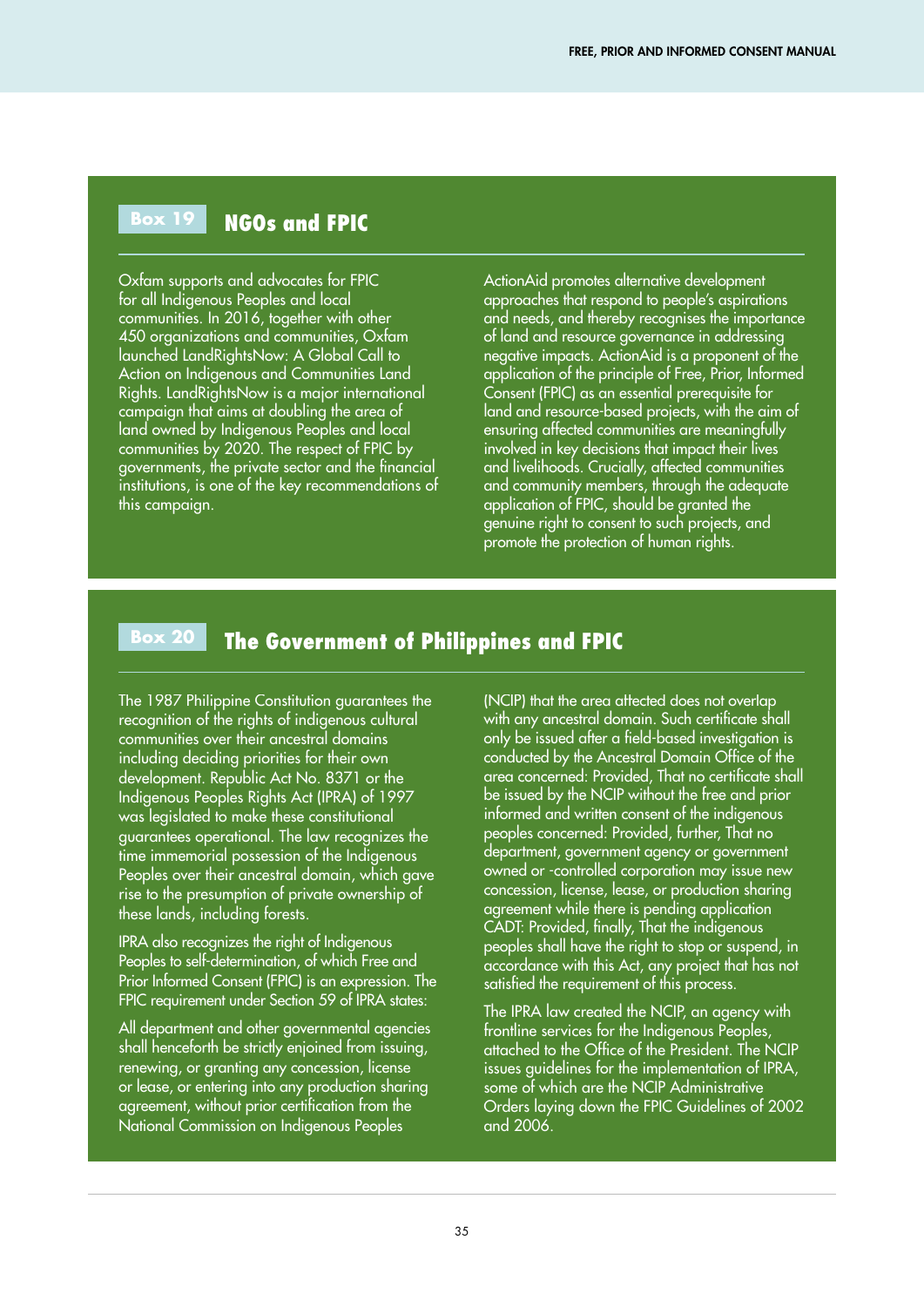### *3.3. Ensuring consistency when applying FPIC in an organization*

For consistency and harmonization, it is important to ensure that FPIC is incorporated at different levels within an organization in order to meet the regulatory framework described above. In general an organization should have the following in place:

**a. Policies and standards** that encourage FPIC mainstreaming for field interventions.

#### **b. Guidelines** that facilitate FPIC

implementation as a process during the different phases of the project cycle (identification,

formulation, implementation and monitoring, and closure).

**c. A grievance, feedback and complaints mechanism** through which the organization can receive instances that indicate where and when to improve its performance (see section 3.7 for more details).

FPIC makes the work of the organization more transparent, participatory and based on the needs and indications of the people affected by the organization's actions. This sets the foundation for policies, as well as for project and programme guidelines, while also allowing the organization to speak with one coherent voice.



#### *Source: Adapted from Oxfam, 2010.*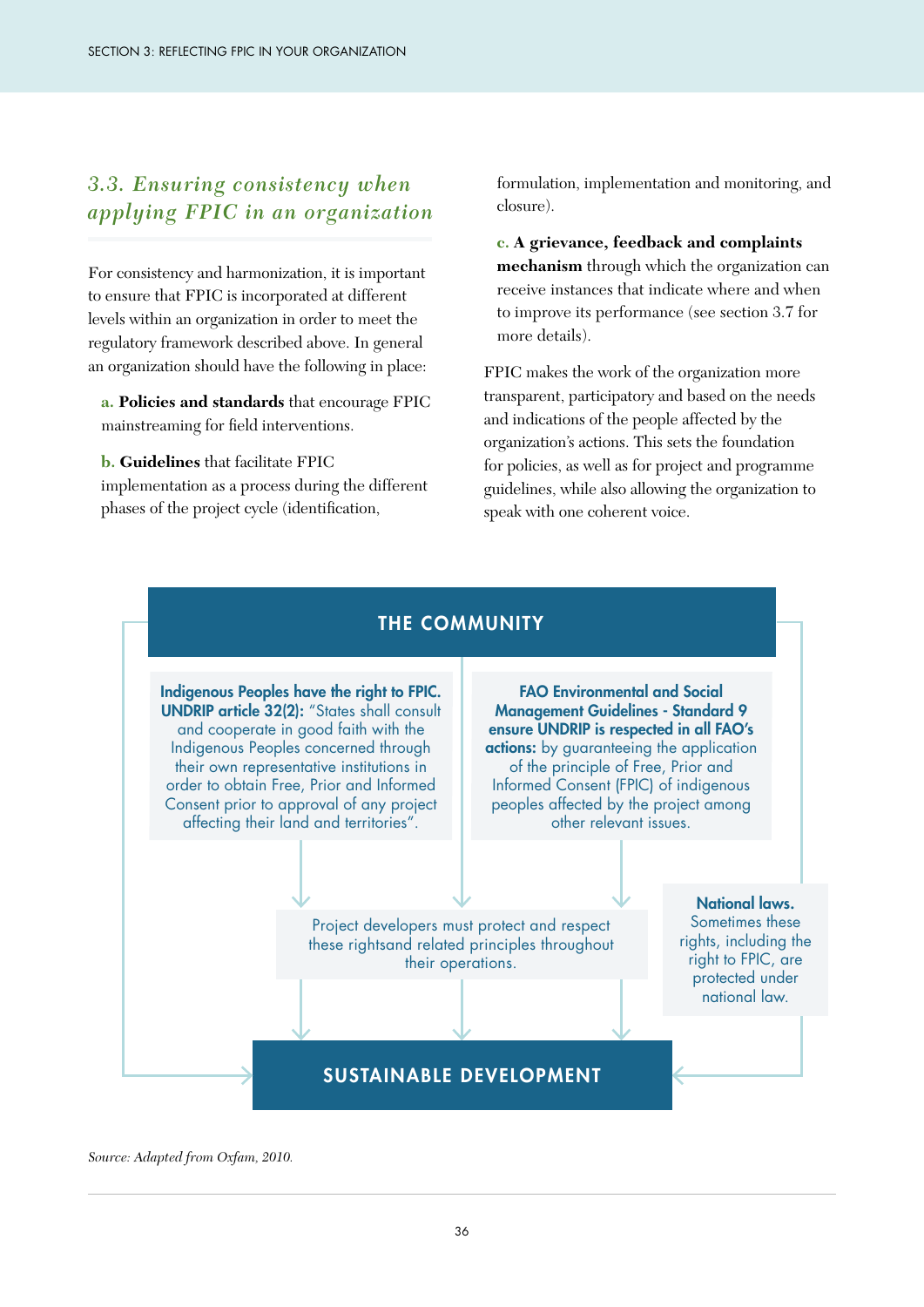#### **Box 21**

#### The Private Sector and FPIC

Some of the conclusions reached in the World Resources Institute Report on why FPIC makes good business sense include that: business risks of going forward with a large-scale project in a community without its acceptance can threaten commercial or financial viability of the project; addressing issues of community concern before the project begins is likely to be more successful and cost-effective than responding to community opposition later on; and talks that do not resolve a community's reasons for opposition or achieve consent will provide little assurance against potentially costly and disruptive conflict. Companies with reputations for corporate good conduct are perceived to be more reliable as business partners and suppliers, and a better bet for investors.

Increasingly, private sector standards refer to the principle of FPIC for local communities depending on the industry to which the standards apply. The World Commission on Dams (WCD), established in 1998, states that FPIC should guide the building of dams in relation to situations that impact both upon indigenous peoples and ethnic minorities. Yet, there is minimal evidence of FPIC's applicability in dam cases, and no genuine regulatory mechanism to ensure companies undertake this process. Related to this, several academics, NGOs, and civil society more generally have raised important

issues about whether companies should be leading the process of FPIC for a number of reasons. Companies' vested interests mean they have a keen interest in gaining consent from communities, and allocating what should be a state duty to non-state actors such as corporations may enhance their legitimacy and increase their power to drive further land and resource exploitation.

The Forest Stewardship Council (FSC) is a multi-stakeholder membership organization dedicated to promoting responsible forest management worldwide, to which the private sector can refer when developing best practice standards for engaging in projects involving forests. FSC certification requires the application of FPIC for all projects as a key element of international human rights standards. The Roundtable on Sustainable Palm Oil (RSPO) is a not-for-profit body comprising stakeholders from seven sectors of the palm oil industry – oil palm producers, processors, traders, consumer goods manufacturers, retailers, banks/ investors, and NGOs – to develop and implement global standards for sustainable palm oil. The RSPO has developed a set of environmental and social criteria with which member companies must comply in order produce certified sustainable palm oil (CSPO). RSPO criteria require FPIC for projects affecting Indigenous Peoples and local communities.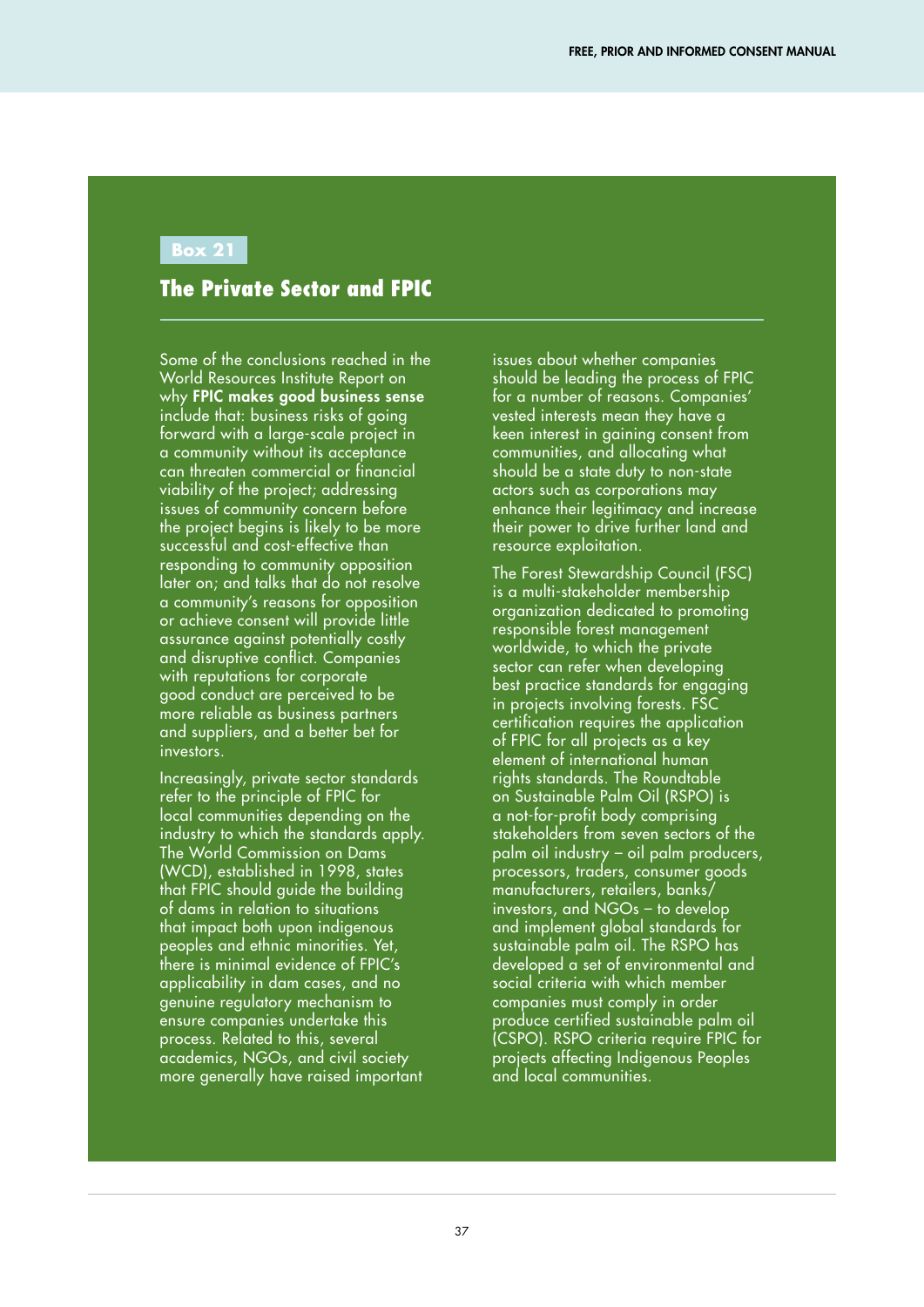#### *3.4. Resources required to ensure FPIC implementation.*

FPIC mainstreaming within an organization requires human resources, the building of capacities and an established feedback and complaints mechanism.

➸ **Establish human resources capacity.** In general, an organization willing to integrate FPIC in their policies and guidelines will need professionals at their head office to develop the required policies and guidance material for project implementation, and more over to build the capacity of field personnel.

**→ The feedback and complaints mechanism** in an FPIC process requires that the organization is able to address concerns that cannot be resolved through locally established feedback and complaints mechanisms in an independent and transparent manner.

Organizations should also provide a channel to resolve conflicts, and since FPIC is an on-going process that continues throughout the life of a project, an overarching structure for feedbacks and complaints can facilitate its incorporation into projects themselves.

Defined timeframes should accompany each step of a feedback mechanism to ensure that issues are addressed according to a schedule that suits parties involved. The overall process relies on accessible channels, trusted processes and clear steps that parties understand how to use.

**→ Capacity building and guidance.** A successful FPIC process is accomplished when an organization has personnel able to implement the according policies and guides in their day-to-day actions. Therefore, as part of capacity building efforts, an organization should have available training plans and guidance to field practitioners in order to help them follow through effectively and efficiently in

implementing the human rights based approach at the basis of FPIC, an aspect that is covered in Section 2 of this guide: Implementing FPIC.

#### **Box 22**

#### FAO Feedback and Complaints Mechanism

FAO facilitates the resolution of concerns of beneficiaries of its programmes regarding alleged or potential violations of FAO's social and environmental commitments. For this purpose, concerns may be communicated in accordance with the eligibility criteria of the Guidelines for Compliance Reviews Following Complaints Related to the Organization's Environmental and Social Standards, which applies to all FAO programmes and projects.

Concerns must be addressed at the closest appropriate level, i.e. at the programme management/ technical level, and if necessary at the Regional Office level. If a concern or grievance cannot be resolved through consultations and measures at the project management level, a complaint requesting a Compliance Review may be filed with the Office of the Inspector-General (OIG) who has the mandate to independently review complaints in accordance with the Guidelines for Compliance Reviews effective as of March 2015.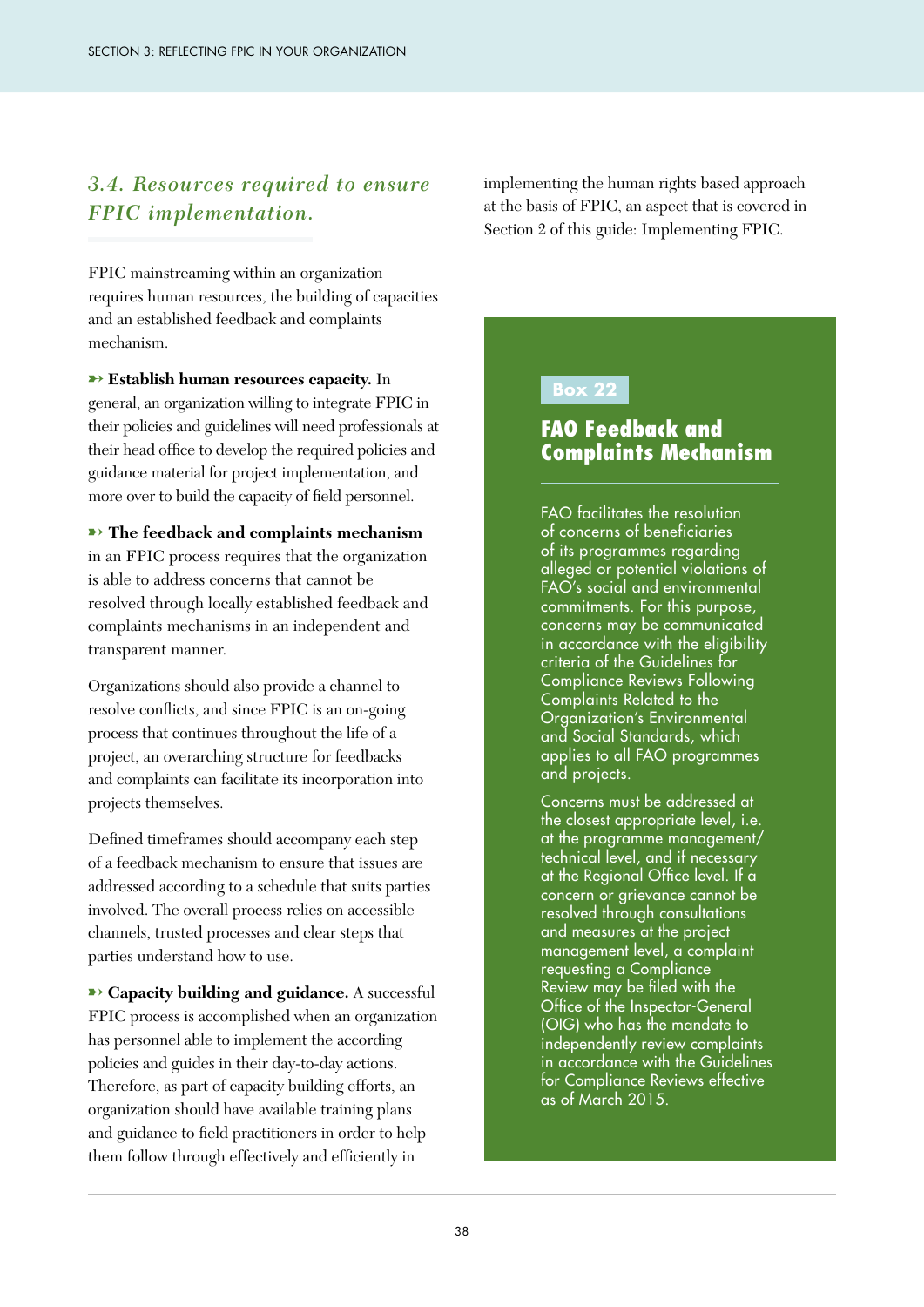#### **Box 23**

#### GIZ Promising Practices

#### Integrating indigenous practices in biodiversity conservation in the Agusan Marsh, Mindanao, Philippines.

#### Lessons learnt

A comprehensive legal framework, implementing regulations and a competent organization do not replace in-depth training and information at all levels. The understanding of indigenous rights it is usually not deeply embedded in the minds of most stakeholders. Basic trainings on indigenous rights, the IPRA and the FPIC Guidelines are therefore necessary.

Strengthening Indigenous Peoples in exercising their right to govern their ancestral domains can partially compensate for the organizational and structural weaknesses of the government or development agencies.

The joint design of a process for FPIC that is adapted to the particular context, and building a partnership with the community are a precondition for the success of any project. These elements can provide net benefit to any development programme related to Indigenous Peoples by sustaining its respective goals.

The FPIC process requires sufficient time and resources to achieve the desired effects. This should

be considered by development agencies involved especially in formulating objectives, activities and indicators. The project schedule has to be adapted to the particular circumstances (e.g. areas difficult to access) and the cultural characteristics of Indigenous Peoples. Language is an aspect of particular importance. The legal and human rights framework is mostly written in languages inaccessible to the indigenous community and sometimes also to government representatives. Cooperating partners need to ensure that relevant legal texts are accessible in local and indigenous languages.

In the case of Agusan Marsh, Mindanao, the FPIC process set the stage for the participatory research on indigenous biodiversity conservation practices. It has proven to be an adequate tool for this. An additional benefit is that the indigenous researchers and experts now make up a future pool for recruiting rangers, staff for biodiversity monitoring teams, multipliers and ambassadors of indigenous culture and biodiversity.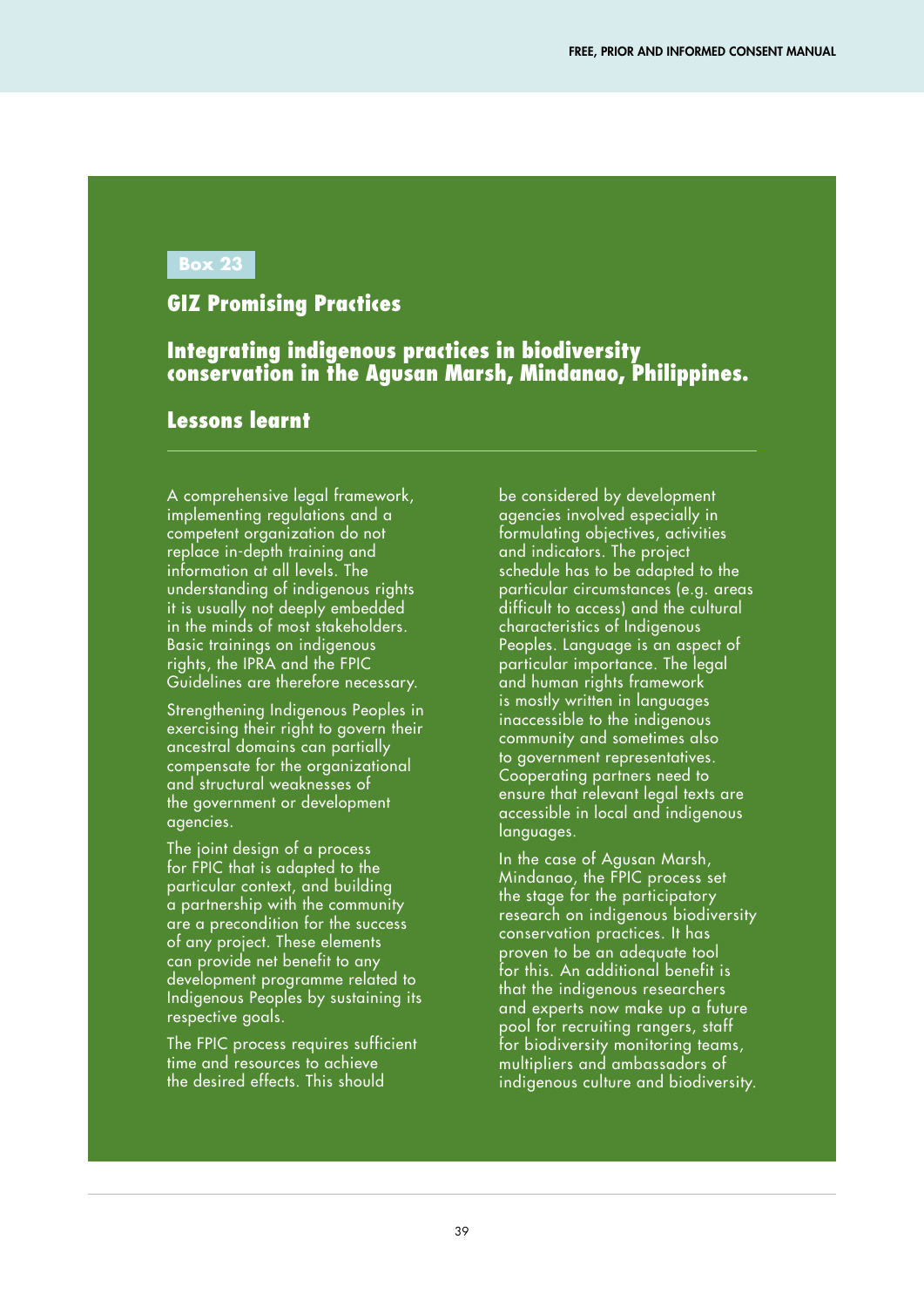

# 1. KEY ASPECTS THAT ANY PROJECT MANAGER SHOULD KNOW ABOUT THE FPIC PROCESS IMPLEMENTATION

FPIC involves more than one meeting, often a series of them. It starts with an informative one, followed by additional (iterative) meetings and updates, and a final gathering to learn about the giving or withholding of consent.

**a)** Start the process with the disclosure of information about the project, using materials that are understandable by the traditional leader/s and community members. The information should be communicated in local languages and in culturally appropriate formats (for instance, oral messages in oral cultures). The understanding of information is key to FPIC.

**b)** Share information about the project impacts in ways that are honest and of good faith. Negative impacts should not be disguised or hidden. The office of the project proponents is not an appropriate environment for carrying out discussions or consultations in an FPIC process, because the community and its leaders could feel intimidated by exogenous environments, attitudes, languages or artefacts. This refers to the "free" concept in FPIC.

**c)** Strive for the widest possible participation of communities in decision-making, including youth, women, the elderly and persons with disabilities, which are often neglected. This can reduce the chance that decisions made will subsequently be challenged or cause grievances within the community. At the same time, respect indigenous peoples' right to be represented in the FPIC process through individuals and institutions of their own choice as well as to use their own customary decision-making and consensusreaching processes.

**d)** Make available all materials and documentation of activities in good time and in forms and languages accessible and intelligible to them, preferably in their mother-tongue, with the assistance of translators.

**e)** Logistical issues, such as the cost and means of transportation and communications, must be taken into account in the organization of consultations, so that local communities are not disadvantaged in terms of participation.

**f)** Build relationships of mutual trust and understanding through transparent, two-way information sharing, proven accountability, wideranging discussion, repeated negotiation and good-faith engagement. Flexibility, informality, time and opportunities to get to know each other more personally are important ways of building mutual respect and open-mindedness. It is important that representatives of the organization and local communities have clear authority to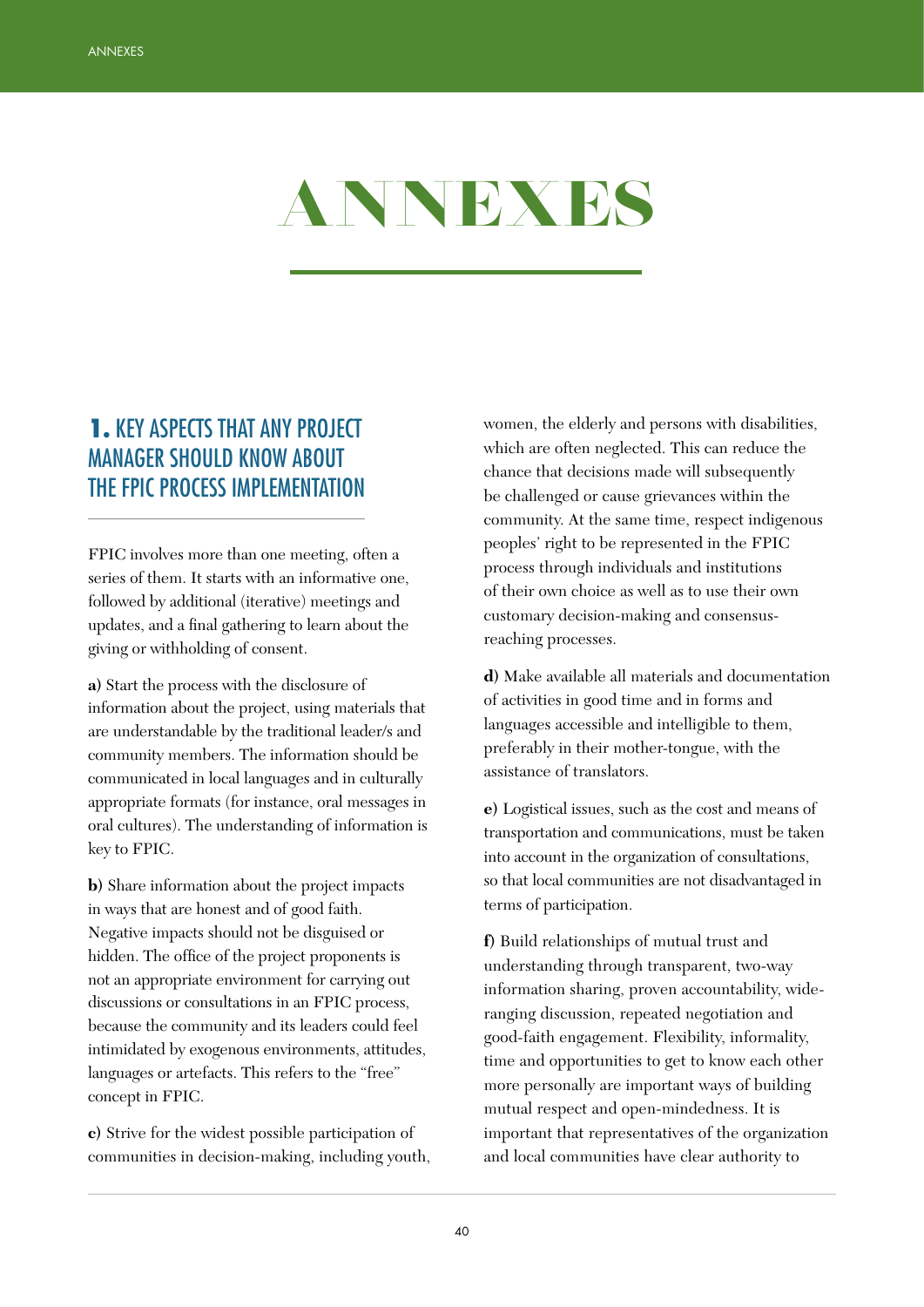speak for, and make binding commitments on behalf, of their institution.

**g)** Acknowledge and apply cultural norms and expectations. This will be decisive in how indigenous peoples approach and participate in decision-making processes, and in achieving robust and legitimate outcomes that are satisfactory to both parties. These include modes of representation, decision-making mechanisms, time requirements, how agreements are made binding and what constitutes the negotiation process itself.

# 2. KEY ASPECTS TO CONSIDER WHEN CARRYING OUT INTERVIEWS AND CONSULTATIONS IN AND AROUND THE PROJECT AREA

- » The individuals, families, villages, clans and other social entities in the project area and its border zones;
- » the nature of existing relationships between these groups, which can consist of kin relations, but also wider socio-economic ties such as commercial, political, economic or cultural ties;
- » the geographic locations and total populations of the different groups identified;
- » the administrative units in which the communities live and exercise rights (e.g. region, district or province);
- » the nature of relations between the communities and the state in terms of governance and administration, exercise of customary law and recognition of land rights, especially based on customary rights; and how communities justify their claims to land and land use; which may include customary law,

ancestry, inheritance, purchase, lease or statesponsored settlement programmes;

- the demographic characteristics of communities. These may include age groups, gender ratios, and groups of locals and migrants;
- » local forms of social organization, including, but not restricted to: individuals and institutions responsible for decision-making; the enforcement of customary laws; religious practices; economic activities; inter- and intracommunity relations; political authority; and natural resource use and management;
- local literacy levels. Where local communities, including their leaders, are illiterate or semi-literate, it will be important to ensure that all information transmitted to them is available in intelligible and appropriate forms and languages, and that all proceedings are audio-recorded for their reference. The use of diagrams, pictures and videos, in addition to face-to-face interaction, may also help make information accessible;
- any past and/or ongoing conflicts or disputes between and within communities over land and natural resources, and their causes. Being aware of existing frictions helps in avoiding the conflation of different groups and allows for a better understanding of the different interests and perspectives at stake;
- » linguistic differences between local and official terms, and any relevant locally-specific terms. These may include the denomination of social groups and the terms used to describe rights, practices, decision-making structures and political organization. Keeping definitions clear helps avoid misunderstandings and is considerate towards local systems of knowledge and terminologies. Make sure interpreters have the ability to capture and convey nuances and local terms.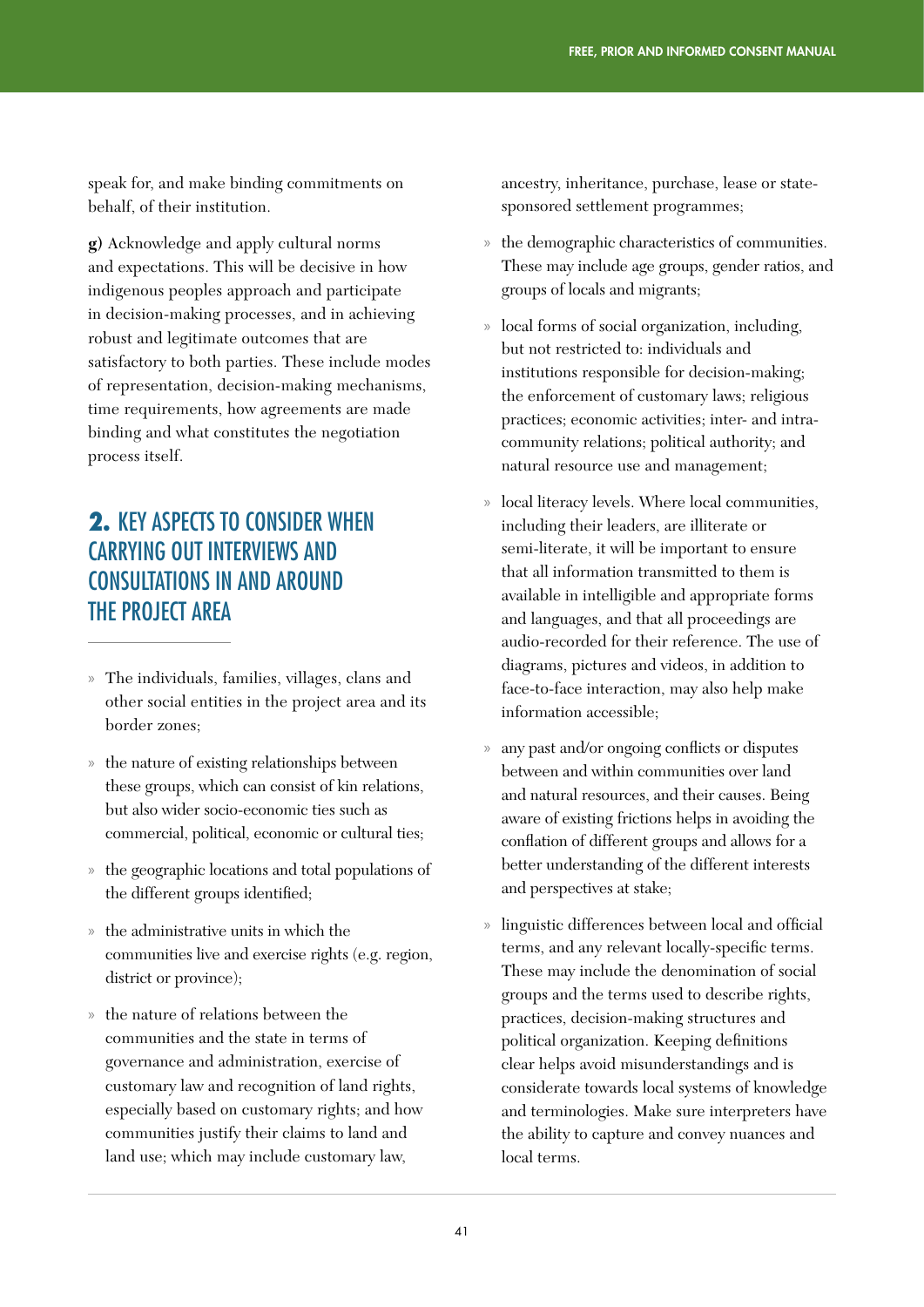# 3. CHALLENGES FOR ITERATIVE CONSULTATIONS AND TIPS FOR CONDUCTING EFFECTIVE MEETINGS THAT EMPOWER COMMUNITIES

Main challenges that can arise during the iterative consultations:

» The time needed to organize the meetings, including translating documents or conversations;

- » Key participants (traditional leaders, community representatives, etc.) might not be able to attend, causing delays or the postponement of meetings;
- » Strong disagreement on the conclusions reached in previous meetings;

Responding to these challenges with patience and flexibility can strengthen the relationship and generate trust between the project team and the Indigenous Peoples, which in the end can help overcoming impasses.



#### Empowering a community while implementing Free, Prior and Informed Consent process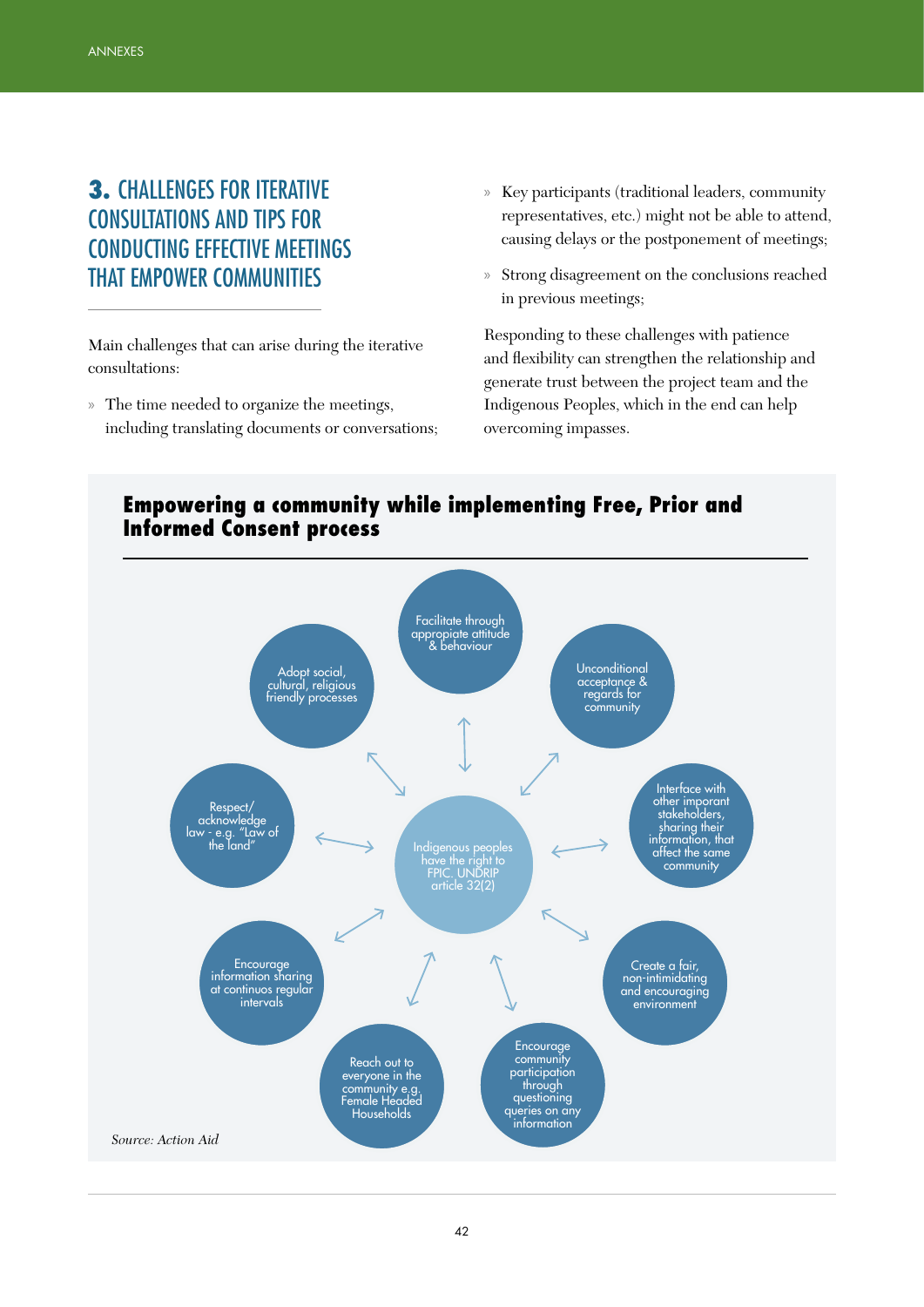Tips for conducting effective meetings:

- » Find out what the values or approach should be with respect to talking in groups (e.g., eye contact, personal space, physical contact, pointing, voice volume, where people should sit or stand in a room, deference to certain individuals or groups of individuals, etc.).
- » Find out what their customary protocols are regarding how much time will be needed for opening and closing the meeting, breaks, which individuals should speak during the meeting, what order should they speak in, how to recognize when someone would like to speak, how will differences of opinion be recorded or resolved, how will consensus be reached, etc.
- » Ask what kind of translation are they most comfortable with (e.g., simultaneous or consecutive, and in which language).

## 4. PRELIMINARY RESOURCES, AND TIME REQUIRED TO CONDUCT FPIC

**An effective FPIC process will need human and financial resources, and time**, though it shouldn't entail much higher additional costs than the ones associated with the process of stakeholder engagement that any project or programme should undertake in proportion to the project scale.

**Key required skills** include involving professionals with an understanding of participatory community processes, indigenous peoples' traditional protocols for decision-making and communication, and who are able to gather information about the territorial issues, resources and customs.

It is also important to consider the possibility of hiring independent experts for verification procedures and for any mediation needs that may arise during the FPIC process vis-à-vis the nature of the project, or at least look for collaboration on this aspect when no resources are available.

**The financial resources** required in an FPIC process are usually needed to cover the cost of experts, communication materials, capacity-building activities, independent verification, and technical and/or legal advice. In general these are the types of costs that are to be considered:

- » **Human resources** allocation vis-à-vis project/ programme needs and scale based on above mentioned required skills.
- **Communication materials'** elaboration and translation into the local indigenous languages; to support in conveying meetings, and to publish in local newspapers the result of the FPIC process, whether consent has been given or withheld.
- » **Capacity building activities** for Indigenous Peoples to enable them to better consider the proposed project and/or involve them in the project design, implementation, monitoring and evaluation.

**Factor time. The more vulnerable a community is, the more time may be needed**  for internal discussions, deliberations and final consent or withheld. The key elements to consider when determining time are:

- » Understanding of Indigenous Peoples' customs, their decision making process and concept of time.
- » Timeframe for project deadlines and how flexible you can be with those.
- » When and how Indigenous Peoples' will participate through the project phases (i.e. being part of a steering committee, receiving updates about project implementation and debating about it, etc.).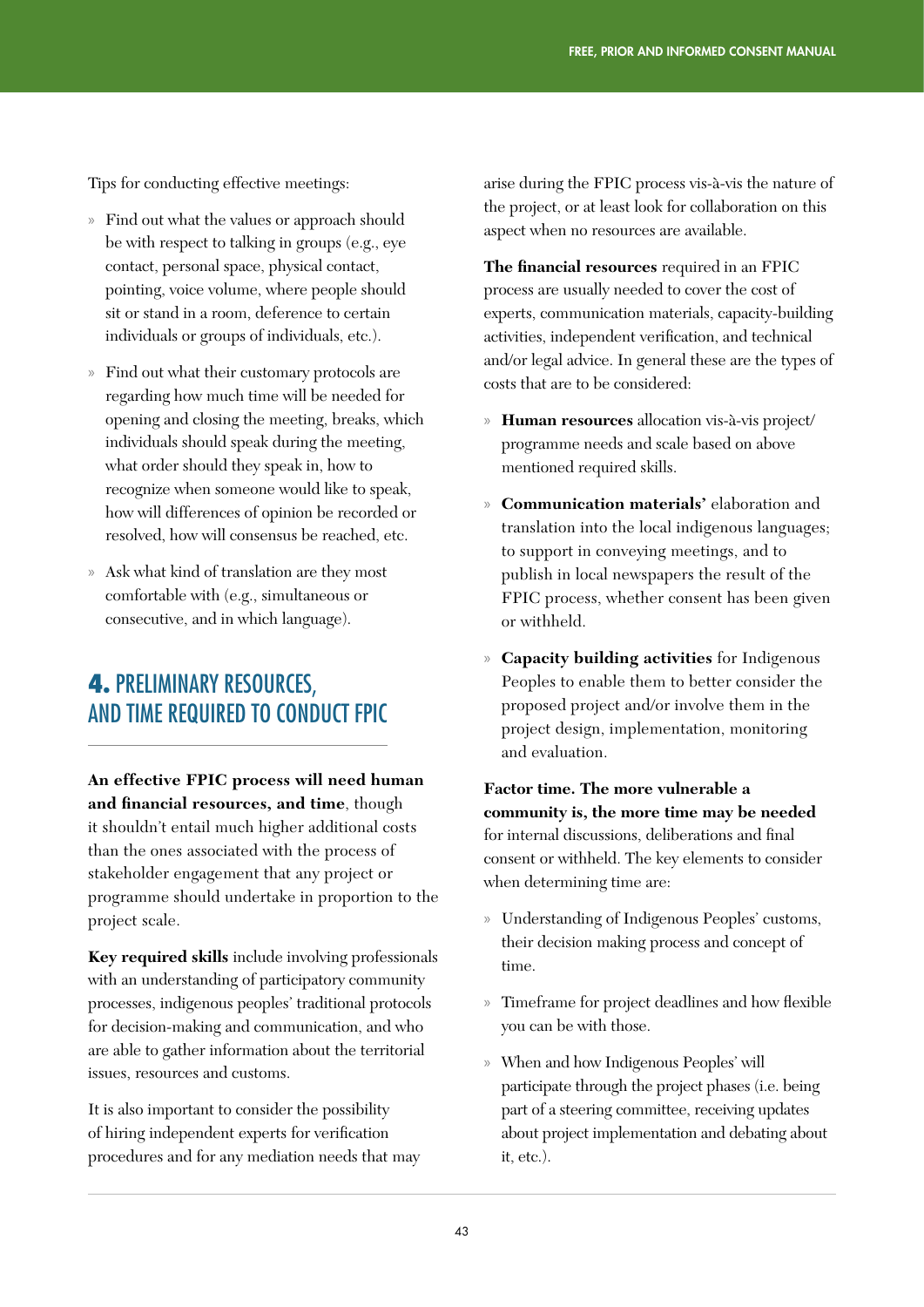#### Factors affecting time and resources necessary to respect FPIC

The following are factors that during an FPIC process could have a direct incidence in the resources needed to conclude the process:

- the number of actors and interest groups involved in negotiation and decision-making and their geographic spread and accessibility;
- understanding the socio-cultural and legal contexts of the indigenous peoples;
- the effectiveness of existing leadership and social cohesion;
- the representativeness of existing leadership and access to decisionmaking by the youth, women, the elderly and persons with disabilities;
- availability of mechanisms for informing community members;

• the effectiveness of the process and level of disagreement within the community towards the proposed project and its potential benefits and/ or risks;

- levels of literacy and education;
- enabling indigenous peoples' access to resources and expertise so they can effectively participate in the FPIC process;
- time constraints of indigenous peoples to attend meetings/access informational events, producing a low level of participation;
- the degree of complexity of land rights issues and overlapping claims among communities;
- the scale, design and impacts of the project in question;
- the degree of complexity of the participatory mapping process;
- disaggregating data about distinct indigenous peoples' communities that are pertinent to the project; and
- learning and following customary protocols (including ceremonial activities, indigenous peoples' management of time, etc.).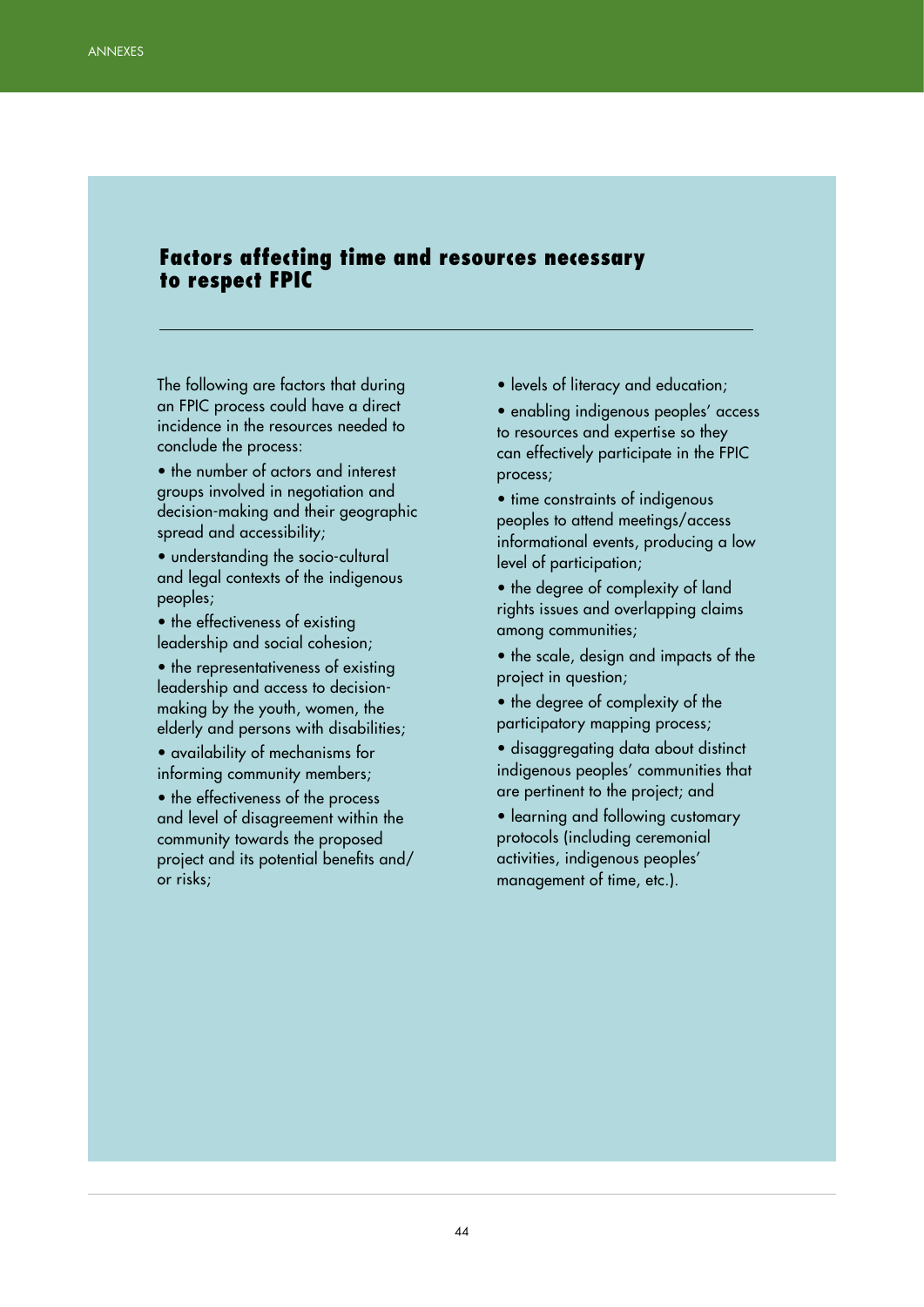## 5. FRAMEWORK FOR RESEARCHING LOCAL LAWS ON FPIC

These questions are designed to help understanding whether Free, Prior and Informed Consent is included in any National law in the country where you work:

#### **1. Has the country expressed support for the UN Declaration on the Rights of Indigenous Peoples (UNDRIP)?**

Check whether your country is listed as supporting UNDRIP. If it is not listed then check the UN website: www.un.org/esa/socdev/unpfii/

#### **2. Is there any legislation in the national laws of the country which gives support to FPIC?**

- › **IF YES:** What do the provisions say? Look in detail at the legislation to see what is required under law. Who does it apply to? Check to see whether the legislation can apply to all project-affected communities, or whether it is specific to Indigenous Peoples. What procedures does the law require? Compare your country's laws to Article 32 of UNDRIP to see whether each aspect of FPIC is covered. Look closely at what procedures the law sets out.
- › **IF NO:** Is there any legislation in the National laws of the country which support s similar processes to FPIC? Look at whether the country has legislation which sets out similar processes to those of FPIC. These could be found in laws relating to infrastructure development e.g. planning legislation. What processes are required under law? Look in detail at the processes it sets out. What aspects of FPIC are required by law? Examples may include: community consultation procedures, planning requirements, the requirement for environmental and social impact assessment.

#### **3. Is there any case law in your country which supports Free, Prior and Informed Consent (FPIC)?**

› **IF YES:** What have the courts decided? Look at cases of project-affected communities claiming their right to Free Prior and Informed Consent in any sector: mining, dam, logging. Look in detail at what the courts decided by reading their judgements.

Can it apply to your case? Look at the circumstances of cases which are similar to yours. Read about what the court said. Could similar reasoning could be applied in your situation.

› **IF NO:** Are there case studies of similar projects in your country? If there have not been court cases, research whether other communities have been affected by large development projects. What actions did they take? There may be case studies which help you in protecting your rights.

Are there local community groups taking action against proposed development projects in your country? Check whether organisations in your local area have more information on where to find help for FPIC processes. It is important as well to:

#### **4. Check what human rights and indigenous peoples rights organizations in the country are saying about the inclusion of FPIC and its implementation**

**5. Check with the UN Country Team what are the precedents of other UN organizations, Companies, and Ministries undertaking FPIC processes in the country.**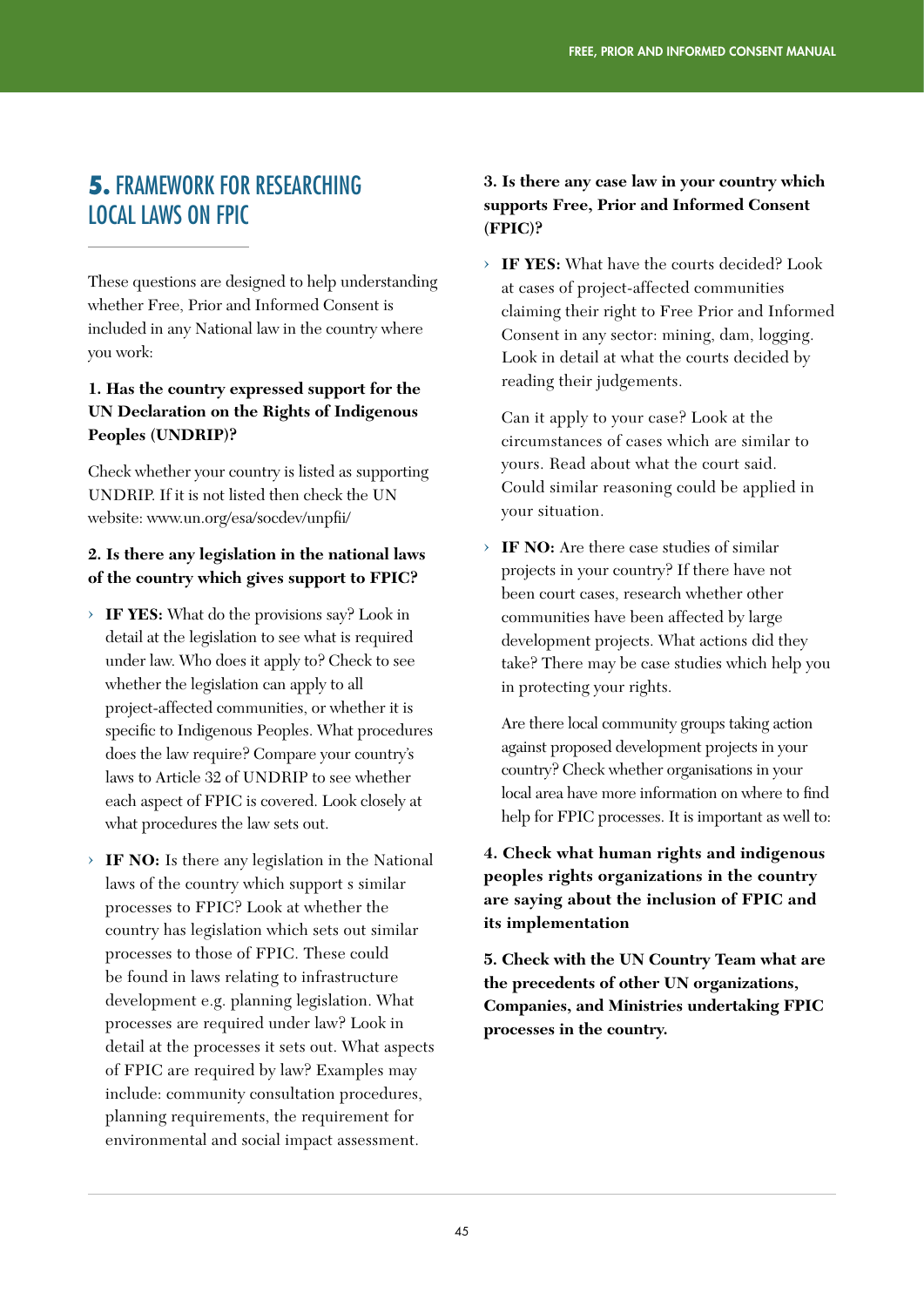# 6. FAO FREE, PRIOR AND INFORMED CONSENT CHECKLIST USED IN FIELD PROJECTS

|                                                                                                                                                                                                                                                                                                                                                                      | <b>YES</b> | <b>NO</b> | <b>UNKNOWN</b> | n/a |
|----------------------------------------------------------------------------------------------------------------------------------------------------------------------------------------------------------------------------------------------------------------------------------------------------------------------------------------------------------------------|------------|-----------|----------------|-----|
| 1) Does the project staff have the knowledge and competence<br>to work with indigenous peoples in a culturally appropriate<br>manner?/ Has the project staff been trained on how to interact with<br>Indigenous Peoples?                                                                                                                                             |            |           |                |     |
| 2) Has a detailed communication strategy for the dissemination<br>of information been developed taking into account indigenous<br>peoples' own mechanisms, language and locations?                                                                                                                                                                                   |            |           |                |     |
| 3) Have the individuals identified as legitimate leaders of the<br>indigenous communities involved been met and consulted?                                                                                                                                                                                                                                           |            |           |                |     |
| 4) Have the involved communities had sufficient time to get expert<br>advice on the project? Have sufficient resources been facilitated for<br>them to get expert advice on the project?                                                                                                                                                                             |            |           |                |     |
| 5) Have adequate mechanism and procedures for effective<br>participation in the FPIC process been established?                                                                                                                                                                                                                                                       |            |           |                |     |
| 6) Has a Participatory mapping analysis with relevant information<br>been carried out?                                                                                                                                                                                                                                                                               |            |           |                |     |
| 7) Have timely consultations (well prior to project design) been<br>carried out?                                                                                                                                                                                                                                                                                     |            |           |                |     |
| 8) Have the indigenous communities involved been enabled<br>to participate fully and effectively in project scoping, design,<br>implementation, M&E, mitigation and determination of the need for<br>further review and management of the project?                                                                                                                   |            |           |                |     |
| 9) Has project information (including environmental and social<br>assessment document; environmental social management plan;<br>and evaluation) been disseminated early and through appropriate<br>means?                                                                                                                                                            |            |           |                |     |
| 10) Has the proper understanding of the information provided to<br>the indigenous communities involved been verified?                                                                                                                                                                                                                                                |            |           |                |     |
| 11) Is the consultation process documented?                                                                                                                                                                                                                                                                                                                          |            |           |                |     |
| 12) Has the documentation of the consultation process been<br>disclosed in a timely matter and using appropriate languages,<br>formats and locations?                                                                                                                                                                                                                |            |           |                |     |
| 13) Has the consent been provided explicitly and recorded and<br>affirmed in the format preferred by the community?                                                                                                                                                                                                                                                  |            |           |                |     |
| 14) Do the participatory monitoring and evaluation of the project<br>include indicators that indigenous peoples determine to be relevant?                                                                                                                                                                                                                            |            |           |                |     |
| 15) Has the community been engaged in an adequate negotiation<br>process on land and resources agreements, governance<br>arrangements, legal and financial arrangements, employment and<br>contracting opportunities, culturally appropriate benefits sharing,<br>processes and mechanisms for monitoring, grievances and dispute<br>resolutions, among other items? |            |           |                |     |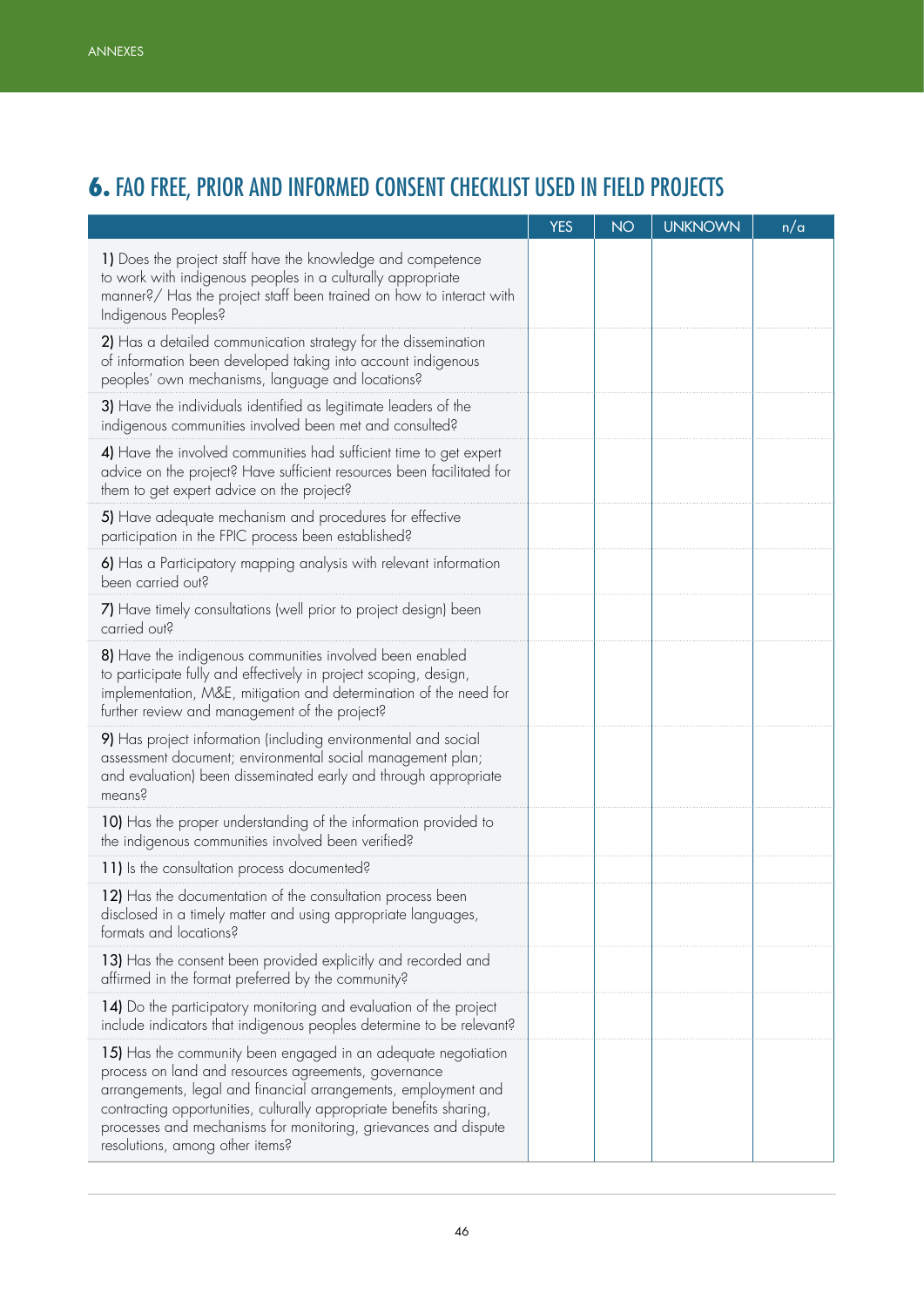

# 7. CASE FOR A FULL-FLEDGED FREE, PRIOR AND INFORMED CONSENT (FPIC) PROCESS

*(note: this is a fictitious example based on different real experiences)*

Chisna Hill Tracks (CHT) is a geographically and socio-culturally distinct area located in south-eastern Brinland, and is home to a number of small ethnic communities, half of them are indigenous, which have traditionally lived and worked in this emote region.

CHT has remained one of the most disadvantaged and vulnerable region in the country on many development indicators, such as income, employment, poverty, health, access to water and sanitation, education, infrastructure and delivery of basic services. Moreover the inward migration of population from bordering countries has

contributed to population pressure, exacerbating conflict over natural resource management and leading to some social tensions between the 'indigenous' and 'settler' populations.

The majority of the people in CHT depends on agriculture for their livelihoods and employment, with much being subsistence-oriented. About 36,000 households live below the lower poverty line and food insecurity is at 46%.

An organization plans to improve food security of extreme poor households in CHT through support to agro-processing and establishment of wider economic linkages and increased decent employment opportunities.

Among the different tasks required to prepare the project proposal and obtain funding from donors, the Organization carry out an FPIC process through the following steps: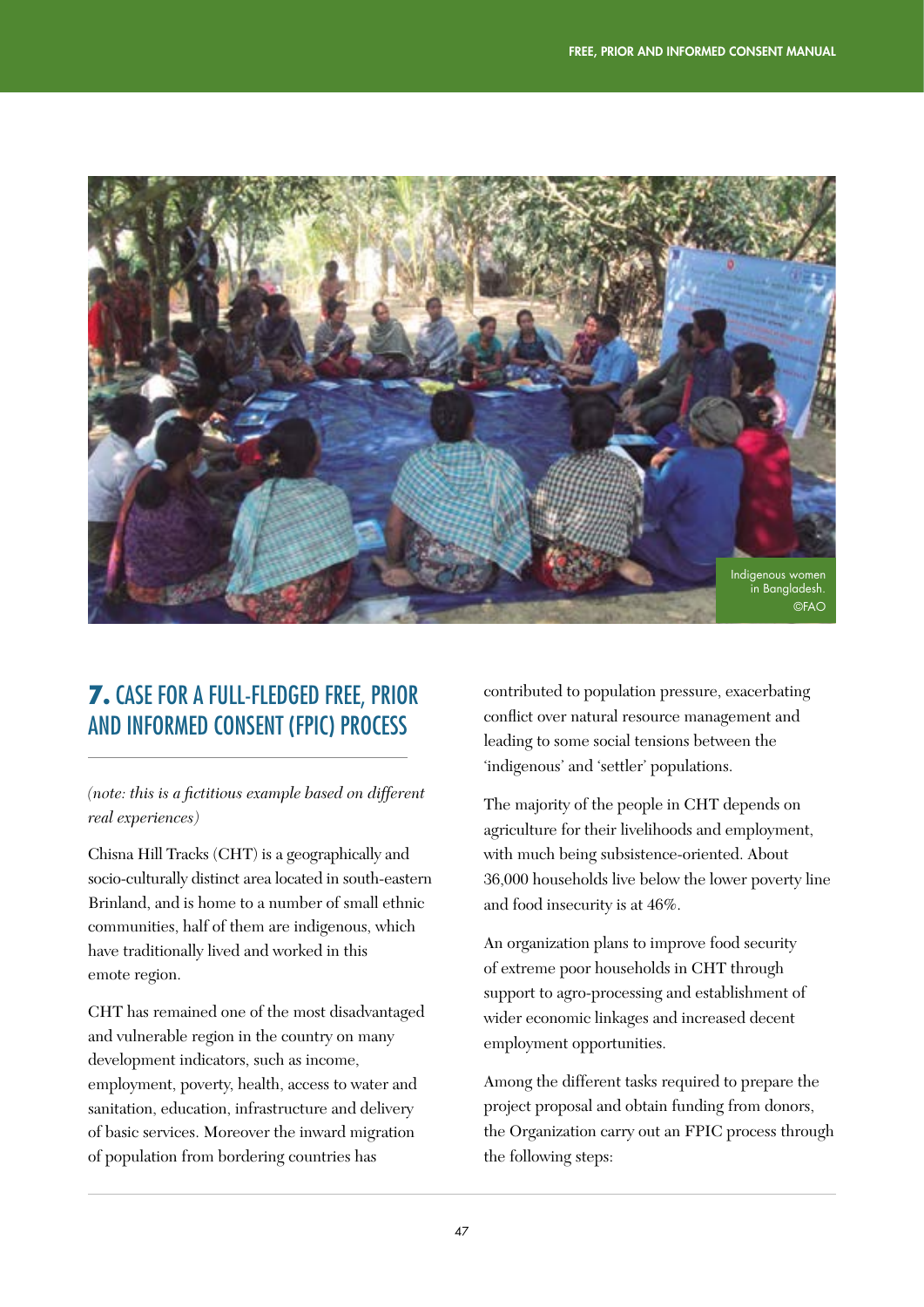Project Identification Project Formulation Project Implementation Project Closure

• 5 Clusters of Indigenous Communities living in the area, each has a council of leaders (around 5,000 people each)

• 7 Clusters of Indigenous Communities living in the area together with rural communities. In each cluster there are different governance structures. Women and youth are not represented (around 8,000 people each)

• 2 nomadic groups use natural resources in the area between July and November. Each group has an elected leader (number of nomads unknown)

• 1 settler group of migrants is established in the area (500 people)

• The project area has 13 clusters of population. The natural resource areas are shared, and also used by the nomads. 3 different languages are spoken in the area.

The project as per Brinland law can be categorized under non-extractive exploitation of natural resources in essence, thus, Section 24 applies. The FPIC process under this Section requires negotiation between the community, represented by its Council of Elders/Leaders, and the applicant.

The organization has decided to reach agreement with each cluster independently and then gather the representatives of each of them to have one overarching agreement ensuring that all are well aware and also in agreement to the way the project will be implemented.

• A participatory communication plan is developed in the respective language of each concerned community and includes disclosure of the project and its activities, and the willingness of the organization to have all the communities consent. This plan is shared with each cluster on an iterative manner through a series of meetings.

• The 5 clusters of Indigenous communities and the migrant group give their consent to the project

• The 7 clusters of mixed communities give their consent to the project except to the set of activities related to introduction of new seed varieties due to the fact that the Indigenous communities have preserved for generations the ones used in this area. Women and youth are also involved in the process and leaders understand the added value of the employment generation component for this particular group vis-a-vis improvement of food security

• The 2 nomadic groups withheld consent to activities related to improved agricultural skills as that might risk disrupting their nomadic traditions, while they consent to the rest.

• Consent is reached, properly documented and with agreements signed, with each individual group/cluster and a ceremony is organized with the representatives of each of them to conclude an overarching agreement where all are well aware of the project activities that will be implemented as to avoid potential conflict due to different levels of consent reached.

• As part of the agreement reached with each cluster the community identified some representatives who will participate in the regular monitoring tasks and evaluation of project activities within their area of influence

• Results of monitoring and evaluation tasks are presented on a regular basis to community leaders of all clusters who are also part of the project steering committee

• Some of the project activities have been re-adjusted thanks to the observations and concerns raised by the communities involved in the project

• A feedback and complaints mechanism is made available in each cluster and no complaints are recorded

• Lessons learned were documented, and the process and lessons were shared with authorities, other organizations and private sector companies to improve their stakeholder engagement in relation to FPIC while operating in Brinland.

• The project yielded benefits to the Indigenous Peoples community which were disclosed through each cluster and to the group in a closing ceremony organized.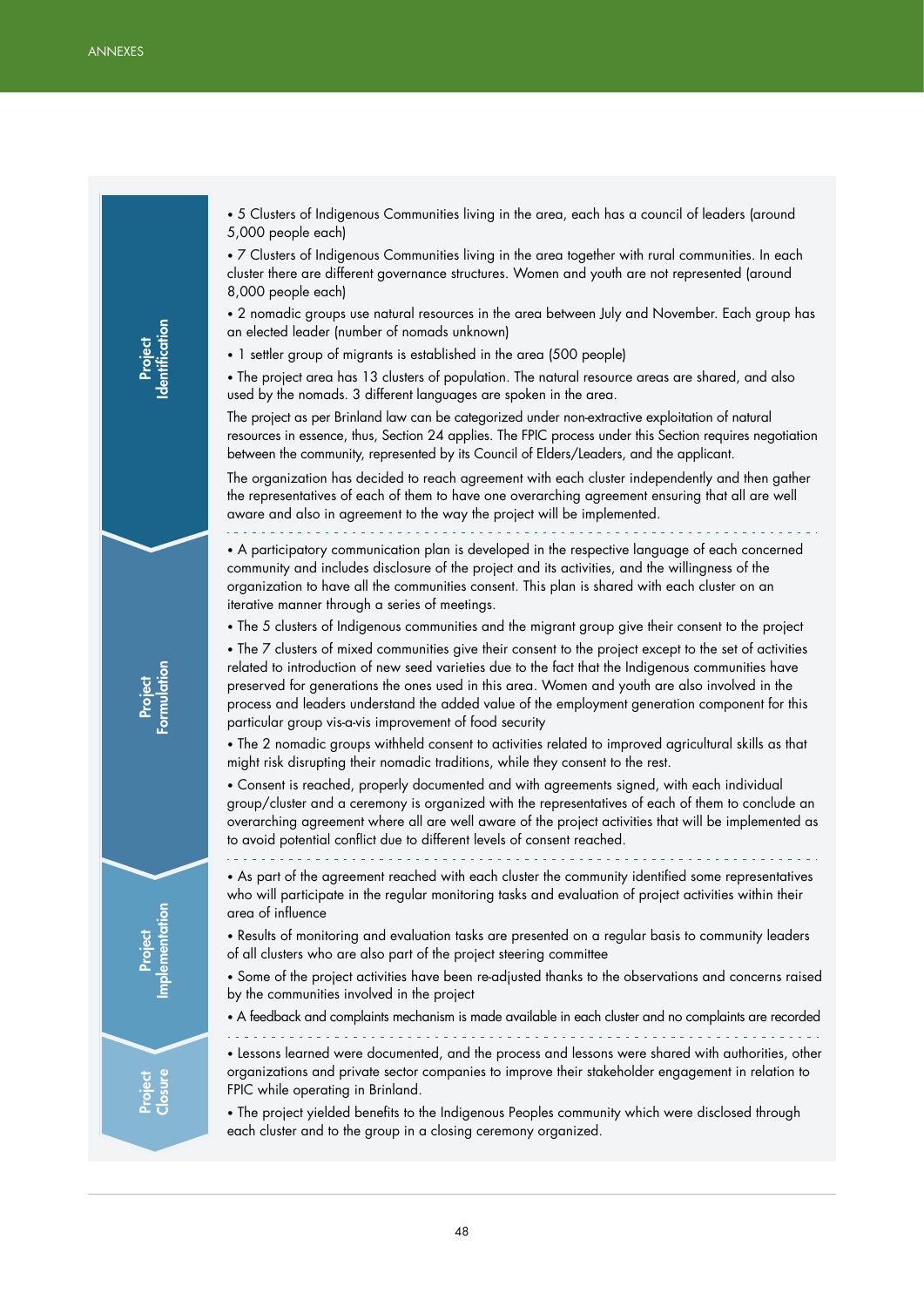## 8. GRIEVANCE MECHANISMS

A 2011 report from the UN Special Representative on business and human rights, John Ruggie, suggests that grievance mechanisms should be:

**a. Legitimate:** having a clear, transparent and sufficiently independent governance structure to ensure that no party to a particular grievance process can interfere with the fair conduct of that process;

**b. Accessible:** being publicized to those who may wish to access it and provide adequate assistance for aggrieved parties who may face barriers to access, including language, literacy, awareness, finance, distance, or fear of reprisal;

**c. Predictable:** providing a clear and known procedure, with time frames for each stage; clarity on the types of process and outcome it can (and cannot) offer; and means of monitoring the implementation of any outcome.

**d. Equitable:** ensuring that aggrieved parties have reasonable access to sources of information, advice, and expertise necessary to engage in a grievance process on fair and equitable terms;

**e. Rights-compatible:** ensuring that its outcomes and remedies accord with internationally recognized human rights standards; and

**f. Transparent:** providing sufficient transparency of process and outcome to meet the public interest concerns at stake and should presume transparency wherever possible; non-State mechanisms in particular should be transparent about the receipt of complaints and the key elements of their outcomes.

### *Case Study: Free, Prior and Informed Consent, the "Gold Standard" for Participation*

The highest level of participation is when local stakeholders have control over decision making and resources, where they partner with development agencies to design, plan, implement and monitor/evaluate programs, and when the local communities reserve the right to withhold consent for a project. Free, Prior and Informed Consent (FPIC) ensures that the relationship between the development agency and local community is one of the partnership. This case study comes from a briefing paper compiled by Amazon Watch, a watchdog group that focuses on the advancement of the rights of indigenous peoples in the Amazon Basin (The Amazon, 2012).

The indigenous peoples living throughout the Amazon in South America have been subjects of studies about FPIC in recent decades (Amazon Watch, 2011). Since indigenous populations are protected by international law, many groups have been able to hold industries and governments responsible for not guaranteeing FPIC. An example of success comes from the Kichwa people of the Sarayaku territory in the Ecuadorian Amazon. The Kichwa people have been battling oil companies and the Ecuadorian Government from encroaching on their tribal lands without consent for over ten years. They began their struggle with negotiations with the Ecuadorian soldiers and local, regional, and national leaders. After negotiations fell through, the tribal leaders sought assistance from local attorneys at Pachamama Foundation in Ecuador and later from the Center for Justice and International Law. Finally, using another key component of the HRBA, namely accountability, Kichwa delegations traveled to the Inter-American Court of Human Rights (IACtHR) in Costa Rica and made TV and radio appearances to plead their case.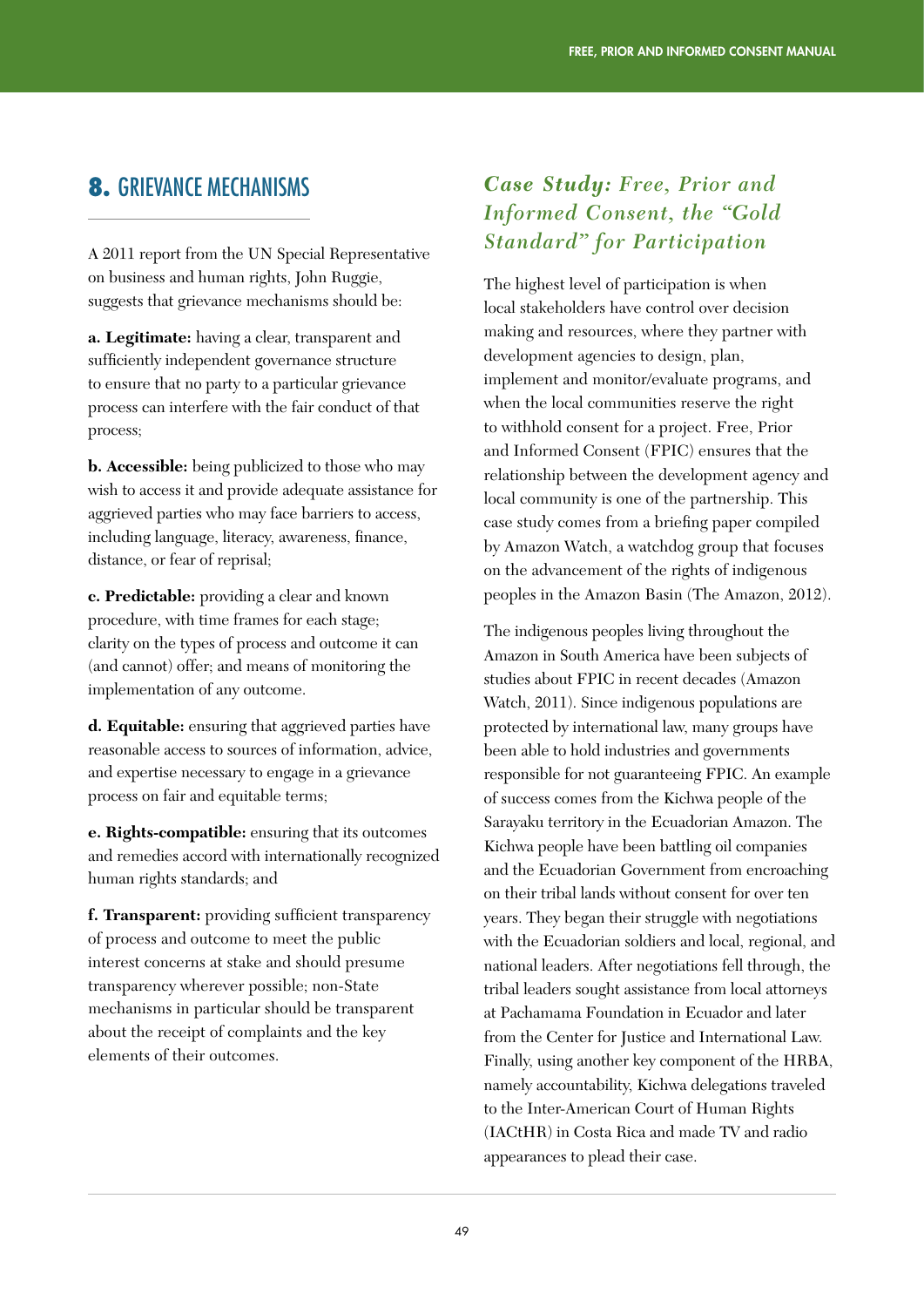As a result of their efforts, in April and July 2012 the Kichwa people won two major litigations: the Ecuadorian government acknowledged responsibility for allowing oil companies to illegally operate on indigenous lands, and the IACtHR ruled that the government not only has to obtain consent from local indigenous populations, but they are also responsible for paying restitution (The Amazon, 2012).

Consequently, knowing that they cannot rely on the government to ensure indigenous rights, many companies working within these indigenous homelands have begun to focus on achieving FPIC to both ensure the successful implementation of their operations and limit the risk of local resistance.

# **Lessons Learned, the "gold standard"**

FPIC can be considered the "gold standard" because it allows for the highest form of participation of local stakeholders in development projects. The experience of the Kichwa peoples brings to light many important factors involved in

FPIC level participation: the importance of the state, knowledge, capacity, local decision-making bodies, independent and impartial accountability mechanisms and the right of people affected by a proposed project to withhold consent. Companies working in the Amazon cannot always rely on governments to protect indigenous rights, so incorporating FPIC is necessary. A more actively involved government could ensure that companies adhere to the FPIC framework and that the rights of indigenous peoples are respected. A major factor in FPIC is the knowledge and capacity of local stakeholders to participate. Experiences in the Amazon stress the importance of informing the indigenous populations about both the risks and benefits in the short and long-term, and making sure they understand all of the implications before they consent. Finally, including local decision making bodies and acknowledging their role in consenting or declining services is important; not including every member of an informal decision making body could result in conflicts over the project.

*In order for FPIC and the right to participation to truly be meaningful, the right to refuse consent to development projects and programs must be respected.*

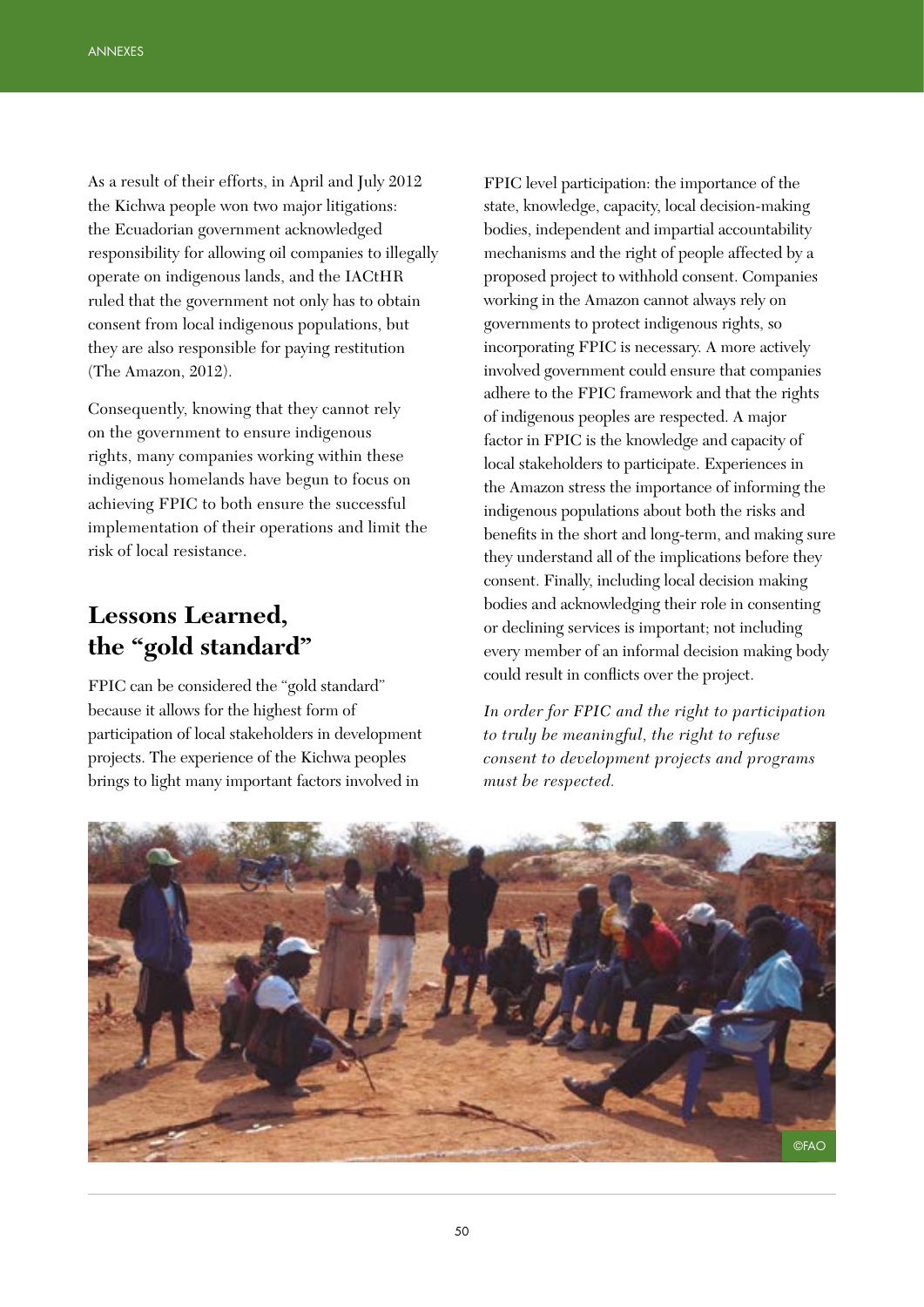## **9. INFORMATION RESOURCES**

- › The United Nations Special Rapporteur on the situation of human rights and fundamental freedoms of Indigenous People **http://www2. ohchr.org/english/issues/indigenous/ rapporteur/**
- › The United Nations Permanent Forum on Indigenous Issues **http://www.un.org/esa/ socdev/unpfii/**
- › Asia Indigenous Peoples Pact: **www.aippnet.org**
- › Catholic Agency For Overseas Development (CAFOD): **www.cafod.org.uk**
- › Forest People's Program: **www.forestpeoples.org**
- › Good practices in participatory mapping - International Fund for Agriculture Development (IFAD) **https://www.ifad.org/ documents/10180/d1383979-4976-4c8eba5d-53419e37cbcc**
- › Respecting free, prior and informed consent - Practical guidance for governments, companies, NGOs, indigenous peoples and local communities in relation to land acquisition **http://www.fao.org/docrep/019/i3496e/ i3496e.pdf**
- › Asia Indigenous Peoples Pact: Rights in Action: Free, Prior and Informed Consent (FPIC) for Indigenous Peoples (Video) **http://vimeo. com/66708050**
- › Asia Indigenous Peoples Pact and International Work Group for Indigenous Affairs: Training manual on Free, Prior and Informed Consent (FPIC) in REDD+ for indigenous peoples **http://www.iwgia.org/publications/searchpubs?publication\_id=593**
- › Cultural Survival and Rainforest Foundation: Turning Rights into Reality: Issues to Consider in Implementing the Right to Free, Prior and Informed Consent **http://www.culturalsurvival. org/consent**
- › Forest Stewardship Council: Guidelines for the implementation of the right to free, prior and informed consent (FPIC) **https://ic.fsc. org/download.fsc-fpic-guidelines-version-1.a-1243.pdf**
- › Forest Peoples Programme (Resources Page) **http://www.forestpeoples.org/guidingprinciples/freeprior-and-informed-consentfpic**
- › Oxfam: Guide to Free Prior and Informed Consent **http://resources.oxfam.org.au/pages/ view.php?ref=528&k=**
- › RECOFTC: Putting Free, Prior, and Informed Consent into Practice in REDD+ Initiatives, **http://www.recoftc.org/site/resources/ Putting-Free-Prior-and-Informed-Consentinto-Practice-in-REDDInitiatives.php**
- › UN-REDD Programme: UN-REDD Programme Guidelines on Free, Prior and Informed Consent (FPIC) (Working Final version) **http://www. un-redd.org/Launch\_of\_FPIC\_Guidlines/ tabid/105976/Default.aspx**
- National Center for Public Engagement **http://www.publicengagement.ac.uk/doit/techniquesapproaches/participatorymapping**
- › A GI-ESCR Practitioner's Guide May 2014. **http://globalinitiative-escr.org/wp-content/ uploads/2014/05/GI-ESCR-Practitioners-Guilde-on-Right-to-Participation.pdf**